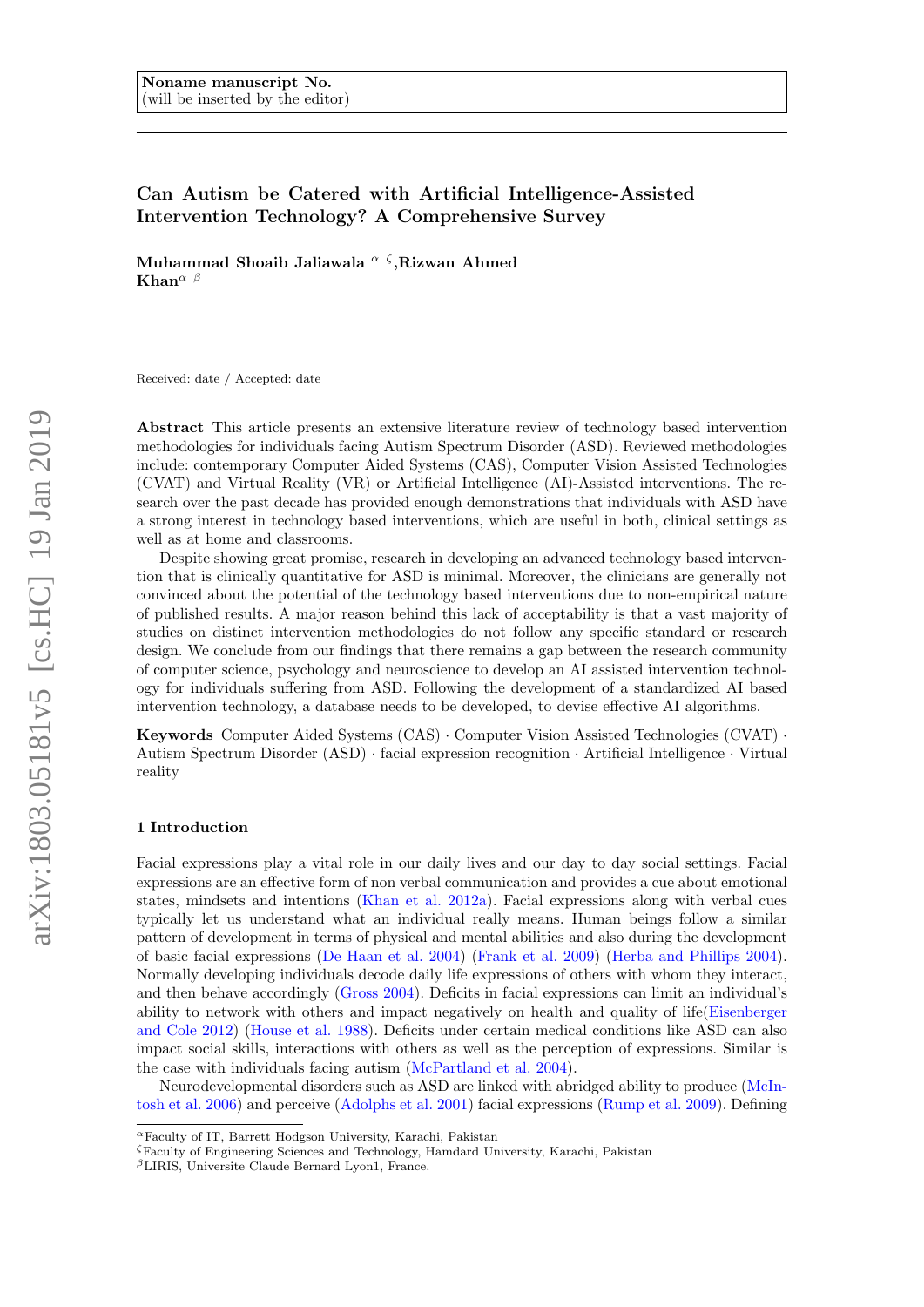criteria for autistic disorder, as set by the diagnostic handbooks, and accepted worldwide such as ICD-10 WHO (World Health Organization 1992) [\(Organization](#page-33-3) [1993\)](#page-33-3) & DSM-IV APA (American Psychiatric Association) [\(Association](#page-30-1) [2000\)](#page-30-1) are: abnormalities in social interaction, verbal and non-verbal communication impairments and a limited range of interests and activities. Verbal social impairments include deficit in social interactions such as dealing with everyday conflicting scenarios [\(Bernard-Opitz et al.](#page-31-2) [2001\)](#page-31-2), communicating with people [\(Bernard-Opitz et al.](#page-31-2) [2001\)](#page-31-2), dealing with people in the society, language and reading skills, spontaneous greetings to peers. While non-verbal communication impairments include deficit in facial expressions, physiological changes [\(Rossignol and Frye](#page-33-4) [2012\)](#page-33-4), maintaining eye contact and decision making. To cater these deficits and disruptions of recognition of facial expressions, computer scientists are trying to enhance the skills and perception of these individuals facing ASD, by technology, such as Computer Aided Systems (CAS) and Computer Vision Assisted Technology (CVAT) utilized in making serious games [\(Tanaka et al.](#page-34-0) [2010\)](#page-34-0) [\(Tsai and Lin](#page-34-1) [2011\)](#page-34-1) [\(Jain et al.](#page-32-5) [2012\)](#page-32-5) [\(Cockburn et al.](#page-31-3) [2008\)](#page-31-3) and making different skill set batteries [\(Tanaka et al.](#page-34-0) [2010\)](#page-34-0) [\(Baron-Cohen et al.](#page-31-4) [2004\)](#page-31-4) [\(Silver and](#page-34-2) [Oakes](#page-34-2) [2001\)](#page-34-2) [\(Whalen et al.](#page-34-3) [2010\)](#page-34-3) [\(Strickland et al.](#page-34-4) [2013\)](#page-34-4). For discussion on different pervasive developmental disorders (PDD) including autism, refer Section [2.](#page-2-0)

According to the British Machine Vision Association (BMVA), computer vision is the science that aims to give machines their eyes and brains to see and visualize the world. It is concerned with the automatic analysis, extraction and understanding of information from the data in the form of biometrics[\(Lim et al.](#page-33-5) [2001\)](#page-33-5), character recognition [\(Govindan and Shivaprasad](#page-32-6) [1990\)](#page-32-6), forensics [\(Johnson and Farid](#page-32-7) [2005\)](#page-32-7), image restoration [\(Khan et al.](#page-32-8) [2013\)](#page-32-8), medical image analysis [\(McIner](#page-33-6)[ney and Terzopoulos](#page-33-6) [1996\)](#page-33-6) as well as facial expression recognition [\(Khan et al.](#page-32-9) [2012b\)](#page-32-9). It involves the development of a theoretical and algorithmic basis to get automatic visual understanding.

Researchers studied and utilized automatic expression recognition algorithms to aid individuals having ASD by intervening in social skills, expression recognition and production of expressions e.g by serious games [\(Jain et al.](#page-32-5) [2012\)](#page-32-5) [\(Cockburn et al.](#page-31-3) [2008\)](#page-31-3) [\(Silver and Oakes](#page-34-2) [2001\)](#page-34-2) [\(Beau](#page-31-5)[mont and Sofronoff](#page-31-5) [2008\)](#page-31-5). It has been theorized that technology is independent from inclination towards someone depicting maladaptive behaviors and is just, whoever is using it. While humans (therapists) tend to reinforce maladaptive behaviors unintentionally [\(Plienis and Romanczyk](#page-33-7) [1985\)](#page-33-7) causing the results to be not concrete or not exactly true to make conclusions. Maladaptive behaviors are behaviors that are commonly and most frequently used to reduce an individual's anxiety, but the results are dysfunctional and non-productive. For instance, avoiding some scenarios because you have unrealistic fears may for the time being reduce your anxiety, but it is non-productive in alleviating the actual problem in the long term.

Up until now there is no universally accepted treatment, intervention or cure for ASD [\(Rogers](#page-33-8) [1998\)](#page-33-8) [\(Cohen et al.](#page-31-6) [2006\)](#page-31-6). But there have been numerous cases reported where intensive behavioral and educational intervention programs significantly improve outcomes for individuals in the long run [\(Rogers](#page-33-8) [1998\)](#page-33-8) [\(Cohen et al.](#page-31-6) [2006\)](#page-31-6). To the best of our knowledge, no empirical generalized results have been concretely reported yet, although there are studies which demonstrate positive and convincing outcomes in post intervention results [\(Grynszpan et al.](#page-32-10) [2014\)](#page-32-10). There is an urgent need for intensive treatment methods for individuals facing autism. But appropriate interventions, resources and therapeutic treatments are difficult to access or are just too expensive [\(Tarkan](#page-34-5) [2002\)](#page-34-5). For this reason, CAS are being utilized to create automated and easily accessible systems to cater the needs of the individuals having ASD.

Some previously done research surveys on ASD [\(Aresti-Bartolome and Garcia-Zapirain](#page-30-2) [2014\)](#page-30-2), [\(Ramdoss et al.](#page-33-9) [2011\)](#page-33-9) give evidence that CAS treatments are more robust on those individuals that do not face severe mental abnormalities, like HFA (High Functioning Autism) and AS (Asperger's Syndrome). Refer to Table [1](#page-3-0) to read about HFA, AS and other related developmental disorder sub-categories.

In this survey, we present a consolidated literature related to the assistance of individuals with ASD having impairments in facial expressions (perception, production, enhancement and encouragement). Besides discussing the work, we also discuss CAS / CVAT developed to enhance the capabilities of individuals having ASD. The term ASD (in this survey) is used for all the individuals on the autistic spectrum. Most of the currently available literature and research findings are based on individuals with HFA or AS, except few on LFA (Low Functioning Autism) [\(Hill](#page-32-11)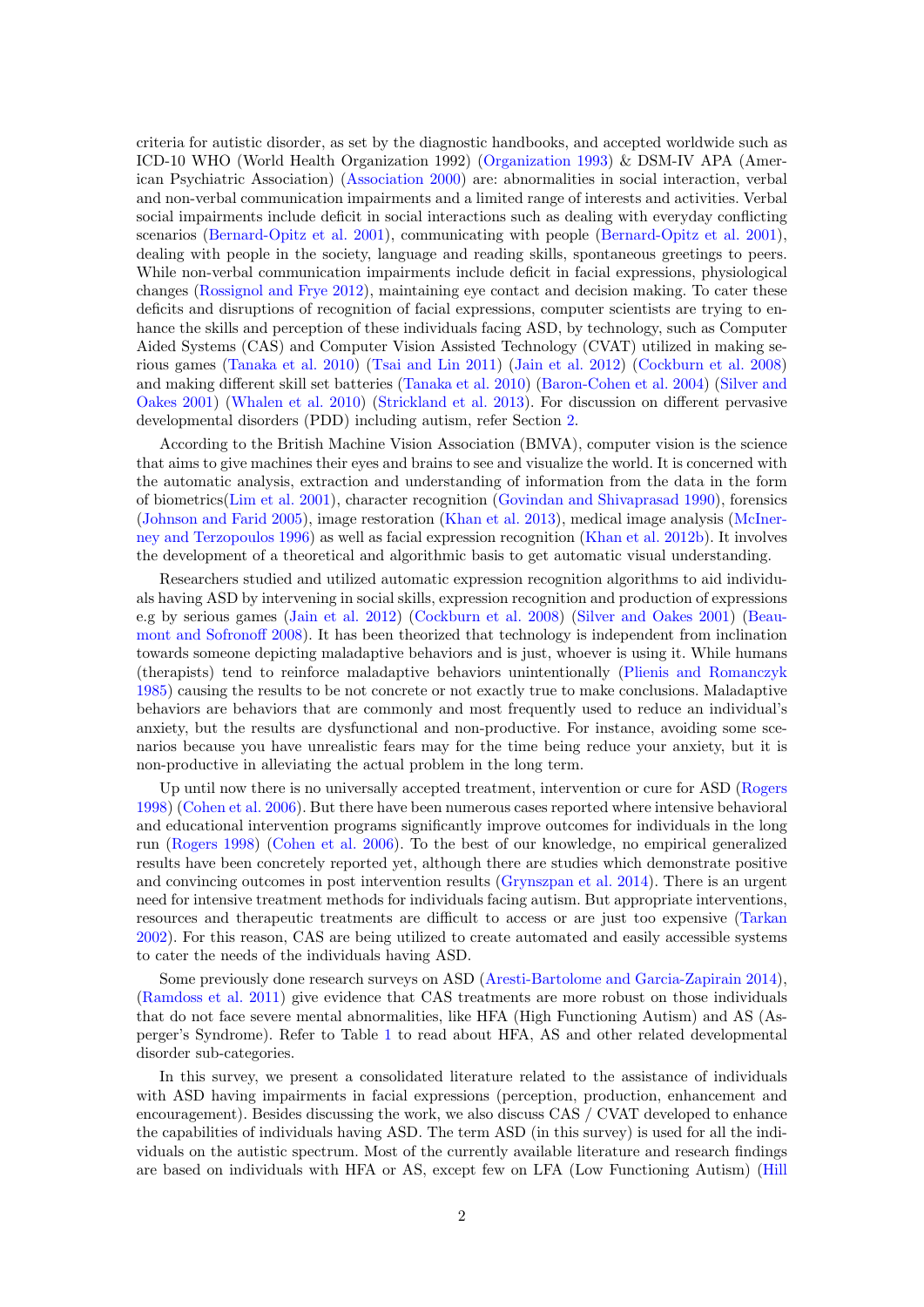[and Frith](#page-32-11) [2003\)](#page-32-11). Also, the term Emotions is used to refer to only the facial expressions produced e.g.( happiness, sadness , surprise, etc) in response of some emotional state.

The rest of the article is organized as follows: details related to autism are defined in Section [2.](#page-2-0) Literature related to the distinctive CAS / CVAT / Virtual Reality (VR) based interventions is presented in Section [3.](#page-2-1) Section [4](#page-12-0) discusses a summary of the literature in tabular form followed by the conclusion and future directions.

#### <span id="page-2-0"></span>2 Brief Description of Persuasive Developmental Disorders (PDD)

Autism is defined using behavioral criteria, since so far no genetic markers are known. The characteristics vary considerably in severity as well as in combination, within and across individuals, as well as with time [\(Association](#page-30-1) [2000\)](#page-30-1). Apart from AS or HFA; the subgroups of autism are the terminologies used to describe the higher functioning end of the autism spectrum. AS correspondingly with HFA is a newer term as it was recognized later on, in early 1994 [\(Association](#page-30-1) [2000\)](#page-30-1) [\(Ozonoff et al.](#page-33-10) [2000\)](#page-33-10). Currently, all the terms have been merged under a single umbrella called Autism Spectrum Disorder (ASD). Since we have classified and surveyed all the research since 1973 all the terms are mentioned categorically according to the DSM-IV criterion and the Autism Society of America. For a clearer understanding of different sub-categories of developmental disorders refer to Table [1.](#page-3-0)

Due to above mentioned associations and the extension in spectrum, the criteria has led to a dramatic increase in the diagnosis of ASD. Thus, autism is not anymore a rare disorder [\(Hill and](#page-32-11) [Frith](#page-32-11) [2003\)](#page-32-11). AS includes individuals who have fluent language and better academic skills along with obsessions and narrow interests, though they have limited facial expressions and damaged recognition as well as interpretation of emotional perceptions [\(Fitzgerald](#page-32-12) [2004\)](#page-32-12). Children having ASD face problems associated with communication and usually misinterpret by depending on literal, rather than the contextual meaning of words [\(Grynszpan et al.](#page-32-13) [2008\)](#page-32-13). Such children also face other problems such as tantrums and self-injurious associations [\(Bernard-Opitz et al.](#page-31-2) [2001\)](#page-31-2) [\(Ploog](#page-33-11) [2010\)](#page-33-11). All these criteria has been agreed upon around the world by researchers & clinical practitioners.

Population statistics depict that autism is a rapidly emerging developmental disability in the United States, with an estimated annual expense for diagnosis, and treatment of 90 billion USD (Autism Society of America) which rose up to 236-262 billion US dollars in 2014 [\(Buescher et al.](#page-31-7) [2014\)](#page-31-7). Statistics also reveal that about 1% of the world's total population has Autism Spectrum Disorder, as reported by the Center for Disease Control and Prevention (CDC) [\(Rice](#page-33-12) [2009\)](#page-33-12). The total population ratio of Male:Female is 3:1 [\(Chakrabarti and Fombonne](#page-31-8) [2001\)](#page-31-8) [\(Baird et al.](#page-30-3) [2000\)](#page-30-3). This proves that autism majorly and mostly occurs in males. It has also been stated that mental abnormality, which means IQ less than 70 is strongly associated with autism and is in between 25% to 40% cases of ASD [\(Chakrabarti and Fombonne](#page-31-8) [2001\)](#page-31-8) [\(Baird et al.](#page-30-3) [2000\)](#page-30-3). Comparably, Aspergers Syndrome(AS) is estimated to affect at an even higher Male:Female ratio, ranging from 4:1 to 10:1 [\(Chakrabarti and Fombonne](#page-31-8) [2001\)](#page-31-8) [\(Baird et al.](#page-30-3) [2000\)](#page-30-3).

The use of CAS / CVAT is being utilized by researchers and is comparatively an inexpensive alternative for people and therapists. The utilization of computer science in collaboration with psychology in the treatment and studying of autism for research purposes was recognized early on [\(Colby](#page-31-9) [1973\)](#page-31-9) [\(Matson](#page-33-13) [1989\)](#page-33-13). However, only since the last decade researchers have been investigating the application of CAS mapped with Autism[\(Werry et al.](#page-34-6) [2001\)](#page-34-6) more rigorously.

#### <span id="page-2-1"></span>3 Distinct CAS / CVAT Based Interventions

A question from the researchers that is being handled quite critically, is whether CAS actually is more effective than traditional teaching methodologies or not. Researchers have reported positive outcomes but only in terms of statistical inferences [\(Grynszpan et al.](#page-32-10) [2014\)](#page-32-10). Some notable studies have specifically addressed the subject of the efficacy of CAS over traditional approaches [\(Ospina](#page-33-14) [et al.](#page-33-14) [2008\)](#page-33-14) with individuals facing ASD [\(Whalen et al.](#page-34-3) [2010\)](#page-34-3)[\(Pennington](#page-33-15) [2010\)](#page-33-15).

Regardless of whether CAS is better than traditional approaches in terms of efficiency or not, CAS can be given preference over traditional methods just because it could be more easier with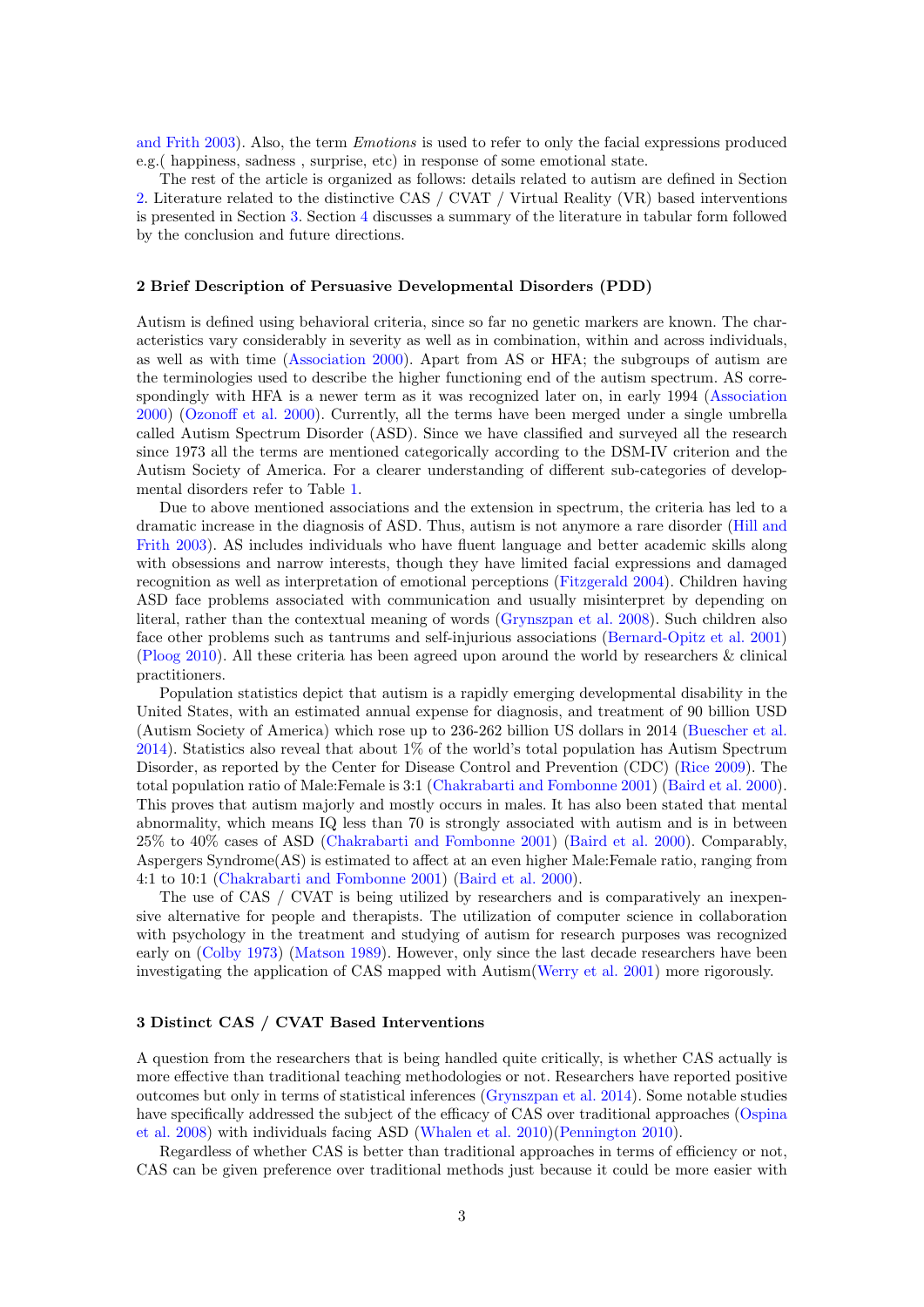|                                                                   |                                                                                  | Qualitative impairment in social interaction, com-<br>munication (delay or lack of development of spo-<br>ken language) and restricted, repetitive and stereo-<br>typed patterns of behavior, interests, and activities<br>categorized by substantial difficulties in social in-<br>teraction, non-verbal communication skills                                                                                                       |
|-------------------------------------------------------------------|----------------------------------------------------------------------------------|--------------------------------------------------------------------------------------------------------------------------------------------------------------------------------------------------------------------------------------------------------------------------------------------------------------------------------------------------------------------------------------------------------------------------------------|
|                                                                   | Autistic Disorder                                                                | High Functioning Autism (HFA) is a term applied<br>to people with autistic disorder who are deemed to<br>be cognitively "higher functioning" (with an IQ of<br>70 or greater) than other people with autism. Indi-<br>viduals with HFA may exhibit deficits in areas of<br>communication, emotion recognition and expres-<br>sion, and social interaction.                                                                           |
|                                                                   |                                                                                  | Low Functioning Autism (LFA) refers to autis-<br>tic people with cognitive impairments. Symptoms<br>may include impaired social communications or in-<br>teractions, bizarre behavior, and lack of social or<br>emotional reciprocity. Sleep problems, aggressive-<br>ness, and self-injurious behavior are also possible<br>frequent occurrences                                                                                    |
|                                                                   | Syndrome<br>Asperger's<br>(AS)                                                   | Qualitative impairment in social interaction, re-<br>stricted repetitive and stereotyped patterns of be-<br>havior, interests, and activities; no clinically signif-<br>icant general delay in language or cognitive devel-<br>opment. Generally have higher IQ levels but lack<br>in facial actions and social communication.                                                                                                       |
| Pervasive Develop-<br>$\bf{mental}$<br><b>Disorders</b><br>( PDD) | Rett's Disorder                                                                  | Development of multiple specific deficits following<br>a period of normal functioning after birth. Decel-<br>eration of head growth, loss of previously acquired<br>purposeful hand skills, loss of social engagement<br>early in the course of life.<br>Appearance of poorly coordinated gait or trunk<br>movements. Severely impaired expressive and re-<br>ceptive language development with severe psycho-<br>motor retardation. |
|                                                                   | Childhood<br>Disintegra-<br>tive Disorder                                        | Marked regression in multiple areas of functioning<br>following a period of at least two years of appar-<br>ently normal development. Expressive or receptive<br>language; social skills or adaptive behavior; bowel<br>or bladder control; or play or motor skills                                                                                                                                                                  |
|                                                                   | Pervasive Developmen-<br>tal Disorder Not Oth-<br>erwise Specified (PDD-<br>NOS) | Severe and pervasive impairment in the develop-<br>ment of reciprocal social interaction or verbal and<br>non-verbal communication skills and stereotyped<br>behaviors, interests, and activities. The criteria for<br>autistic disorder are not met because of late age<br>onset; atypical and/or sub-threshold symptomo-<br>tology are present.                                                                                    |

<span id="page-3-0"></span>Table 1 Sub-categories of Pervasive Developmental Disorders (PDD). This table is inspired by literature presented in the DSM-IV and studies reported by Autism Society of America (ASA).

CAS to devise treatments with unlimited repeats, greater precision and lesser variability thus, ensuring higher treatment fidelity. This would also make it possible to reach-out remote areas at a larger scale by saving cost, due to automation. Along with reduced requirement for highly qualified and trained, expensive, service providing professionals, this also paves way for larger rate of diffusion of treatment, training, and education. We can also discern that CAS compared to human interventions is more effective because the helper or the attendant in human instructed sessions can induce maladaptive behaviors unintentionally while giving individual more attention.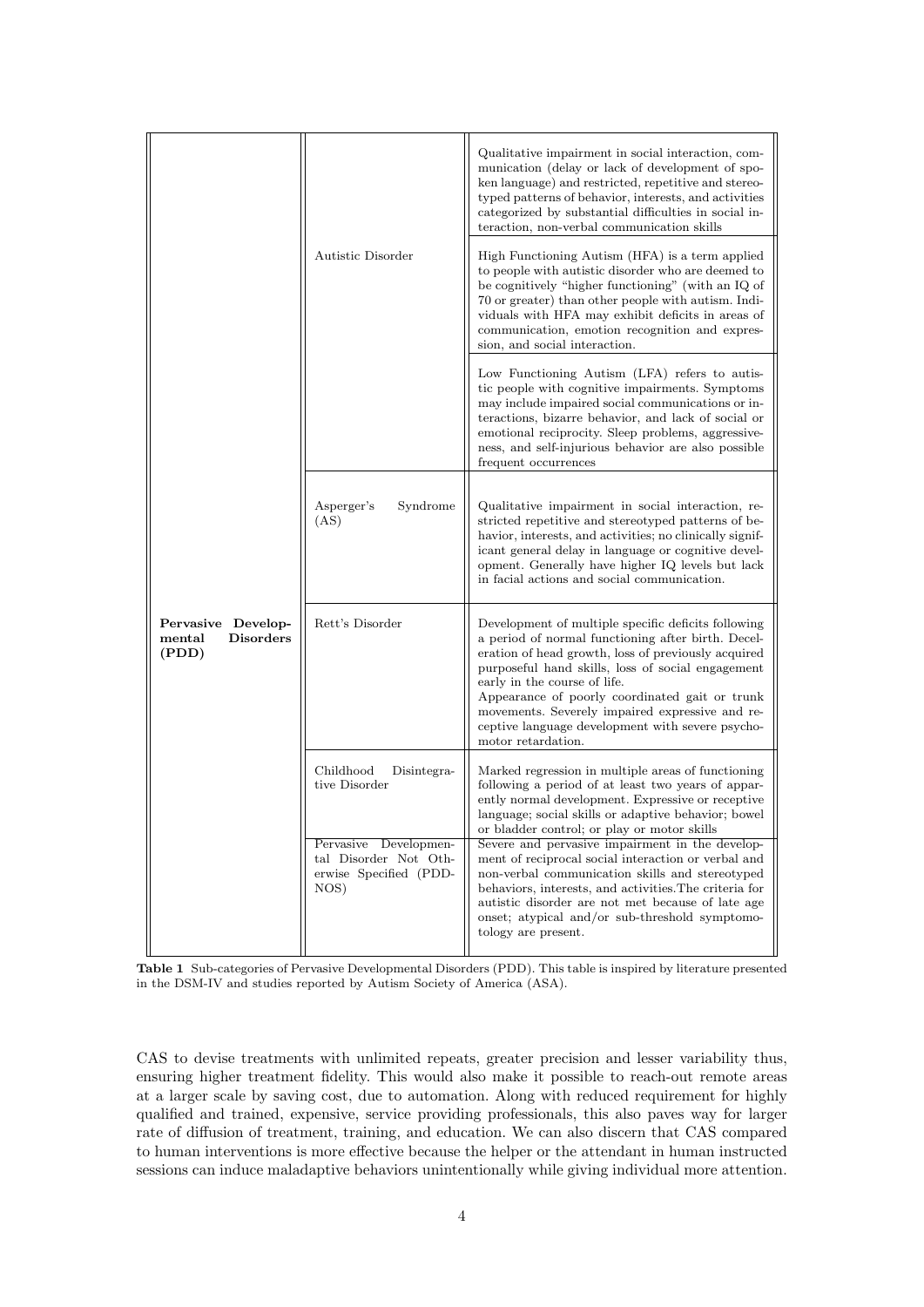In the facial expression based interventions we have sub divided the categories into interventions that target

- Non-Verbal Communication Skills (refer to Section [3.1\)](#page-4-0) i.e. facial expressions, emotion recognition, affect recognition, maintaining eye contact, decision making, etc.
- Verbal Social Skills (refer to Section [3.2\)](#page-8-0) i.e. social interaction such as dealing with everyday conflicting scenarios, communicating with people, dealing with people in the society, language and reading skills, spontaneous greetings to peers, etc.
- Virtual Reality / Augmented Reality (refer to Section [3.3\)](#page-10-0) i.e. technology inculcating both verbal social skills & non-verbal communication skills in an Augmented Reality based CAS / CVAT intervention.

## <span id="page-4-0"></span>3.1 Non-Verbal Skills

Communication with people is much more than what a person has to say or the messages given by physiological changes and facial expressions. This includes implicit messages whether intentionally or unintentionally which are expressed through non-verbal cues. Non-verbal communication includes facial expressions, the tone and pitch of the voice, gestures, body language (kinesics) and distance between the communicators (proxemics) but the main focus lies with the expressions of the face.

Plienis et al. [\(Plienis and Romanczyk](#page-33-7) [1985\)](#page-33-7) reported seventeen individuals (aged 4-14 years with mean age 8 years 2 months) out of which 6 individuals had ASD. Individuals were involved in both human and computer instructed sessions in an alternating treatment design which consisted of judgmental tasks. The displaying video was faced by a two key plexiglass response panel that seperated the screen down the vertical midline.The apparatus was situated in a medium sized sound diminished room illuminated by florescent bulbs (2x 15W). Plienis et al. [\(Plienis](#page-33-7) [and Romanczyk](#page-33-7) [1985\)](#page-33-7) theorized that CAS sessions are equally efficacious to human instructed methods which was contrary to the previous studies [\(Richmond](#page-33-16) [1983\)](#page-33-16) [\(Russo et al.](#page-34-7) [1978\)](#page-34-7) but according to the claims of the authors the reason for this efficacy was high quality of the speech synthesizer, developed / programmed to produce verbal instructions for the individuals.

Chen et al. [\(Chen and Bernard-Opitz](#page-31-10) [1993\)](#page-31-10) compared computer and human-instructed tasks with four individuals age ranging between 4-7 years with ASD, to understand independently selected tasks. They developed an enthusiasm scale to assess whether CAS was more amusing than traditional human instructed mechanism. Moreover assessing whether CAS resulted in a better task performance comparatively. Like Plienis et al. [\(Plienis and Romanczyk](#page-33-7) [1985\)](#page-33-7), Chen et al. [\(Chen and Bernard-Opitz](#page-31-10) [1993\)](#page-31-10) theorized enhanced motivation in individuals using CAS.

Kodak et al. [\(Kodak et al.](#page-33-17) [2011\)](#page-33-17) performed experiment with only one female individual (age 7 years) which showed positive results in showcasing the supremacy of CAS over human instructions. There were several limitations in the experiment performed by Kodak et al. [\(Kodak et al.](#page-33-17) [2011\)](#page-33-17), for example inclusion of a therapist to move the CAS to the next trial. Secondly, the CAS was not designed to assess generalization of the targets in a natural environment.

Whalen et al. [\(Whalen et al.](#page-34-8) [2006\)](#page-34-8) introduced "TeachTown" a self-paced lessons and reward game, which incorporated principles of Applied Behavior Analysis (ABA) for correct responses. The lessons focused on domains like cognitive skills, social & life skills as well as receptive language skills. Whalen et al. [\(Whalen et al.](#page-34-3) [2010\)](#page-34-3) studied individuals with ASD specifically to measure the efficacy of TeachTown: Basics- an educational CAS that included computer lessons and day to day environmental activities that involve principles of ABA. The individuals were trained in a distinct trial format with a reinforcement on correct responses in an (timed) animated game followed by verbal praise and graphics, alongside human instructed approach. Individuals received daily sessions on the CAS for twenty minutes approximately and a same physical activity session as part of the TeachTown CAS protocol. Total 47 childhood individuals with ASD aged 3-6 years were involved. The study reported improvements in receptive language and social skills after 8 weeks of training with "TeachTown"-CAS. Several limitations were reported as some instructors did not follow the proper curriculum, data was not collected from a certain period of time as it was not auto logged, and very minimal time was spent on the CAS.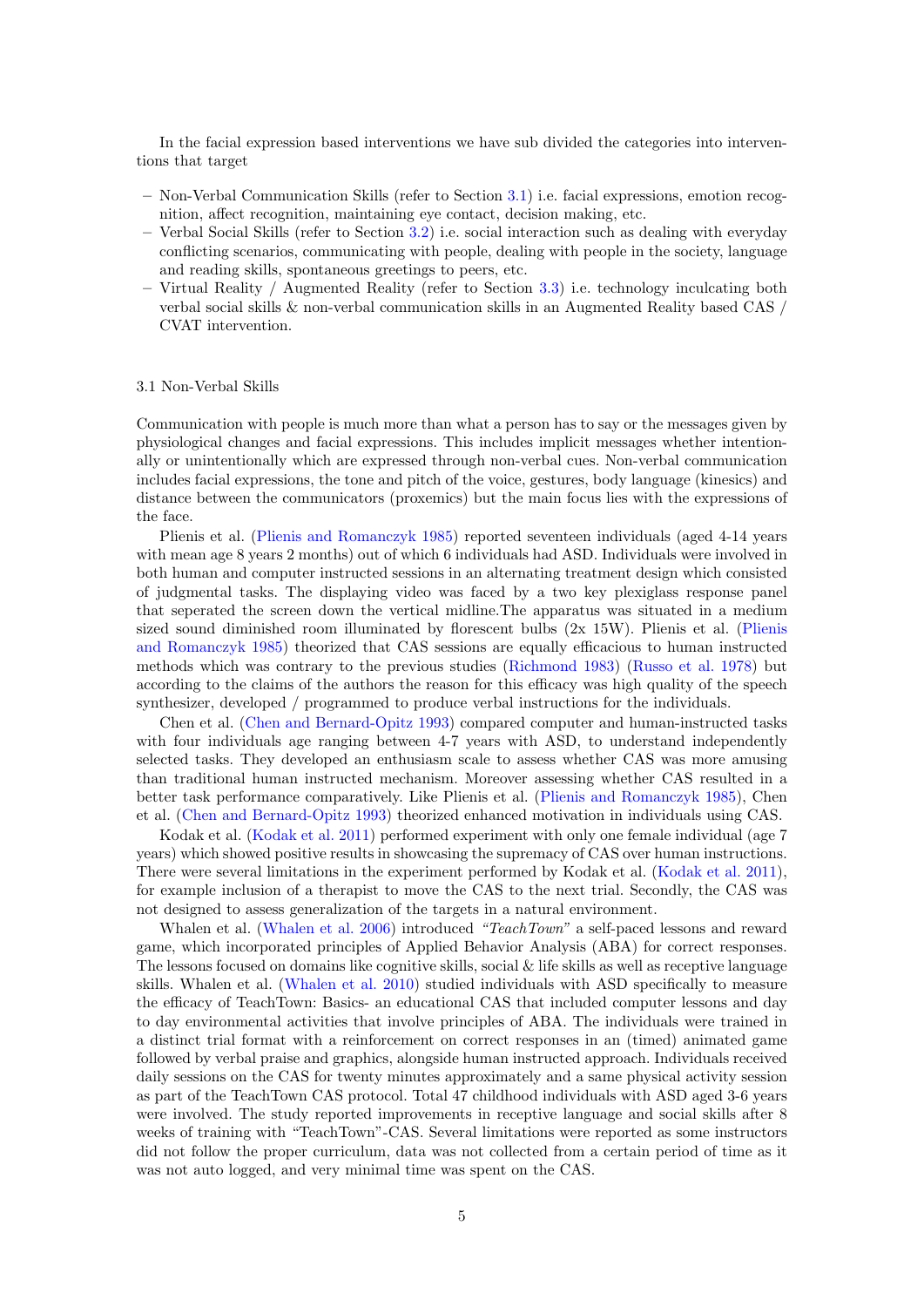Researchers in the early millennium [\(Silver and Oakes](#page-34-2) [2001\)](#page-34-2) worked on improvement and comprehension of emotions in individuals with ASD and AS with the "Emotion Trainer" CAS. A single group comprising of 11 individuals (children) received CAS training while the other group (control group) attended as a non-CAS (i.e. did not got the intervention) comprising of 11 individuals (children). The CAS can be easily understood by compartmentalizing it into 5 sections: the first section is to identify emotions (e.g. sad, happy, angry) from a facial expression; described and displayed in Howlin et al. [\(Howlin et al.](#page-32-14) [1999\)](#page-32-14). The second section showed cartoon characters with a label describing a scenario. The scenario would prompt an emotional expression e.g (a rabbit's image, labeled "Mary's pet rabbit died") and prompted whether the scenario would make Mary happy, sad or afraid. The third section displayed an image of what a person desires and what expressions would there be if they don't get what they desire or what if they receive something else apart from what they desire e.g. "Josh wants a pizza, but gets a sandwich." Now whether that made Josh happy or sad. The fourth section is similar to the second section but addressed mental states rather than the physical events. Section 5 displayed an incident and asked whether it was liked or disliked. Throughout the sections, accurate responses were awarded by compliments "well done" displayed on the screen. [\(Silver and Oakes](#page-34-2) [2001\)](#page-34-2) reported significant statistical improvement in section 2 and section 4 of the CAS. Though no significant improvements for facial expressions were reported.

Bölte et al. (Bölte et al. [2002\)](#page-31-11) designed and evaluated a CAS named FEFA to train basic facial expression recognition skills to individuals with ASD. Study utilized an experiment of 10 (male) individuals with HFA/AS, aged 16-40 years. The participants were randomly divided into 2 groups,  $N = 5$  to a group that would take the CAS intervention. While the other control group, N=5 were assessed without intervention. 1000 photographs of properly distinguishable facial expressions of females and males were collected from people of different cultures. These included the pictures of facial affect from [\(Ekman et al.](#page-31-12) [1972\)](#page-31-12). The images were cropped down just to show the eyes rather than the complete face for recognition of expression for a particular modality. For rating the photographs, cross-cultural concept of universal basic emotions [\(Ekman](#page-31-13) [and Friesen](#page-31-13) [1971\)](#page-31-13) was chosen as reference. Two tests were designed, first in which a complete face with an expression representation with options of what is the person feeling at the moment. While the other showed a cropped image of the eyes with the same options of how was the person feeling. For correct answer, a feedback was achieved with smiles next to the correct answer. If a wrong answer was given, a feedback sign would be displayed. If the individual selected the wrong answer, the right answer will be displayed along with the explanation. The comics used were from "Teaching children with autism how to mindread" [\(Howlin et al.](#page-32-14) [1999\)](#page-32-14). However, the engagement of CAS with individuals having ASD may need to be taught specifically [\(Kagohara](#page-32-15)  $2011$ ). (Bölte et al.  $2002$ ) believe that the training module have not significantly contributed towards the intended behavior modification in everyday life as expected by the authors.

Bölte et al. (Bölte et al. [2006\)](#page-31-14) also reported that the effect of CAS is to instill facial affect recognition while observing neurological structures by functional Magnetic Resonance Imaging (fMRI) of individuals with ASD. 10 participants were included in the study out of which 5 were control group and the other 5 were in the intervention group (mean age 29.4 years). The fMRI scans were made before and after the experimental group had gone through the CAS interven-tion phase. FEFA CAS (Bölte et al. [2002\)](#page-31-11) was used to train and assess the recognition of facial expressions (basic emotions). No significant activation changes in the fusiform gyrus (part of the temporal lobe and occipital lobe - brain) was observed via fMRI. Though trained participants showed behavioral improvements while considerable improvement in the basic detection of emotional skills was also reported. As limited individuals were present for the study so no generalization could be made and this was reported as a limitation as well. Moreover there was no empirical data to show the clinical significance and generalization of these effects.

Moore et al. [\(Moore et al.](#page-33-18) [2005\)](#page-33-18) developed a CAS as visual representations of facial expressions with an "avatar". The CAS allowed representation of facial expressions and animated sequences conveying emotional scenarios. The avatar displayed four exclusive expressions: happy, angry, sad and fear. The study was conducted in three different stages. In the first stage, the individuals were asked to recognize expression of the avatar, by choosing the corresponding reply-representation. In stage two, the individuals predicted the expression in different scenarios. While in stage three, individuals were shown an avatar in a scenario expressing an emotional expression and were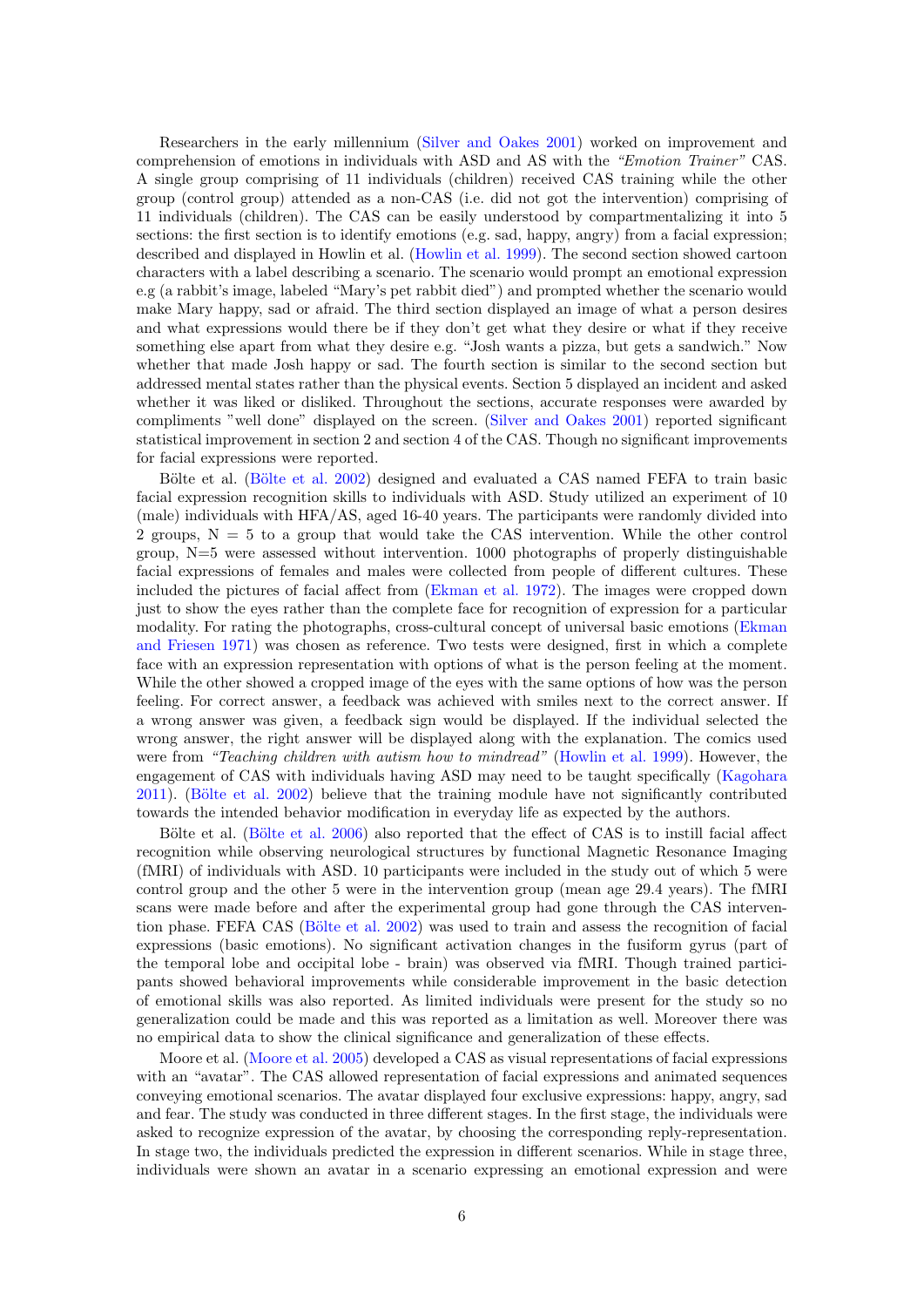asked to choose which event(s) caused the expression. Analysis of the data was done by relatively comparing the total observed responses to the total responses expected if they were selected by chance. The author reported that 90% of the individuals who participated, were able to recognize, predict and interpret the avatar's emotional expressions. Moreover, they concluded that this CAS methodology allowed the children to effectively communicate with others.

Golan et al. [\(Golan and Baron-Cohen](#page-32-16) [2006\)](#page-32-16) did two experiments in which individuals were trained with the "Cambridge MindReading" CAS to recognize expressions in other human faces. The core idea of the CAS, was facial expression recognition and audio expression recognition after showing or playing a facial expression video of 3-5 seconds or auditory clip of an emotional intonation in words. After watching the facial expression clip or the audio, the participants would be given 4 adjectives and asked to "choose the word that best describes how the person is feeling". To ensure that the concepts were selected from the adult emotional range, they were selected from the higher levels of the taxonomy; six from level four (concepts which were understood easily by a typical 15-16 years of age group), thirteen from level five (concepts which were understood easily by a typical 17-18 years of age group) and one from level six (concepts which were understood easily by less than 75% of typical 17-18 years of age group). The model also comprised of 412 unique concepts, which were clustered into 24 mutually exclusive clusters such as angry group, happy, sorry group, etc. While using these taxonomies along with visuals and auditory enhancements, Baron et al. created a database of actors of both sexes of different age and ethnicities. The "MindReading" CAS addresses to assess the wide range of emotional expressions and to thoroughly measure both facial and auditory modalities. A more detailed information can be obtained from [\(Baron-Cohen et al.](#page-31-4) [2004\)](#page-31-4). In Golan et al. [\(Golan and Baron-Cohen](#page-32-16) [2006\)](#page-32-16) experiment, a total of 65 individuals participated. Out of 65 individuals / participants, 41 participants (mean age of 30.5 years) were facing HFA / AS & having a verbal IQ & performance IQ of 108.3 and 112 respectively. 24 experiment participants (mean age of 25.3 years) were typically developing individuals having verbal IQ 115.8 and performance IQ of 112.5. In the first experiment HFA AS individuals were randomly divided into two groups. 19 individuals along with the 24 typically developing individuals went through the CAS intervention at home for 10-15 weeks. While the other 22 individuals were assessed without any intervention i.e. a control group. Experiment 2 repeated the same structure / procedure but with added weekly support of a tutor along with the CAS intervention. The comparison between intervention and non-intervention of "MindReading" CAS was conducted along with the comparison of AS / HFA individuals across 3 generalization levels. close generalization, feature-based distant generalization and holistic distant generalization [\(Golan and Baron-Cohen](#page-32-16) [2006\)](#page-32-16). Participants showed no significant improvements in the scores of the CAS at Time1 (T1) i.e. pre CAS intervention, apart from the typically developing individuals that performed better than the AS / HFA individuals at all recognition tasks across the Holm's sequential rejective Bonferroni procedure [\(Holm](#page-32-17) [1979\)](#page-32-17) [\(Zhang et al.](#page-34-9) [1997\)](#page-34-9).

Lacava et al. [\(Lacava et al.](#page-33-19) [2007\)](#page-33-19) also used "MindReading" CAS to teach eight individuals (children aged between 8-11 years) with Aspergers Syndrome(AS). Out of eight children, six were males and two were females. Lacava et al. reported significant improvements in children's ability to identify basic to complex emotions. Another positive aspect reported was, the individuals participating in the experiment found the CAS more enjoyable and entertaining rather than the traditional and conventional methods. Individuals showed improvement in operating the CAS. In an another experiment, Lacava et al. [\(Lacava et al.](#page-33-20) [2010\)](#page-33-20) used "MindReading" CAS to teach four individuals with HFA to identify the basic to complex emotions resulting in positive outcomes i.e. improvements in the recognition but no concrete conclusions were made. The constraint of [\(Lacava et al.](#page-33-19) [2007\)](#page-33-19)[\(Lacava et al.](#page-33-20) [2010\)](#page-33-20) was the limited and small sample set / size of individuals taking part in experiment thus generalizations on the results cannot be made.

Faja et al. [\(Faja et al.](#page-31-15) [2007\)](#page-31-15) found that CAS based face training can affect processing of faces. Faja et al. observed that 7-10 hours of CAS based facial training results in sensitivity to holistic face processing. In Faja's experiment five young adult males with HFA-ASD having mean age of 19.0 years and a full scale IQ of 99.0; were given training to identify faces according to sex, chronological age and identity. After 3 weeks of training, post-intervention results revealed that the trained group demonstrated more sensitivity to configurable information i.e. distance in between the eyes relatively to the untrained lot. This depicted that identity recognition skills can be improved through practice in recognition of the face. However, this approach had several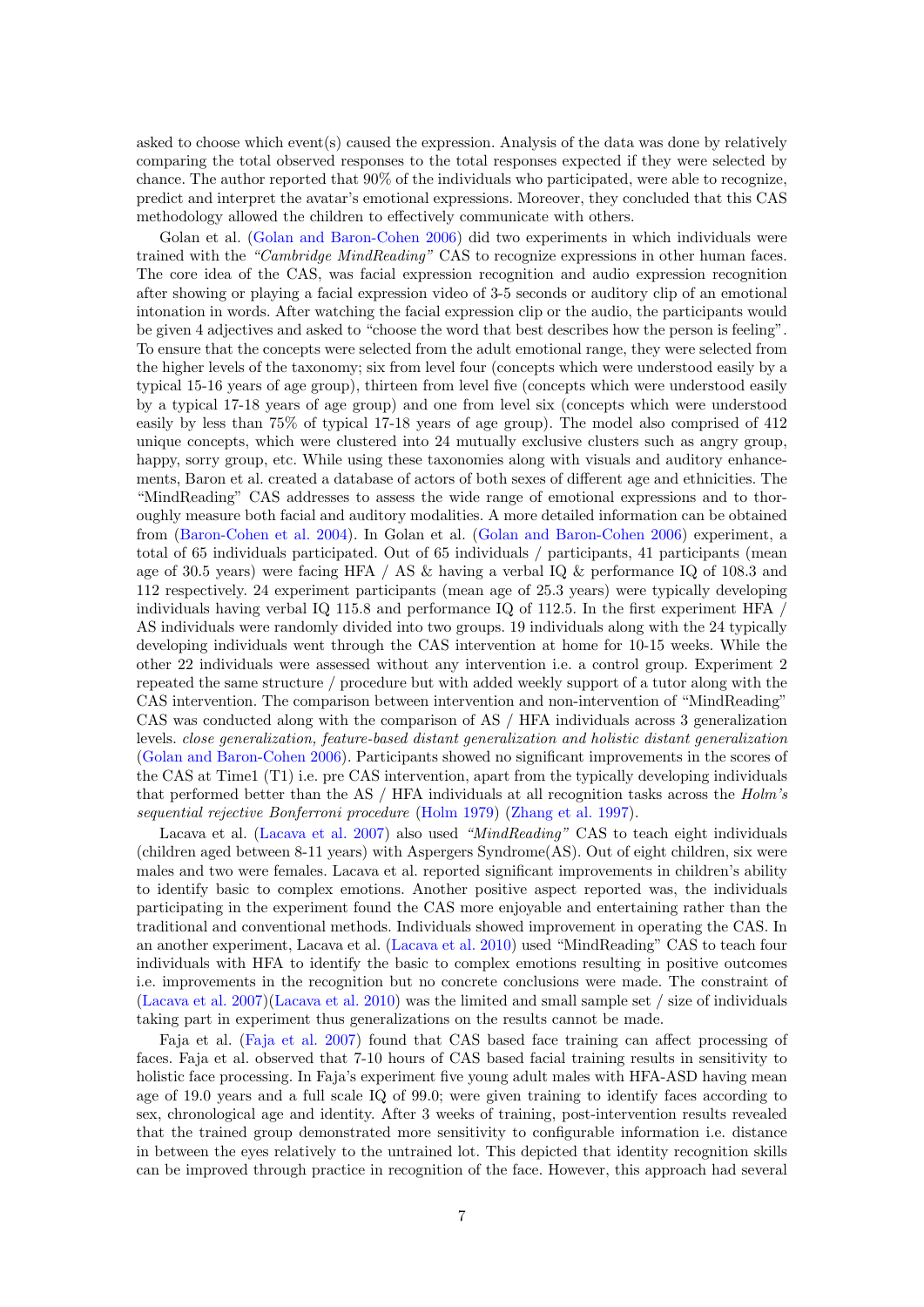limitations like small sample size, diverse age range and inclusion of only individuals with HFA. We conclude that generalizations cannot be made for treatment of face processing from [\(Faja](#page-31-15) [et al.](#page-31-15) [2007\)](#page-31-15) as sufficient information is not available.

Beaumont & Sofronoff [\(Beaumont and Sofronoff](#page-31-5) [2008\)](#page-31-5) compared a treatment group and a control group measured on facial expressions, social competence and understanding of emotional management strategies. Beaumont et al. developed a CAS called the "junior detective training" which comprised of three levels. First level taught participants to decipher facial expressions along with body postures, as well as prosody of speech of a CAS managed human like character. The second level worked with individuals to decode the emotions of cartoonic characters in variety of scenarios using non-verbal cues. The third level provided the individuals to use those learned social skills to be utilized in a Virtual Reality (VR) environment e.g. dealing with a bully. Post treatment results depicted statistical improvements comparatively from the control group. Two statistical measuring reports were concluded: parent's report and an instructor's report. The reports were questionable because it could not be assessed whether they proved clinical perspective.

Tanaka et al. [\(Tanaka et al.](#page-34-0) [2010\)](#page-34-0) assessed facial expression processing with a curriculumbased, experimental measure called the "Let's Face It!" (LFI) CAS [\(Wolf et al.](#page-34-10) [2008\)](#page-34-10). The proposed measure was composed of seven sub-tests (game modes) that were based on the perception of facial identity over a wide range of face processing tasks defined by [\(Wolf et al.](#page-34-10) [2008\)](#page-34-10). The seven modes were: parts matching to complete faces; distinguish between changes in face dimensions; recalling / memorizing faces; face matching with masked features; face matching of same individual with different expressions; distinguish between changes in dimensions of a house and recalling / memorizing cars. A total of 117 individuals / participants facing ASD, from which 79 children, adolescents and young adults were included in the study, and were randomly divided into two groups, active treatment and a wait-list group. The active treatment group consisted of 42 participants (34 males and 8 females) were analyzed out of 65 with a mean age of 10.5 and a mean full scale IQ of 93.6 while the wait-list group had 52 participants out of which 37 (28 males and 9 females) were analyzed with a mean age of 11.4 years and a mean full scale IQ of 95.9 . The most significant sub-test reported was to be parts / Whole identity i.e. parts matching to complete faces based upon the "Lets Face It!" CAS [\(Wolf et al.](#page-34-10) [2008\)](#page-34-10). Participants outcomes for treatment differed significantly only on the test for matching parts to whole faces. For further study, review [\(Wolf et al.](#page-34-10) [2008\)](#page-34-10).

Cockburn et al. [\(Cockburn et al.](#page-31-3) [2008\)](#page-31-3) developed "SmileMaze", an expression production recognition CVAT to enhance skills of children dynamically, and made engaging by a game format. The Computer Expression Recognition Toolbox (CERT) [\(Bartlett et al.](#page-31-16) [2008\)](#page-31-16) is the backbone framework used for the "SmileMaze". It is similiar to a Pacman game [\(Khenissi et al.](#page-32-18) [2013\)](#page-32-18) (look wise) while the rules are different from a Pacman game. The user or player is a pacman (sprite) which is navigated by the keyboard navigation keys while other, expression imposed sprites, that act as barriers in the pathways of the maze are removed by mimicking the expression imposed on the barrier sprites (i.e. happy / smiling). No interaction, study or testing whatsoever of the system with individuals of ASD was reported. Cockburn et al. also compared their CVAT with "lets face it!" (LFI) CAS [\(Wolf et al.](#page-34-10) [2008\)](#page-34-10). But no meaningful comparison was done as the LFI only provides recognition and not the production of facial expressions.

Golan et al. [\(Golan et al.](#page-32-19) [2009\)](#page-32-19) developed an animated series named "The Transporters" to enhance the facial expressions as well as emotional vocabulary. The Transporters is based on eight characters who are vehicles that move by a rule based approach. While on the vehicles were real human faces of actors showing different facial expressions which were super imposed. These vehicles were then utilized in a thematic short storyline scenario e.g "Charlie is feeling happy with a vehicle having a face of a human showing happiness, after that showing other vehicles having faces, to select who else is feeling happy ?". Golan et al. based their study onto the Empathizing-Systemizing (E-S) theory [\(Baron-Cohen](#page-31-17) [2009\)](#page-31-17).

Hopkins et al. [\(Hopkins et al.](#page-32-20) [2011\)](#page-32-20) tested their intervention named "FaceSay" CAS. "Face-Say" contains three distinct modalities with avatars designed to teach social skills to individuals having ASD. The avatars were animated photos of real persons while the motto of the games was to promote eye gaze, facial expressions recognition and face recognition. The first modality was to attend to eye gaze. The avatar was surrounded by different objects. The player was asked to touch the object where the avatar is gazing towards. Correct responses display appreciation.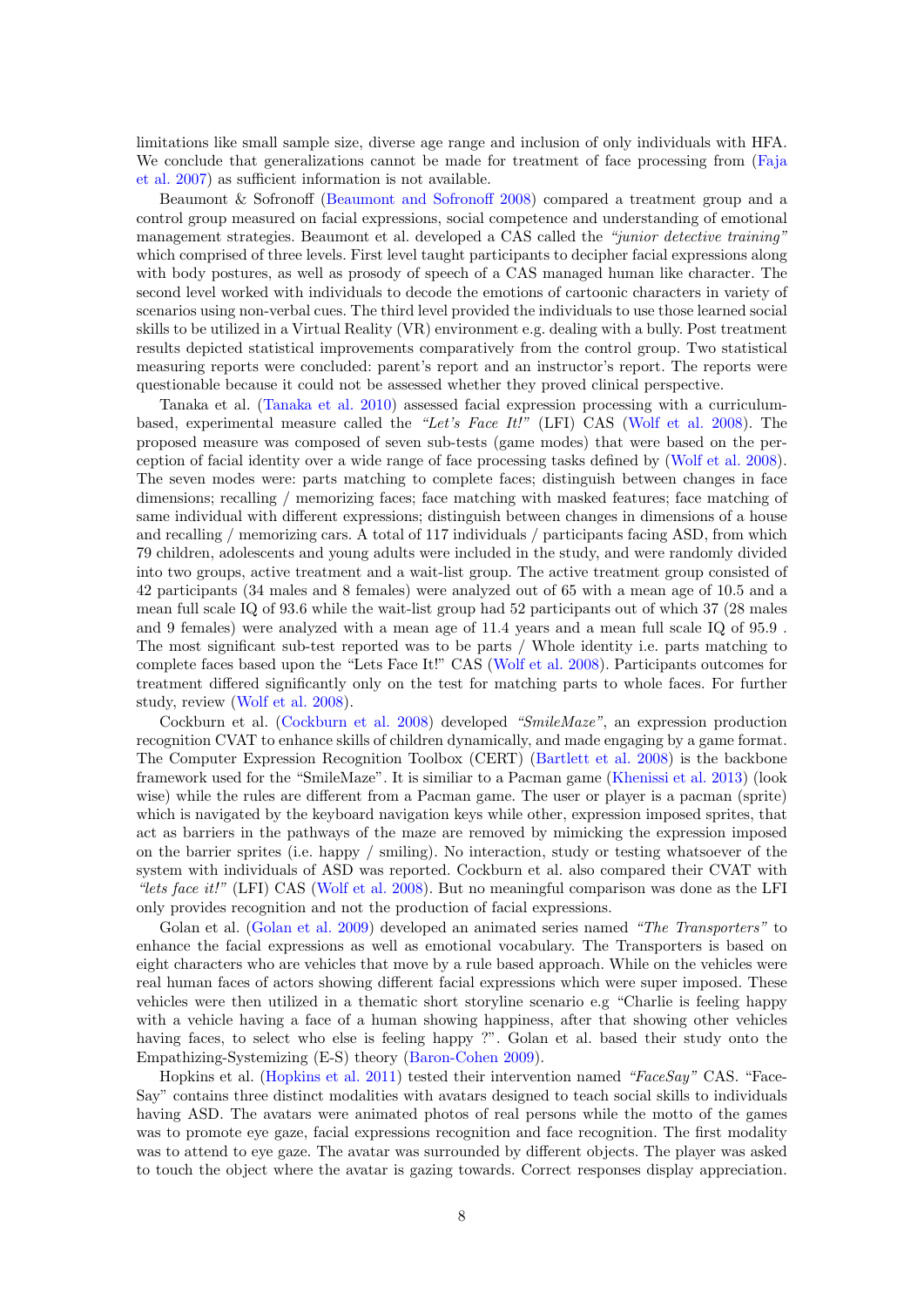While the second modality was designed to teach face recognition. The player was asked to select the proper fit for that distortion present on the avatar's face. While the third modality was to teach to perceive the eye movements. The study was carried out with a group of HFA and LFA. 49 Individuals (24 HFA & 25 LFA) having IQ of 91.9 and 55.1 respectively were involved in "face-Say" CAS intervention that targeted eye gaze and facial expressions and emotions. Individuals with HFA demonstrated successful emotional recognition and social interaction. The LFA group didn't show promising or significant improvements holistically.

Tsai et al. [\(Tsai and Lin](#page-34-1) [2011\)](#page-34-1) used CVAT named "FaceFlower" to aid ASD individuals to improve non-verbal (facial expressions) by using a flower to grow by the user's (individuals with ASD) facial expressions. The motive was to aid individuals to pronounce their facial expressions and practice their expressions and facial muscles to a particular expression in order to see the plant grow. The CVAT was controlled through the facial expressions of the individual. The facial expression detection tracking and feature extraction was done using eMotion software that classifies the expressions based on facial emotions defined by FACS [\(Ekman and Friesen](#page-31-18) [1978\)](#page-31-18). eMotion is a tool for creating interactive motions of objects for visual performances. However there wasn't any experiment done on any sample size through which results could be concluded.

The Facial Action Coding System (FACS) [\(Ekman and Friesen](#page-31-18) [1978\)](#page-31-18) is a detailed structurally based arrangement for measuring all visually apparent facial movements. FACS defines all visually unique facial activity based on 44 unique Action Units (AUs) along with multiple classifications of head and eye placements and movements. FACS procedures also allow for the coding of the intensities of each facial action on a scale of 1 to 5 point intensity. For a detailed list of all AUs and procedures review [\(Ekman and Rosenberg](#page-31-19) [1997\)](#page-31-19).

Faja et al. [\(Faja et al.](#page-31-20) [2012\)](#page-31-20) studied the expertise in effect of training faces in adults facing ASD and those showed initial impairments in face recognition. The authors reported the results of study in which the individuals who participated were randomly grouped into two. First group was to take computer training involving faces and recognizing the attributes about that face such as gender. The other group was shown houses and asked to describe the shape of the house. The authors evaluated that participants in face recognition and participants in house recognition, both showed improvements on measures of memorization of the faces and houses.

Jain et al. [\(Jain et al.](#page-32-5) [2012\)](#page-32-5) proposed a CVAT for ASD which incorporates domains of computer-vision and computer graphics. The CVAT tracks facial features and utilizes those features in the recognition of facial expressions of individuals. The system was built to recognize six basic / universal expressions [\(Ekman and Oster](#page-31-21) [1979\)](#page-31-21) i.e. anger, disgust, fear, joy, sadness and surprise. These tracked features were also used to animate an avatar which eventually mimics individual's expressions. This was accomplished by locating and tracking facial features, approach detailed in [\(Jain et al.](#page-32-21) [2011\)](#page-32-21).

## <span id="page-8-0"></span>3.2 Verbal Social Skills

Verbal social skills are defined as there is a high cohesion of verbal intonation and non verbal facial expressions while communicating. For instance, when a person is fearful, his voice trembles and the fear can be seen by their facial expressions as well as their voice. Though the CAS that was designed specifically for audio or voice training or teaching communication are not part of this review. But the facial expression CAS training or analysis that has voice training and also caters to the verbal social skills are included and discussed.

Social skills are the skills we utilize regularly to interact and speak with others. Social skills are essential in empowering a person to have and keep up smooth interactions. A considerable lot of these abilities are critical in making and maintaining relations and fellowships. Social interactions don't always run smoothly but an individual's needs to execute appropriate strategies, such as settling clashes when problems in interaction come up. It is likewise imperative for people to have "empathy" (i.e. having the capacity to place yourself into another person's shoes and perceive their sentiments) as it enables them to react in an understanding and minding approach to how others are feeling.

Simpson et al. [\(Simpson et al.](#page-34-11) [2004\)](#page-34-11) designed a CAS to instill social skills to fourth gradeschoolers aged 5-6 years. All individuals had deficiency of social skills and were facing mild to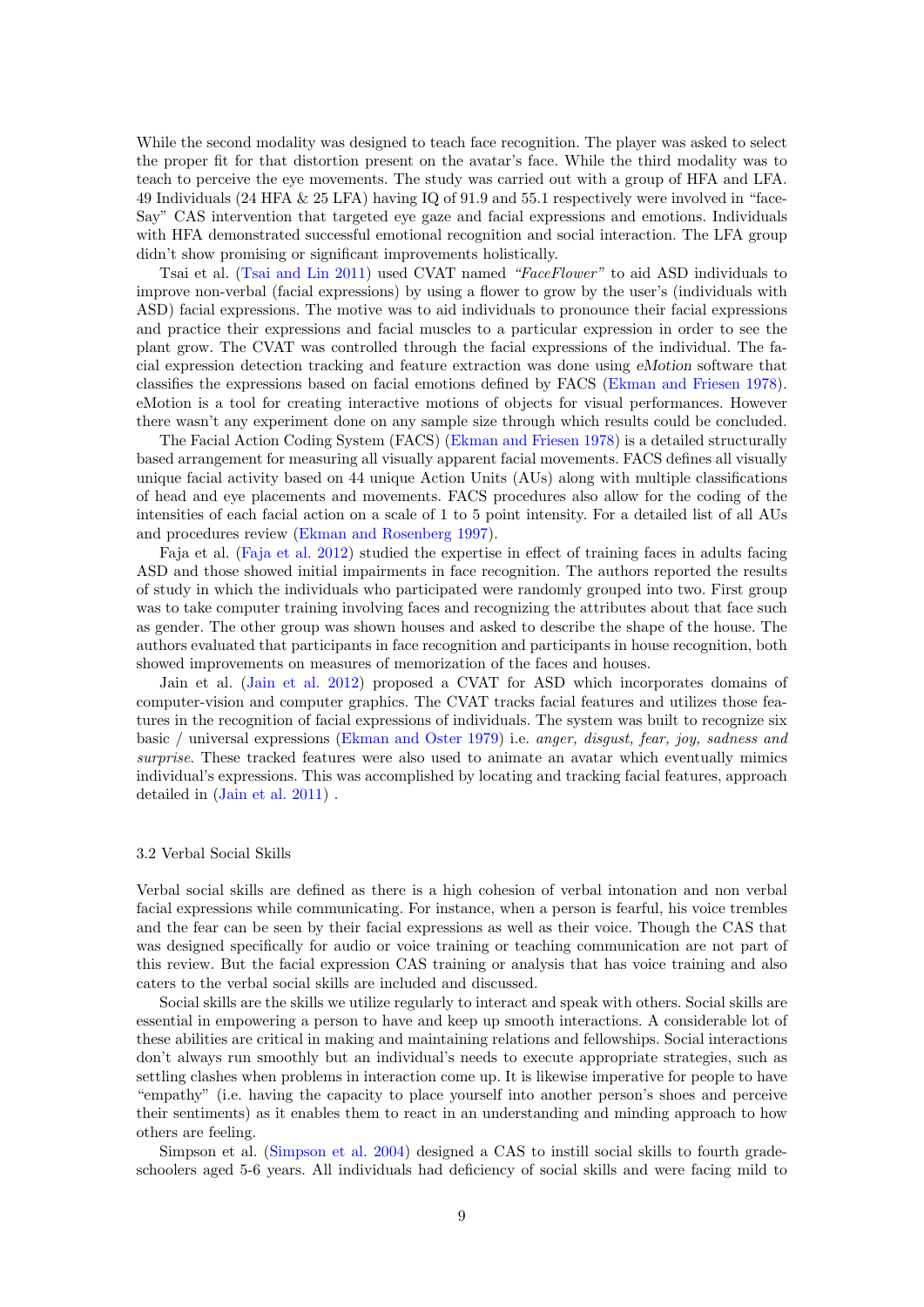severe, language and speech impairment. [\(Simpson et al.](#page-34-11) [2004\)](#page-34-11) designed a CAS consisting of video-clips of typically developing individuals depicting some instances of target behavior like sharing, following instructions of a teacher and social greetings. The authors also assessed the grade-schoolers on the contrary in vivo generalization sessions. In these sessions, the individuals typically interacted with control developing children. The post intervention gave improvements in the targeted social skills though specific component analysis was not possible as they employed a multi-probe design across all the behaviors. Thus, authors cannot assess which particular aspect of treatment was responsible for the improvements.

Whalen et al. [\(Whalen et al.](#page-34-8) [2006\)](#page-34-8) introduced "TeachTown" a self-paced lessons and reward game, which incorporates principles of applied behavior analysis for correct responses. The lessons focused on domains like cognitive skills, social & life skills as well as receptive language skills. Nikopoulos et al.[\(Nikopoulos and Keenan](#page-33-21) [2007\)](#page-33-21) used video modeling in two experiments as CAS involving a couple of baseline designs. Four individuals with Autism were taught social sequences incorporating social initiation reciprocal play, imitative responses, and object engagement. Videotapes were shown to individuals with respect to the social skills acting as a marker for each target behavior. Every individual watched all the video-clips and were free to go in a place where individuals were confronted by a group of people for social interactions. The authors reported positive results evidencing video modeling to be fruitful and successfully helped individuals with ASD.

Lacava et al.[\(Lacava et al.](#page-33-19) [2007\)](#page-33-19) used "mindreading" CAS to teach eight individuals (children) with AS having age 8-11 years (6 males and 2 females) to identify the basic to complex emotions. The authors concluded significant improvements in verbal social skills and non-verbal social skills. Another beneficial effect that was reported was, the individuals participating found the CAS or computer intervention more fun and entertaining rather than the traditional and conventional ones and showed improved skills in operating the Systems.

Beaumont & Sofronoff [\(Beaumont and Sofronoff](#page-31-5) [2008\)](#page-31-5) designed a CAS named "Junior Detective Training Program" which included a detective themed storyline along with goals and rewards at the succession of a task which accumulate at the end. They increased levels of difficulty as individual move ahead in the CAS. Individuals were asked to identify emotional responses and then label correct responses for the characters in multiple settings. Twenty four adolescents with ASD were included in the study while the intervention group demonstrated an increase in preassessment to post-assessment results.

Sansosti et al. [\(Sansosti and Powell-Smith](#page-34-12) [2008\)](#page-34-12) used spatio-temporal evolution of images as [\(Simpson et al.](#page-34-11) [2004\)](#page-34-11) [\(Nikopoulos and Keenan](#page-33-21) [2007\)](#page-33-21) CAS in which social skills were taught to the individuals like joining in, greetings and sharing. The CAS involved video modeled social stories to illustrate correct social behaviors. Three individuals with HFA were included in the study. The authors reported CAS combined with spatio-temporal evolution of images to increased frequency of the targeted behaviors. Two week intervention was applied to the individuals within an educational environment and the follow up after showed that each individual was able to maintain the learned targeted behavior / communication skill.

Spatio-temporal evolution of image or video modeling isn't actually CAS / CVAT but an essential part of it, which is why it is included in this review to represent it as an initial step towards development of an efficient CAS / CVAT. Video modeling has been utilized to expand recurrence and diversity of social practices, and in a perfect world a significant part of a child's social repertoire should comprise of non-single social play, i.e. play including no less than one individual other than self. Most of these examinations show proof that video modeling can build or train a person of some target social skills. Target practices for treatment will be chosen as, for the person's shortages, including marking of feelings, free play, unconstrained welcome, talked dialects appreciation, conversational discourse, co-agent play, day-by-day living aptitudes and social play.

Grynszpan et al. [\(Grynszpan et al.](#page-32-13) [2008\)](#page-32-13) developed a CAS in a pre-post evaluation design. The first modality of the pre-design phase of the CAS called "What to Choose?" prompted the player to choose one of the three assertions about a dialogue scenario from which one assertion would be true e.g. Carole had an exam today and the teacher is away. A friend told Carole that the exam is canceled. How would Carole feel about this? A facial expression of a human like character is also put up with the dialogue so as to make it easier to determine how Carole is feeling regarding the scenario / dialogue. The characters were based on Ekman's rules [\(Ekman](#page-31-22) [2003\)](#page-31-22)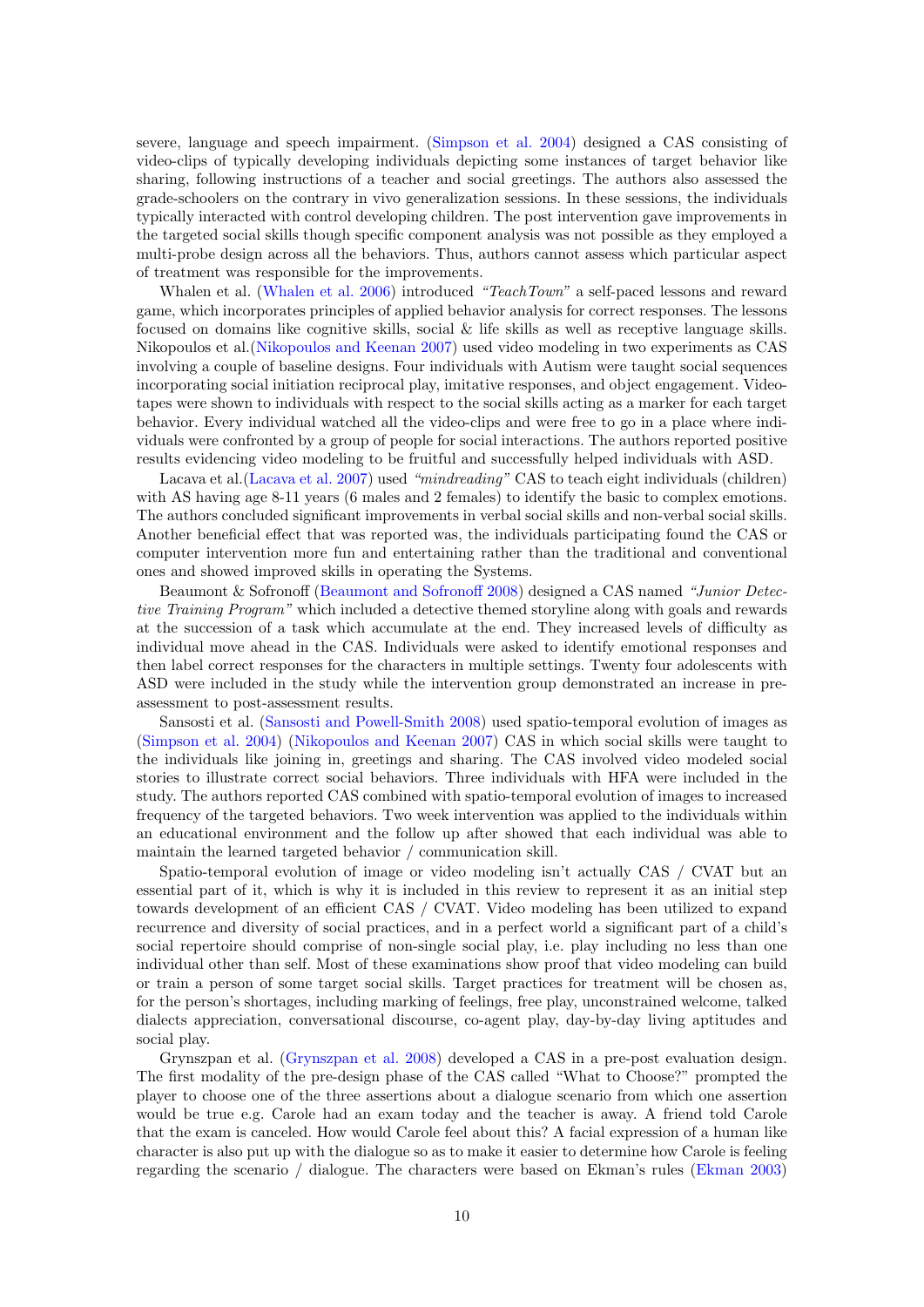designed with Poser. The second modality of the CAS called "Cartoon Characters". Cartoon characters was similar to the previous one but the human like characters were replaced with cartoonic characters in this modality to prove which one would be considered or favored. Though it did not seem to produce any differences in the performance. While the third module named "Faces" was also developed which was to solely recognize the facial expressions. A facial expression image was displayed along with 6 possible choices i.e. ( Happy, Sad, Surprised, Angry, Frightened, and without emotion) and the player had to choose one of the six emotional expressions stated. On the other hand, post-design CAS presented a similar pattern, and called it "intruder", but with different content. The post-evaluation assessed participants capabilities of learning transfer and the acquired skills via training to a more complex task, including similar cognitive skills. As emphasized by Loveland [\(Loveland](#page-33-22) [2005\)](#page-33-22), the power to associate perceived emotions with a non-still social context is considered impaired in autism.

The training lasted for a period of three months, consisting of thirteen sessions. Two groups were made which were matched by age and academic level. A clinical group which included ten teenage boys with HFA and having an average chronological age of 12.10 years. A control group which comprised of normal typically developing individuals served as a reference base for the clinical group. The average IQ of HFA individuals with the WISC [87] (Wechsler Intelligence Scale for Children) was 80.5 . Results after evaluation of participants with autism theorized that their learning transfer was not so simple compared to a simple and a rich interface. Whereas the post assessment results demonstrated that the clinical group improved only with the simple interface. Thus, the rich interface must have hampered learning transfer for the clinical group.

Lacava et al. [\(Lacava et al.](#page-33-20) [2010\)](#page-33-20) taught four children with HFA to identify the basic to complex emotions and to measure their social behavioral skills resulting in positive outcomes i.e. improvements in the recognition but without any quantitative conclusions. Whalen et al. [\(Whalen](#page-34-3) [et al.](#page-34-3) [2010\)](#page-34-3) conducted a large scale study on 47 individuals with ASD aged 3-6 years. The study reported improvements in receptive language (object recognition) and social skills (expression recognition and perception) after eight weeks of training with "TeachTown"- CAS. In order to measure potential of CAS for learned social skills, Hopkins et al. [\(Hopkins et al.](#page-32-20) [2011\)](#page-32-20) tested their intervention named "FaceSay" CAS with a group of HFA and LFA. Forty-nine individuals (24 HFA & 25 LFA) having IQ of 91.9 and 55.1 respectively were involved in "FaceSay" CAS intervention that targeted social skills. Individuals with ASD aged 6-15 completed twelve sessions over the period of six weeks with the CAS. Corresponding to the control group the intervention group showed improved social interactions and behaviors with peers which was observed while they interacted with each other in a playground.

## <span id="page-10-0"></span>3.3 Virtual Reality / Augmented Reality

Virtual Reality (VR) provides a framework to simulate real world scenarios using computer vision and computer graphics. Thus, VR technology allows instructors and therapists to offer a safe, repeatable and diversifiable environment during learning for individuals facing ASD [\(Parsons](#page-33-23) [et al.](#page-33-23) [2004\)](#page-33-23). Artificial Intelligence (AI) inculcates human-like senses and provides realism alongside stimulus or environmental control, which facilitates scenario creation required for learning in ASD intervention / therapy. VR advances have demonstrated potential for learning and evaluation of kids, young people, and grown-ups with a mental imbalance.

In the last decade, Moore et al. [\(Moore et al.](#page-33-18) [2005\)](#page-33-18) used VR as a CVAT changing the technological medium of CAS for ASD. [\(Moore et al.](#page-33-18) [2005\)](#page-33-18) used emotional facial expression recognition with an anthropological 'avatar' for individuals of ASD. The CVAT allowed representation of facial expressions and animated sequences conveying emotional scenarios. The avatar displayed four exclusive expressions happy, angry, sad and afraid. The study was conducted in modular fashion. In the first module, individuals were asked to recognize expression of computer generated avatar. Second module was expression prediction. While, third module was designed to test / enhance individuals skill in predicting event that causes different expressions. Analysis of the data was done by relatively comparing the total observed responses to the total responses expected if they were selected by chance. The author reported that 90% of the individuals who participated, were able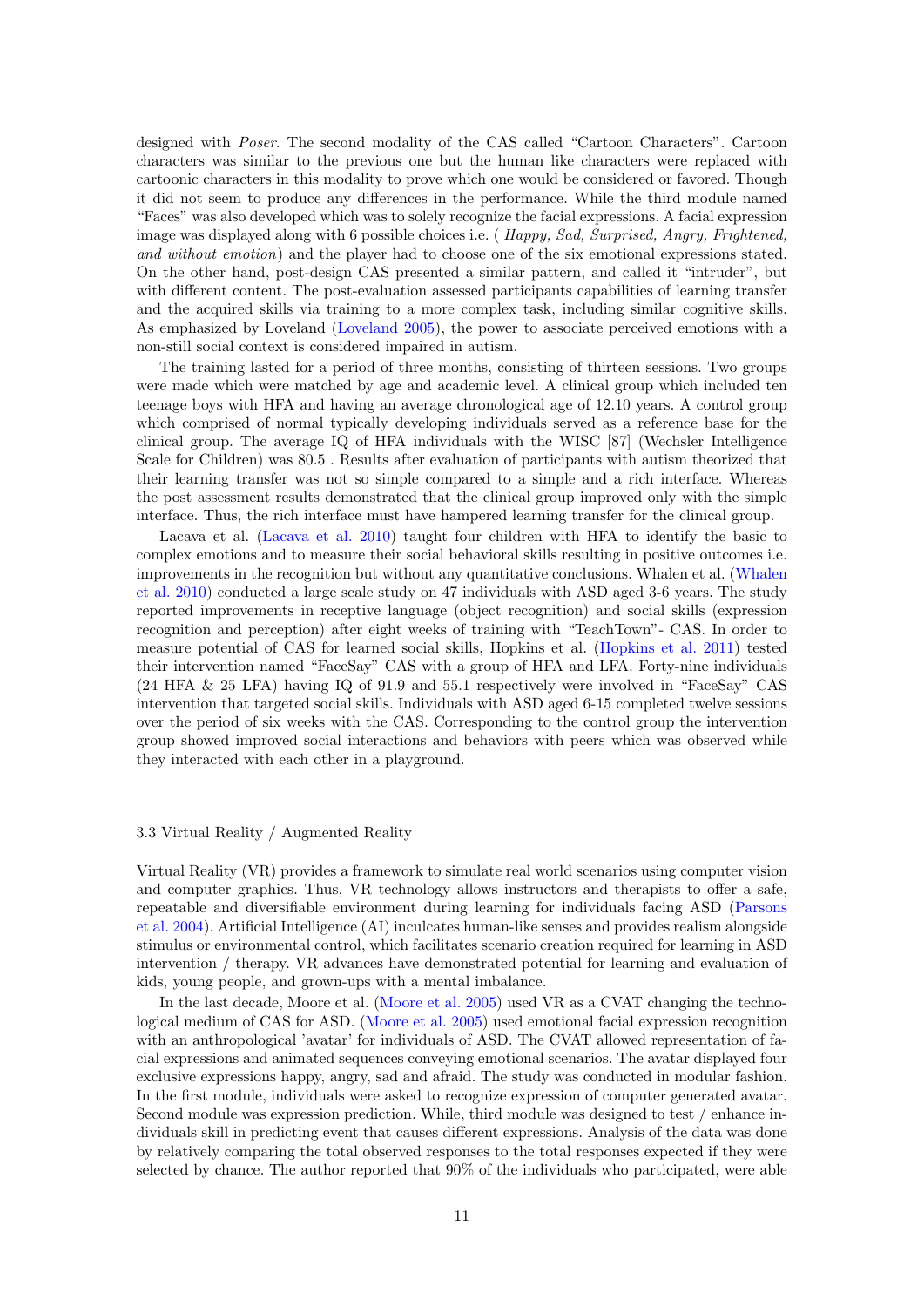to recognize, predict and interpret the avatar's emotional expressions. Moreover, they concluded that this CAS methodology allowed the children to effectively communicate with others.

Parsons et al. [\(Parsons et al.](#page-33-24) [2006\)](#page-33-24) measured the behavior of two individuals (adolescent) with ASD, with the help of different VR settings, a cafe and a bus. In the study, Parsons et al. verified that adolescents considerably interpreted the scenes and appreciated the opportunities to keep up a dialogue. They also answered properly, although they indicated repetitive behavior and interpreted the things virtually. Mitchell et al. [\(Mitchell et al.](#page-33-25) [2007\)](#page-33-25) followed a similar mode of analysis, by developing a virtual cafe. Half a dozen adolescents with ASD aged 14-16 having a mean Verbal IQ (VIQ) of 81.9, Performance IQ (PIQ) of 87.1, and full scale IQ (FSIQ) of 83.1 (measured by WASI [\(Wechsler](#page-34-13) [1999\)](#page-34-13)), were shown set of videos of real life scenarios going down in a bus or cafe in a virtual environment. The participants had to give explanation of wherever they had set to sit down and why e.g.by pointing towards a seat in a bus and as to why that seat? The virtual environment was developed with Superscape Virtual Reality Toolkit [\(Zendler](#page-34-14) [1998\)](#page-34-14). It was executed on a laptop using visualizer software presented in [\(Parsons et al.](#page-33-23) [2004\)](#page-33-23). To observe the VR environment, a joystick or a mouse was used. While to select object or person if one needed to communicate with a person in the VR environment was done using a click of the mouse. All the sessions were recorded for later analysis and evaluation. The training lasted for over six weeks. The researchers theorized that there have been cases that judged improvements, associated with time spent within the VR setting once deciding and explaining wherever they selected to sit on the bus.

Fabri et al. [\(Fabri et al.](#page-31-23) [2007\)](#page-31-23) based their study on how individuals with ASD interact with characters (avatars) which are capable of showing facial expressions like (happiness, sadness, anger and fear). Within the first stage of the experiment, the participants, who were thirty-four youngsters with ASD, having mean-age of 9.96 had to choose the expression which was displayed by the avatar. In the second stage, individuals had to interpret what emotion the scene induced while the avatar mimicked it. In the third step, the individuals needed to choose what it was that caused the expression the avatar was expressing. The authors verified that thirty participants figured out the emotions of the character and utilized them suitably. While the remaining four participants, had severe autism.

While Ke & Im [\(Ke and Im](#page-32-22) [2013\)](#page-32-22), worked with virtual reality environments involving individuals with ASD in social scenarios. The primary task was to recognize the visual communication and facial expressions of characters present. The second was to interact with them in a college canteen. Lastly, interact with them at a party. [\(Ke and Im](#page-32-22) [2013\)](#page-32-22) allotted associative analysis based on perception of the individuals and the questionnaires. They obtained positive results because the kids demonstrated that communication and interaction throughout the intervention had redoubled as did their communicative abilities after performing the tasks.

Strickland et al. [\(Strickland et al.](#page-34-4) [2013\)](#page-34-4) devised a CVAT known as "JobTIPS" that made it attainable to show employment especially interview related skills for adult individuals suffering from mild ASD or HFA. They used visual aids, guides, videos on the theory of mind [\(Baron-Cohen](#page-31-24) [et al.](#page-31-24) [1997\)](#page-31-24) and virtual world [\(Strickland et al.](#page-34-4) [2013\)](#page-34-4). Twenty-two youngsters were engaged in the experiment to assess the efficiency of the CVAT. Half of the individuals completed sessions whereas the other half made up the control group. The control group didn't use the CVAT. Postintervention, the participants who used the CVAT showed considerably higher verbal skills during the interview than the control individuals.

Kandalaft et al. [\(Kandalaft et al.](#page-32-23) [2013\)](#page-32-23) designed a VR intervention to improve social cognitive skills of adults with ASD. There were eight participants with mean age of 21.25 and full scale IQ (FSIQ) of 111.88. The individuals practiced scripted role-playing scenarios during an interaction virtually with an online multi-player entertainment game along with two facilitators (clinicians) to help, if needed. The CVAT was designed by using Second Life v2.1 (Linden Lab 2003), a 3D virtual environment software available for public use. The CVAT included locations like office building, pool hall, a fast food chain, a tech store an apartment and so on. While the training scenarios or skills targeted were social interaction with a friend, initiating a conversation in a room, meeting strangers, negotiating in a store, giving a job interview, consoling a friend, blind dates, etc. majorly targeting verbal and non-verbal skills. The avatars representing the users in the VR world were modeled to resemble the participants and were driven by standard QWERTY keyboard. All participants were trained with 10 sessions of VR training and showed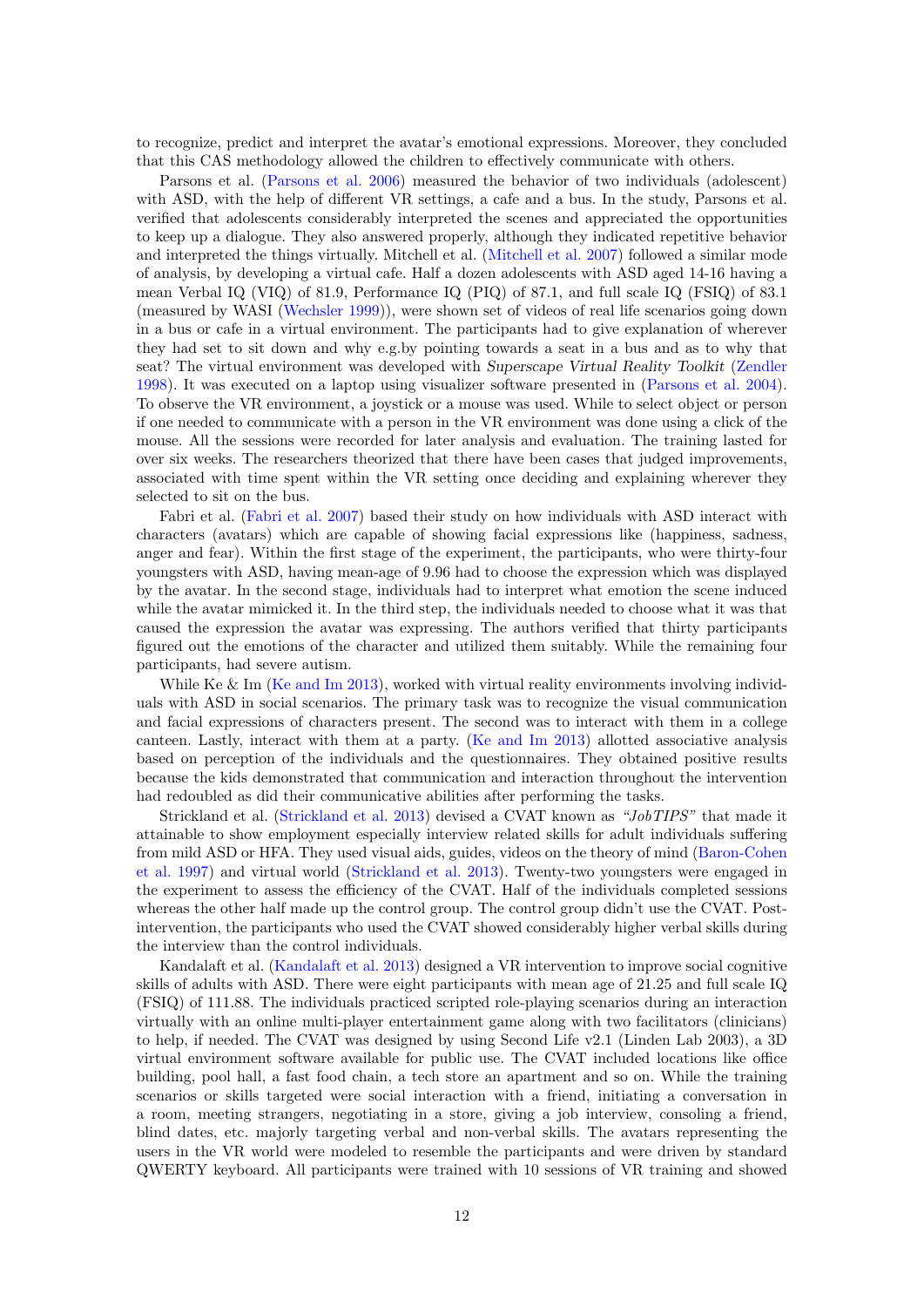slight improvements but improvements were observed in all the targeted skill sets and most of the scenarios.

Serret et al. [\(Serret et al.](#page-34-15) [2014\)](#page-34-15) designed a slightly different CAS called "JeStimule" which targeted facial expression and gesture recognition through visual non-verbal codes which were presented in the form of colors and symbols. Each basic emotion was associated with a color from Plutchik's emotional wheel [\(Plutchik](#page-33-26) [2001\)](#page-33-26) (happiness = yellow, anger = red, disgust = purple,  $fear = green, sadness = light blue, surprise = dark blue, while pain and neutral were associated$ with black and white respectively, based on a multi-senory virtual reality environment. The CAS was particularly designed for individuals facing LFA as there is no verbal text that needs to be read and only controlled via color codes that are associated with emotions for example red for anger. There were three levels of recognition that exist: recognizing the emotion expressed by a virtual character due to a specific event (e.g. a child falls down), the same task but the face of the virtual character is not revealed, recognizing the emotion conveyed by the non-verbal communicative behavior of a character speaking with another character in which the verbal exchange is also inaudible. No conclusion and inferences from the statistical studies were concluded that showed positive results or improvements generically.

Cassidy et al. [\(Cassidy et al.](#page-31-25) [2015\)](#page-31-25) worked to model ASD individuals (adults) perception of emotional expressions. Authors experimented with seventeen adults and adolescents (two females and fifteen males, aged 14-21 years having VIQ of 89.6, PIQ of 97.0 and FSIQ of 92.2). Individuals were assessed using two conditions, i.e. dynamic and static. The CVAT included twenty-one video-clips of people showing facial expressions while receiving a present (a box of chocolates, monopoly money, etc). While the static stimuli were gained by a single frame taken from each dynamic stimuli were shown on the Tobii 1750 eye tracker. Tobii studio was used to record eye movements. Complete details of the study can be obtained from [\(Cassidy et al.](#page-31-26) [2014\)](#page-31-26). Results showed improvements in individuals with ASD in static conditions while not so significant in dynamics as the stimuli is fast paced and individuals were facing difficulty answering correctly.

#### <span id="page-12-0"></span>4 Summary

This section presents most influential / innovative reviewed studies in tabular form (Table [2\)](#page-14-0). The resulting 31 studies (graphically presented in Figure [1\)](#page-12-1) include a total of 610 participants from which 550 individuals had ASD, while the remaining 60 participants were typically developing individuals. The reviewed 31 studies presented different intervention skills which are categorized into Non-Verbal Communication Skills (NVCS) and Verbal Social Skills (VSS) as described above, refer Section [3.](#page-2-1)



<span id="page-12-1"></span>Fig. 1 Graphical representation of number of reviewed studies for distinct intervention techniques. NVCS depicts number of studies that target non-verbal communication skills, VSS depicts number of studies that target verbal social skills, while VR represents number of studies in NVCS and VSS that utilizes virtual reality technology.

The review for non-verbal communication skills included 18 studies [\(Tanaka et al.](#page-34-0) [2010\)](#page-34-0) [\(Tsai](#page-34-1) [and Lin](#page-34-1) [2011\)](#page-34-1) [\(Cockburn et al.](#page-31-3) [2008\)](#page-32-13) [\(Silver and Oakes](#page-34-2) [2001\)](#page-34-2) [\(Grynszpan et al.](#page-32-13) 2008) (Bölte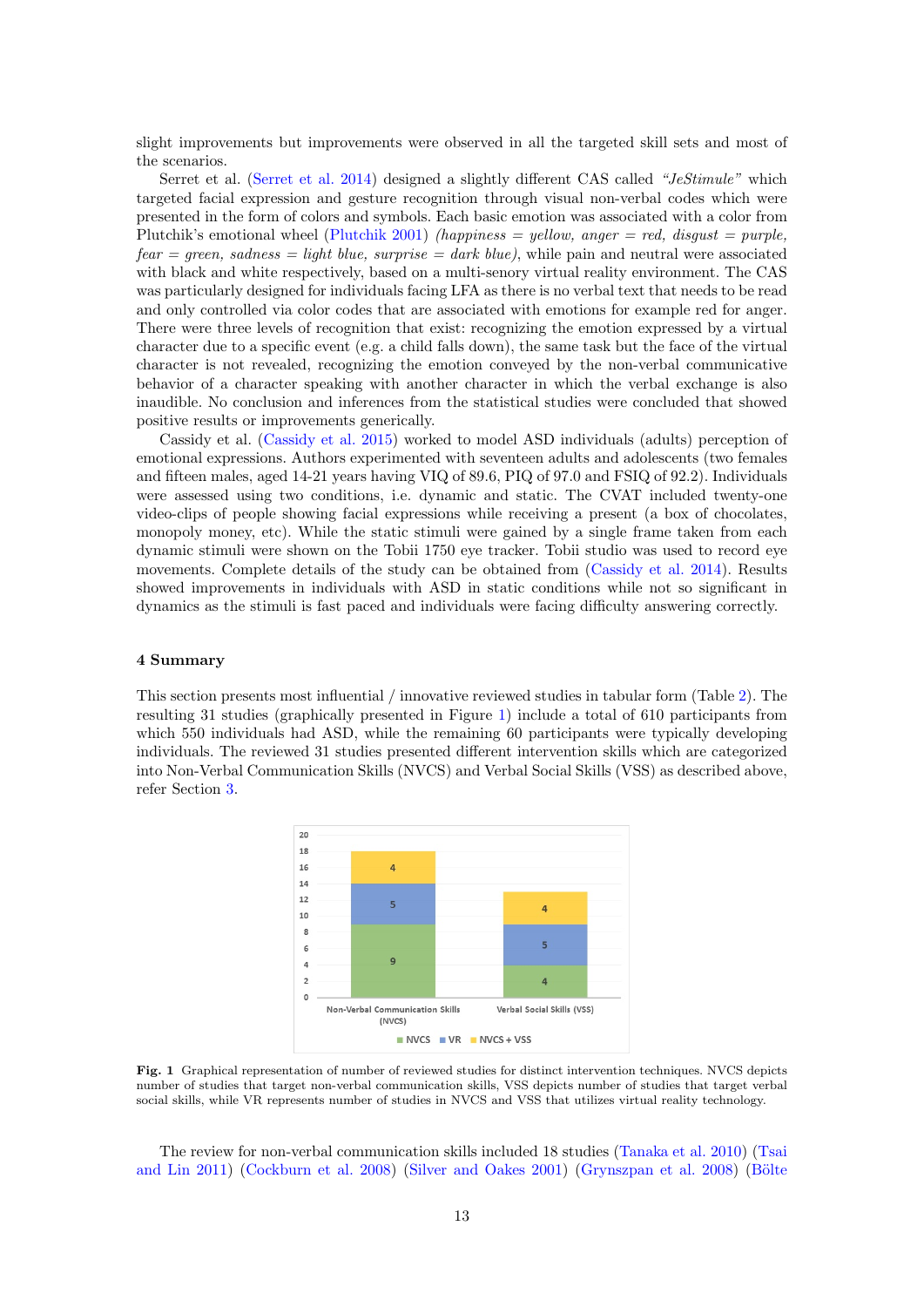[et al.](#page-31-11) [2002\)](#page-31-11) [\(Moore et al.](#page-33-18) [2005\)](#page-33-18) [\(Golan and Baron-Cohen](#page-32-16) [2006\)](#page-32-16) [\(Lacava et al.](#page-33-19) [2007\)](#page-33-19) [\(Lacava et al.](#page-33-20) [2010\)](#page-33-20) [\(Faja et al.](#page-31-15) [2007\)](#page-31-15) [\(Golan et al.](#page-32-19) [2009\)](#page-32-19) [\(Hopkins et al.](#page-32-20) [2011\)](#page-32-20) [\(Faja et al.](#page-31-20) [2012\)](#page-31-20) [\(Kandalaft](#page-32-23) [et al.](#page-32-23) [2013\)](#page-32-23) [\(Serret et al.](#page-34-15) [2014\)](#page-34-15) [\(Cassidy et al.](#page-31-25) [2015\)](#page-31-25) [\(Grynszpan et al.](#page-32-24) [2007\)](#page-32-24) from which 4 studies [\(Golan and Baron-Cohen](#page-32-16) [2006\)](#page-32-16) [\(Lacava et al.](#page-33-19) [2007\)](#page-33-19) [\(Lacava et al.](#page-33-20) [2010\)](#page-33-20) [\(Kandalaft et al.](#page-32-23) [2013\)](#page-32-23) were a combination of both non-verbal and verbal social skills (NVCS + VSS).

While verbal social skills included 13 studies [\(Bernard-Opitz et al.](#page-31-2) [2001\)](#page-31-2) [\(Whalen et al.](#page-34-3) [2010\)](#page-34-3) [\(Strickland et al.](#page-34-4) [2013\)](#page-34-4) [\(Beaumont and Sofronoff](#page-31-5) [2008\)](#page-31-5) [\(Colby](#page-31-9) [1973\)](#page-31-9) [\(Whalen et al.](#page-34-8) [2006\)](#page-34-8) [\(Golan and Baron-Cohen](#page-32-16) [2006\)](#page-32-16) [\(Lacava et al.](#page-33-19) [2007\)](#page-33-19) [\(Lacava et al.](#page-33-20) [2010\)](#page-33-20) [\(Simpson et al.](#page-34-11) [2004\)](#page-34-11) [\(Parsons et al.](#page-33-24) [2006\)](#page-33-24) [\(Mitchell et al.](#page-33-25) [2007\)](#page-33-25) [\(Ke and Im](#page-32-22) [2013\)](#page-32-22) [\(Kandalaft et al.](#page-32-23) [2013\)](#page-32-23) i.e. some are combination of non-verbal communication which is defined in table [2.](#page-14-0) Moreover, a total of 09 studies from which 5 studies [\(Strickland et al.](#page-34-4) [2013\)](#page-34-4) [\(Parsons et al.](#page-33-24) [2006\)](#page-33-24) [\(Mitchell et al.](#page-33-25) [2007\)](#page-33-25) [\(Ke and Im](#page-32-22) [2013\)](#page-32-22) [\(Kandalaft et al.](#page-32-23) [2013\)](#page-32-23) are the inculcation of VR / AR into CAS / CVAT with respect to verbal social skills while 4 others [\(Grynszpan et al.](#page-32-13) [2008\)](#page-32-13) [\(Moore et al.](#page-33-18) [2005\)](#page-33-18) [\(Serret](#page-34-15) [et al.](#page-34-15) [2014\)](#page-34-15) [\(Cassidy et al.](#page-31-26) [2014\)](#page-31-26) are the inculcation of VR / AR into CAS/ CVAT with respect to non-verbal social skills.

Table [2](#page-14-0) defined below has the fields described as:

- Author(s) / Year published.
- Mean Age of participants with (SD) standard deviation.
- Average IQ of individuals [SD].
- Participant's characteristics.
- Skills that were intervened by the CAS.
- Type of Computer Aided System (CAS) used for the intervention.

The abbreviations that are used in the summarized Table [2](#page-14-0) are:

 $TYP = Twically Developing individuals$ ;  $N/A = Not Available$ ;  $ASD = Autism Spectrum$ Disorder;  $SD = Standard Deviation$ ;  $Avg = Average$ ;  $HFA = High Functioning Attism$ ; LFA  $= Low \ Functioning \ Atism; AS = Aspergers \ Syndrome; \ PDD-NOS = Pervasive \ Developmental$ Disorder Not Otherwise Specified;  $NS = Not$  Specified;  $NR = Not$  Reported;  $N = No$  of individuals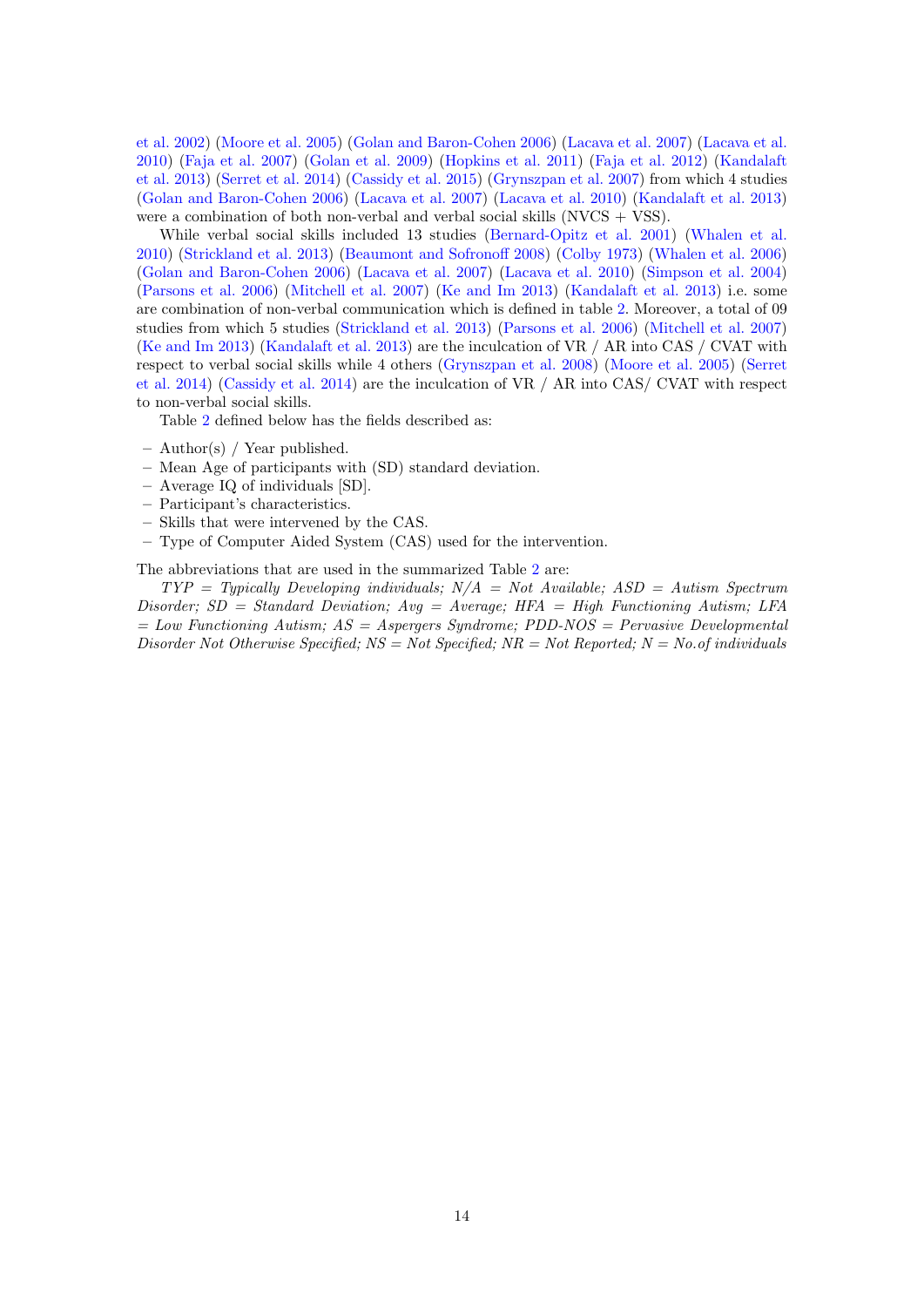<span id="page-14-0"></span>

| Technology used for<br>intervention    | speech in social communication.<br>reported increase in voluntary<br>Results: 13 individuals were<br>Keyboard-controlled<br>audio-visual output.<br>Pioneering work. | Hardware: Personal Computer<br>Reported lesser behavior issues<br>Results: Compared computer<br>and instructor taught sessions<br>Software: Author developed<br>and improved motivation in<br>Treatment fidelity was not<br>on an enthusiasm scale.<br>individuals using CAS.<br>Time: 10 sessions.<br>with windows 95.<br>Setting: NS<br>application.<br>reported. |
|----------------------------------------|----------------------------------------------------------------------------------------------------------------------------------------------------------------------|---------------------------------------------------------------------------------------------------------------------------------------------------------------------------------------------------------------------------------------------------------------------------------------------------------------------------------------------------------------------|
| Skills intervened                      | voluntary speech<br>interaction.<br>Generating<br>for social                                                                                                         | Social skills,<br>solution for<br>Generating<br>conflicting.<br>scenarios.                                                                                                                                                                                                                                                                                          |
| characteristics<br>Participant         | ASD (non speaking)                                                                                                                                                   | mild to moderate ASD<br>Eight individuals with<br>control (3 females and<br>individuals typical<br>(2 females and $6\,$<br>males). Eight<br>5 males).                                                                                                                                                                                                               |
| Avg. IQ<br>$ \mathrm{SD} $             | NR.                                                                                                                                                                  | $\infty$                                                                                                                                                                                                                                                                                                                                                            |
| Mean Age<br>$\overline{\mathrm{(SD)}}$ | N.R                                                                                                                                                                  | $\ensuremath{\text{TYP}}\xspace$ 4 years<br>years(1.1)<br>ASD 7                                                                                                                                                                                                                                                                                                     |
| Partici-<br>pants                      | individuals<br>with ASD                                                                                                                                              | $16$ (8 TYP, 8 ASD)                                                                                                                                                                                                                                                                                                                                                 |
| Author (s)                             | $\mathrm{Coly}$ (Colby $1973)$                                                                                                                                       | $\begin{array}{l} \text{(Bernard-Opitz)}\\ \text{et al. } 2001)\\ 2001 \end{array}$<br>Bernard-Opitz<br>et al.                                                                                                                                                                                                                                                      |
|                                        |                                                                                                                                                                      |                                                                                                                                                                                                                                                                                                                                                                     |

 $\ldots$  continued on next page  $\dots$  continued on next page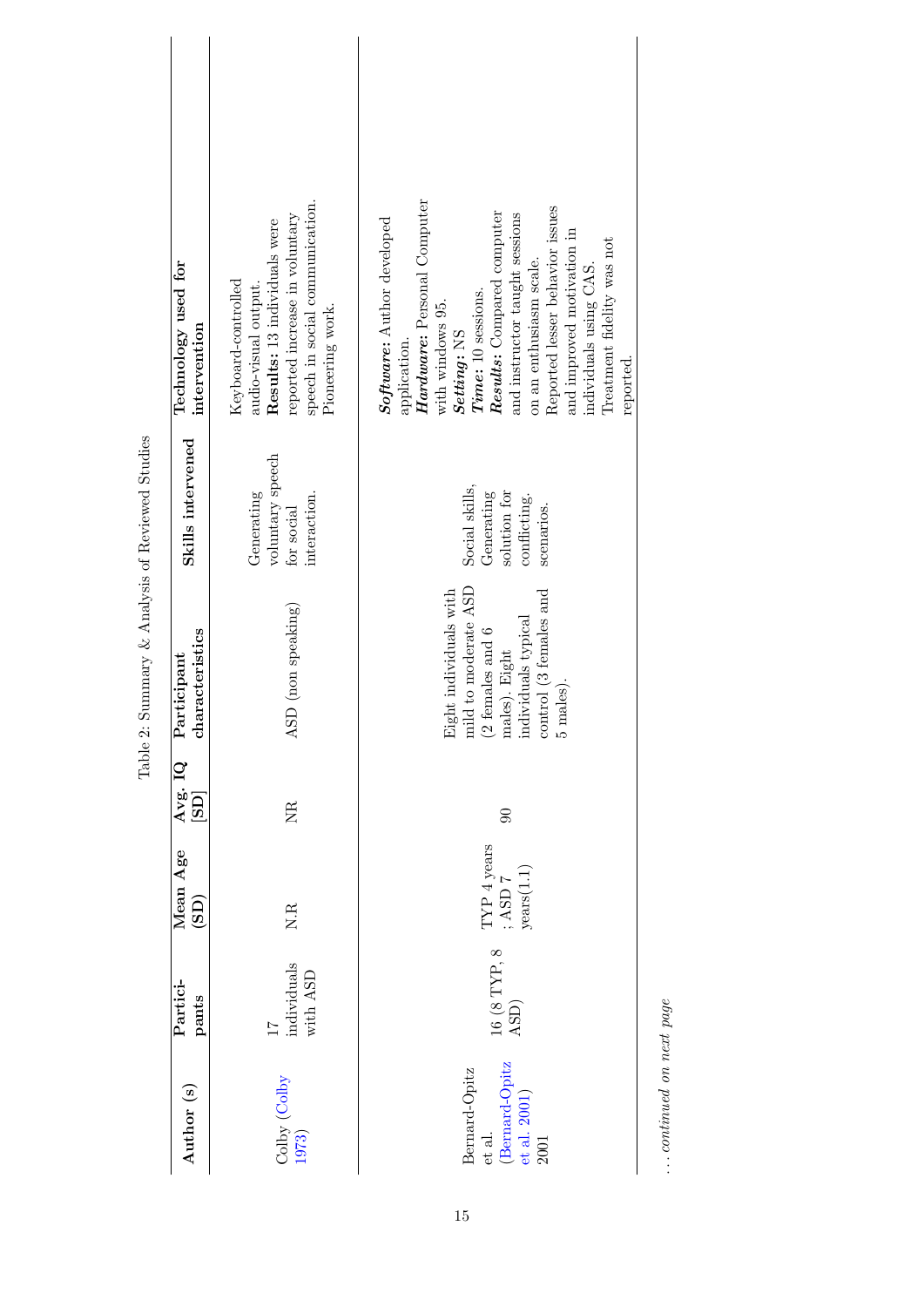| Technology used for<br>intervention             | out of three modalities depicted<br>Results: Improved recognition<br>cartoonic characters displaying<br>fidelity was not reported. Two<br>statistically significant results.<br>$Setting: \textit{ School} \text{ /} \textit{Classification}.$<br>Suggestive results. Treatment<br>emotions and in story modes.<br>$\mathit{Software}$ : Emotion Trainer.<br>Time: 10 Sessions of 30<br>of facial expressions, in<br>minutes for 2-3 weeks.<br>Hardware: NS |
|-------------------------------------------------|-------------------------------------------------------------------------------------------------------------------------------------------------------------------------------------------------------------------------------------------------------------------------------------------------------------------------------------------------------------------------------------------------------------------------------------------------------------|
| Skills intervened                               | animated cartoon<br>skills, recognition<br>of emotions from<br>communication<br>facial images,<br>Non-verbal<br>characters<br>situations.<br>depicting                                                                                                                                                                                                                                                                                                      |
| characteristics<br>Mean Age Avg. IQ Participant | individuals were in<br>leven individuals<br>were trained with<br>CAS while eleven<br>control group(no<br>intervention).<br>畐                                                                                                                                                                                                                                                                                                                                |
| SD                                              | N/A                                                                                                                                                                                                                                                                                                                                                                                                                                                         |
| $\overline{\textbf{(SD)}}$                      | $22$ ASD/AS $10-18$ years                                                                                                                                                                                                                                                                                                                                                                                                                                   |
| Partici-<br>pants                               |                                                                                                                                                                                                                                                                                                                                                                                                                                                             |
| Author (s)                                      | Silver & Oakes<br>$\begin{array}{c} \text{(Silver and} \\ \text{Oakes } 2001) \\ 2001 \end{array}$                                                                                                                                                                                                                                                                                                                                                          |

> $\ldots$  continued on next page  $\ldots$  continued on next page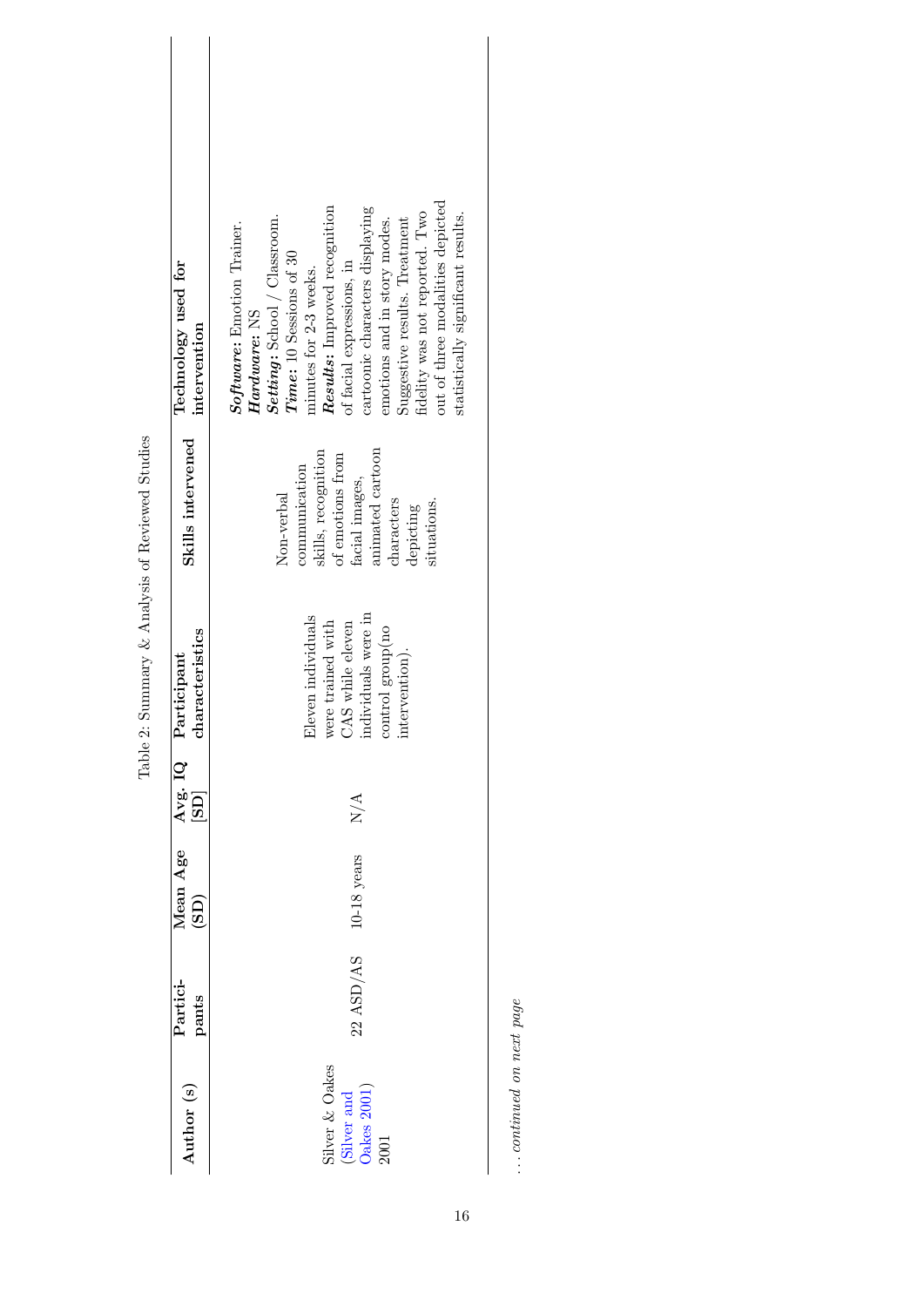| Technology used for<br>intervention     | assessment of reading the mind<br>Software: Research developed<br>treatment groups. Especially in<br>Time: 2 hour training session<br>conclusions were not possible<br>comparatively in control and<br>in the eyes and reading the<br>due to missing information.<br>Statistically consequential<br>Results: Quantitative<br>differences were found<br>per week for 5 weeks.<br>mind in the face.<br>Hardware: NS<br>Setting: NS<br>application. |
|-----------------------------------------|--------------------------------------------------------------------------------------------------------------------------------------------------------------------------------------------------------------------------------------------------------------------------------------------------------------------------------------------------------------------------------------------------------------------------------------------------|
| Skills intervened                       | skills, facial affect<br>communication<br>recognition.<br>Non-verbal                                                                                                                                                                                                                                                                                                                                                                             |
| characteristics<br>Avg. IQ Participant  | individuals from which<br>with CAS while others<br>$= 5$ were intervened<br>were assessed without<br>AS/HFA Male<br>intervention.<br>$\overline{z}$                                                                                                                                                                                                                                                                                              |
| SD                                      | $104.2$<br>[17.1]                                                                                                                                                                                                                                                                                                                                                                                                                                |
| Mean Age<br>$\widetilde{\mathrm{(SD)}}$ | $27.2$ years<br>$(7.0)$<br>AS/HFA                                                                                                                                                                                                                                                                                                                                                                                                                |
| Partici-<br>pants                       | 10 AS/HFA                                                                                                                                                                                                                                                                                                                                                                                                                                        |
| Author (s)                              | $\begin{array}{l} \text{(Bölte et al.)}\\ 2002)~2002 \end{array}$<br>Bolte et al.                                                                                                                                                                                                                                                                                                                                                                |

 $\dots$  continued on next page  $\dots$  continued on next page

Table 2: Summary  $\&$  Analysis of Reviewed Studies Table 2: Summary & Analysis of Reviewed Studies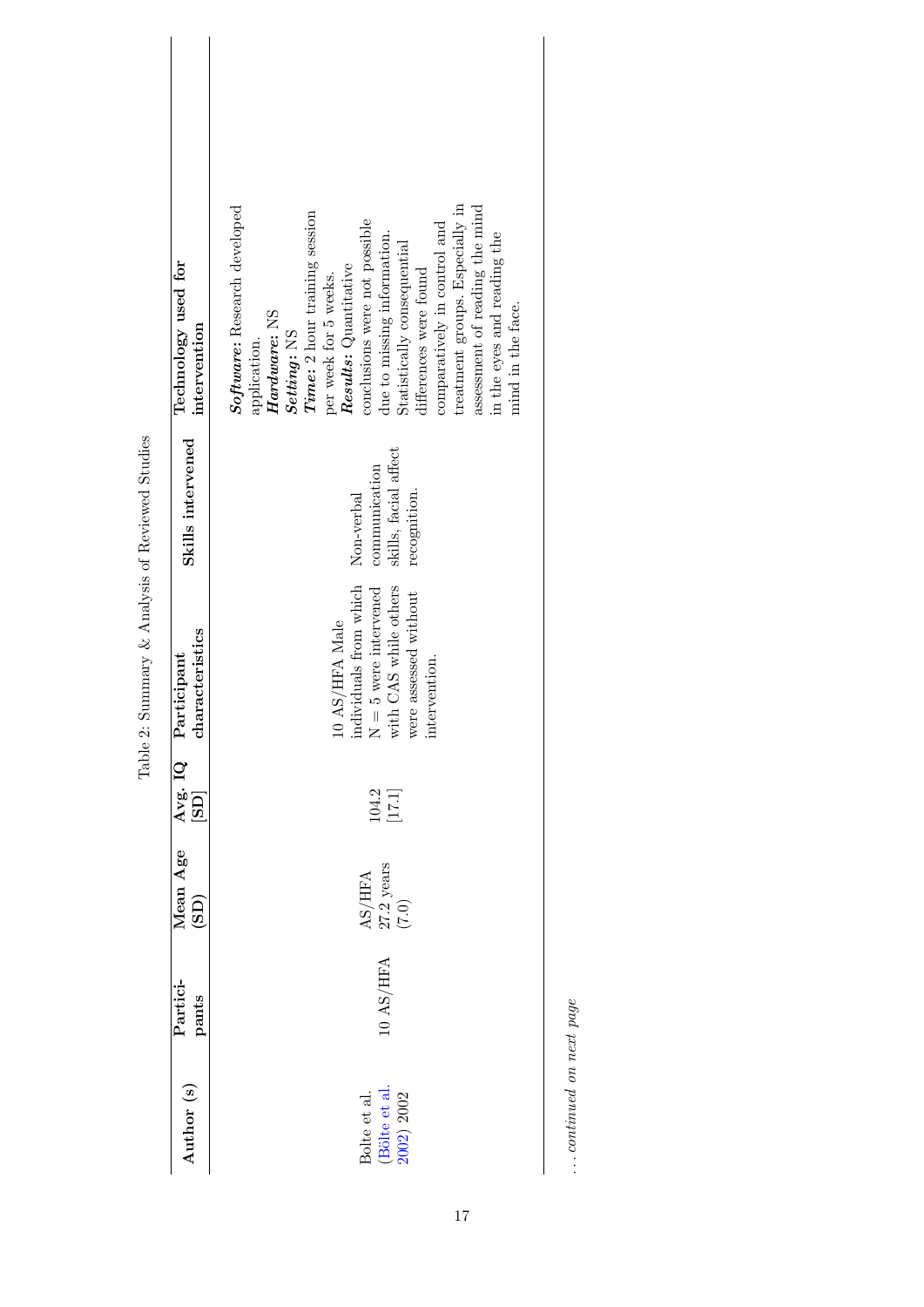|                                        | Technology used for<br>intervention  | $Time: 24 \text{ days}$ (45 minutes per<br>social skill though no individual<br>modality assessment was made<br>Results: Individuals depicted<br>Hardware: PowerMac 5300.<br>improvement in the targeted<br>to show which modality was<br>$\it Software:$ HyperStudio 3.2<br>Setting: A classroom<br>more effective.<br>session) | practice in the VR environment.<br>Results: Results indicated 90%<br>Improved social communication.<br>recognize the expressions of the<br>of the individuals were able to<br>avatar because of repeated<br>Software: Researcher<br>Hardware: NS<br>Setting: Home<br>Time: NS<br>developed |
|----------------------------------------|--------------------------------------|----------------------------------------------------------------------------------------------------------------------------------------------------------------------------------------------------------------------------------------------------------------------------------------------------------------------------------|--------------------------------------------------------------------------------------------------------------------------------------------------------------------------------------------------------------------------------------------------------------------------------------------|
|                                        | Skills intervened                    | greetings to peers.<br>spontaneous<br>Social skills,                                                                                                                                                                                                                                                                             | making inferences<br>skills, identifying<br>facial expression<br>communication<br>recognition $&$<br>expressions.<br>Non-verbal<br>based on                                                                                                                                                |
| Summary & Analysis of Reviewed Studies | Participant<br>characteristics       | mild to moderate $\Delta SD$<br>(two males and two<br>females).<br>4 participants with                                                                                                                                                                                                                                           | participated were 29<br>boys and 5 girls.<br>Individuals                                                                                                                                                                                                                                   |
| Table 2:                               | $\frac{\text{Avg. IQ}}{\text{[SD]}}$ | N/A                                                                                                                                                                                                                                                                                                                              | SN                                                                                                                                                                                                                                                                                         |
|                                        | Mean Age<br>(SD)                     | 5.5 years<br>$(1.0)$                                                                                                                                                                                                                                                                                                             | $7-16$ years<br>(9.96)                                                                                                                                                                                                                                                                     |
|                                        | Partici-<br>pants                    | $4$ ASD                                                                                                                                                                                                                                                                                                                          | 34 ASD                                                                                                                                                                                                                                                                                     |
|                                        | Author (s)                           | (Simpson et al.<br>Simpson et al.<br>2004) 2004                                                                                                                                                                                                                                                                                  | (Moore et al.<br>Moore et al.<br>2005) 2005                                                                                                                                                                                                                                                |

 $\dots$  continued on next page  $\ldots$  continued on next page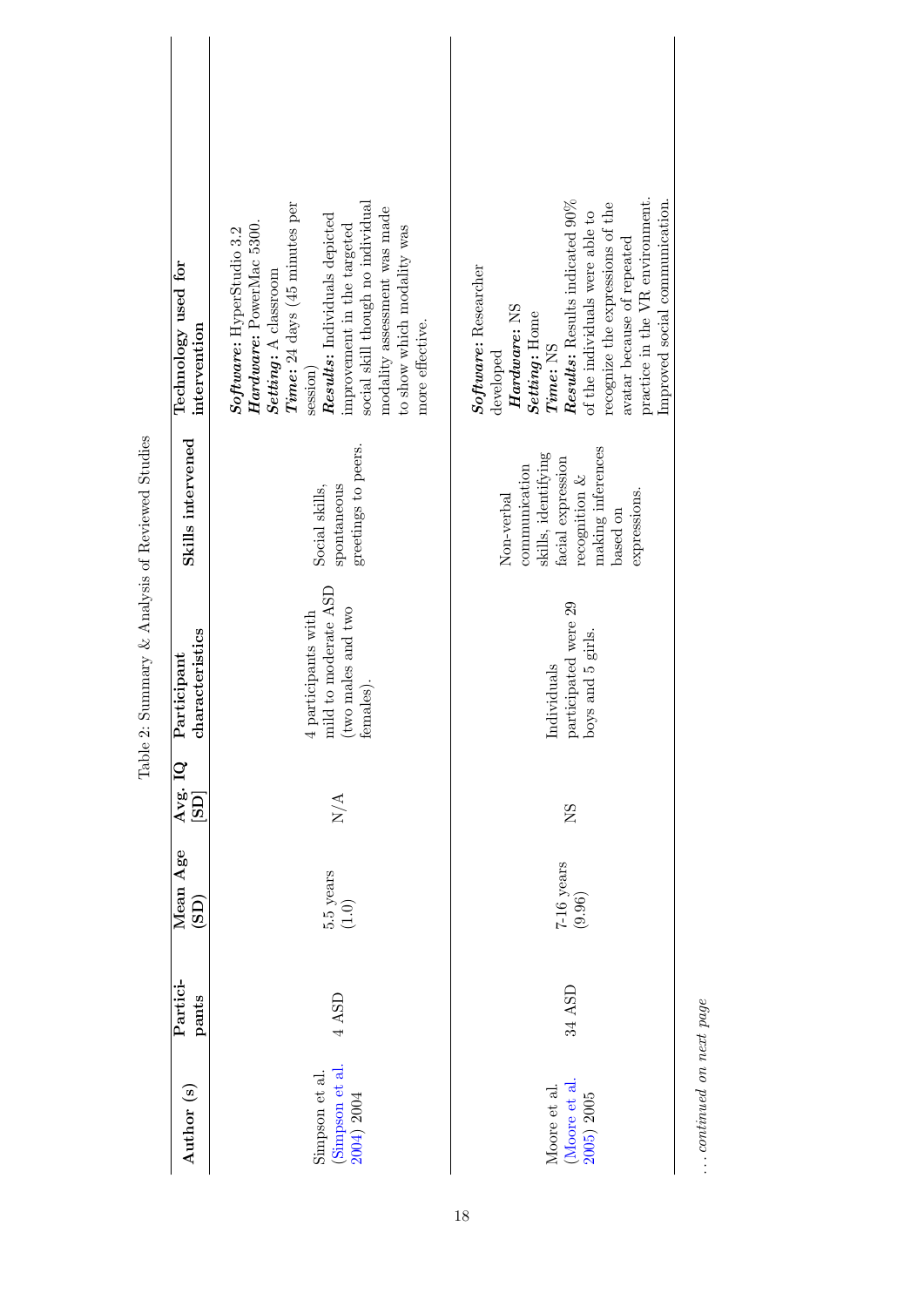|                                                 | Technology used for<br>intervention                       | the voices; (c) reading the mind<br>for $(a)$ reading the mind in the<br>statistically convincing results<br>eyes; (b) reading the mind in<br>$\it So{\it fluxare} \colon \rm Cambridge\ Mind$<br>Hardware: IBM Laptop.<br>Time: $10$ to $15$ weeks $(2)$<br>Results: No conclusive<br>Setting: Home.<br>hours/week).<br>in the films.<br>reading.                            | sub-test; (c) concepts recognized<br>Time: 10 weeks (2 hours/week)<br>for (a) Face sub-test; (b) Voice<br>statistically convincing results<br>$\it Software:$ Cambridge Mind<br>+ weekly tutor sessions in<br>Hardware: IBM Laptop.<br>Results: No conclusive<br>Setting: home.<br>sub-test.<br>reading.<br>groups.                                                    |
|-------------------------------------------------|-----------------------------------------------------------|-------------------------------------------------------------------------------------------------------------------------------------------------------------------------------------------------------------------------------------------------------------------------------------------------------------------------------------------------------------------------------|------------------------------------------------------------------------------------------------------------------------------------------------------------------------------------------------------------------------------------------------------------------------------------------------------------------------------------------------------------------------|
|                                                 | Skills intervened                                         | skills, social skills.<br>communication<br>Non-verbal                                                                                                                                                                                                                                                                                                                         | skills, social skills.<br>communication<br>Non-verbal                                                                                                                                                                                                                                                                                                                  |
| Table 2: Summary & Analysis of Reviewed Studies | characteristics<br>Participant<br>Avg. IQ<br>$ {\rm SD} $ | ndividuals from which<br>wo groups made of N<br>$\vert\vert$<br>$\text{V.IQ}(115.8)$ without intervention. P.IQ(112.5) 24 TYP individuals<br>$\ensuremath{\mathrm{V}.\mathrm{IQ}}\xspace(108.3)$ through the CAM P.IQ(112.0);<br>intervention and N<br>were also assessed<br>22 were assessed<br>$=$ 19 that went<br>ntervention.<br>41 AS/HFA<br>with CAM<br>HFA/AS:<br>TYP: | ndividuals from which<br>wo groups made of N<br>$\lvert \rvert$<br>$\rm V.IQ(109.2), without\ intervention, P.IQ(106.3)$ while $13~\mathrm{TYP}$<br>ndividuals were also<br>assessed with CAM<br>ntervention and N<br>hrough the CAM<br>13 were assessed<br>$=$ 13 that went<br>ntervention.<br>26 AS/HFA<br>$VIQ(105.7)$ tl<br>P.IQ(103.9); ir<br>TYP:<br><br>HFA/AS: |
|                                                 | Mean Age<br>$\widetilde{\mathrm{(SD)}}$                   | years<br>(10.3); $\mbox{TP}$ 25.3<br>years(9.1)<br>HFA/AS<br>$30.5$                                                                                                                                                                                                                                                                                                           | $25$ years $(9.0)$<br>years(9.3);<br>HFA/AS<br>TYP<br>25.5                                                                                                                                                                                                                                                                                                             |
|                                                 | Partici-<br>pants                                         | $65$ (41 ASD, $24$ TYP)                                                                                                                                                                                                                                                                                                                                                       | $65$ (41 ASD, $24$ TYP)                                                                                                                                                                                                                                                                                                                                                |
|                                                 | Author (s)                                                | Experiment 1<br>Baron Cohen<br>Baron-Cohen<br>(Golan and<br>Golan and<br>$2006$ ) -<br>2006                                                                                                                                                                                                                                                                                   | Experiment 2<br>Baron Cohen<br>Baron-Cohen<br>(Golan and<br>Golan and<br>$2006$ ) -<br>2006                                                                                                                                                                                                                                                                            |

19

 $\dots$  continued on next page

 $\ldots$  continued on next page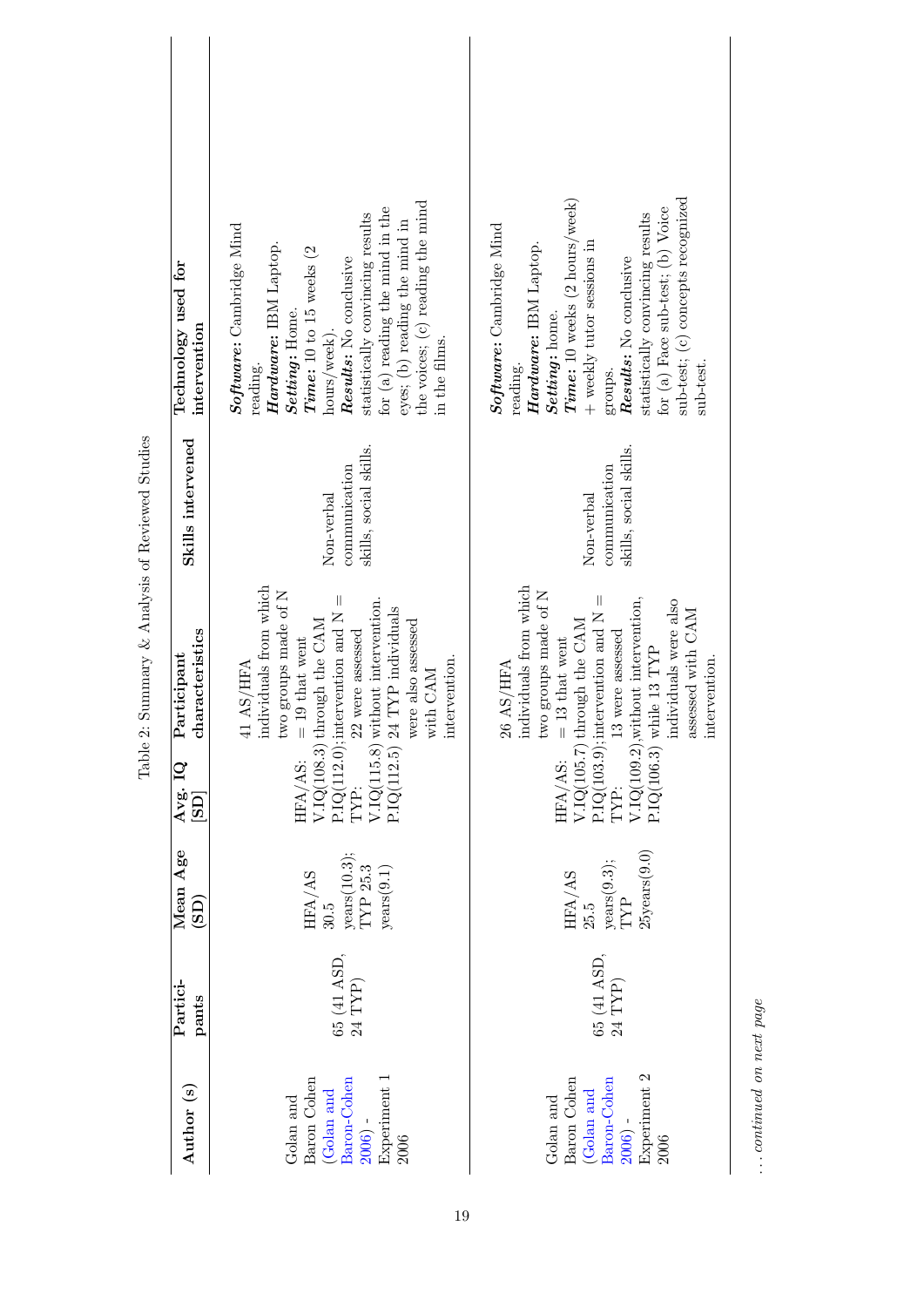| Technology used for<br>intervention                                     | $\bm{H}$ ardware:Laptop 650 MHz/64<br>Qualitative. Positive outcome<br>Superscape v5.5 (Superscape<br>Results: Suggestive results.<br>CVAT. No empirical results<br>for engagement with $CAS /$<br>developed application with<br>MB RAM / Windows 98.<br>Software: Researcher<br>Time: 4 weeks.<br>were concluded.<br>Setting: NS.<br>visualizer) |
|-------------------------------------------------------------------------|---------------------------------------------------------------------------------------------------------------------------------------------------------------------------------------------------------------------------------------------------------------------------------------------------------------------------------------------------|
| Skills intervened                                                       | virtual reality<br>Social skills,                                                                                                                                                                                                                                                                                                                 |
| aracteristics<br>Mean Age Avg. IQ Participant<br>(SD) [SD] characterist | Mike VIQ 91; PIQ<br>107; FSIQ 100.                                                                                                                                                                                                                                                                                                                |
|                                                                         | $\begin{array}{c} \text{John} \\ \text{VIQ 70;} \\ \text{PIQ 83;} \\ \text{FSIQ 73} \end{array}$                                                                                                                                                                                                                                                  |
|                                                                         | John: 14<br>years and<br>Mike: 17.7<br>years                                                                                                                                                                                                                                                                                                      |
| Partici-<br>pants                                                       | 2 ASD (John<br>and Mike)                                                                                                                                                                                                                                                                                                                          |
| Author (s)                                                              | Parsons et al.<br>Parsons et al.<br>2006) 2006                                                                                                                                                                                                                                                                                                    |

> $\ldots$  continued on next page  $\ldots$  continued on next page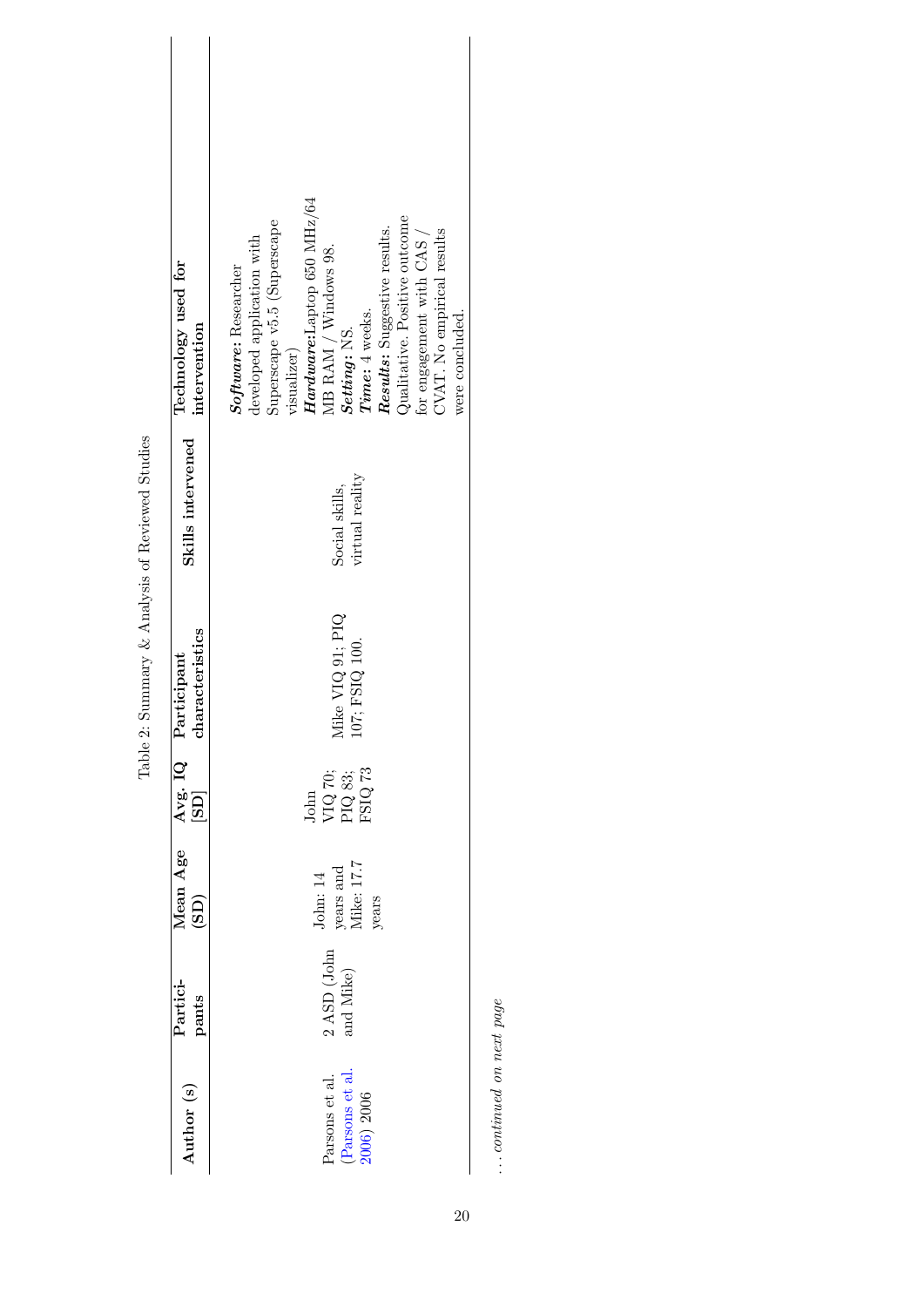| Technology used for<br>intervention | but not on six other measures of<br>PowerPoint & Adobe Photoshop<br><b>Hardware:</b> laptop resolution at<br>1024x768 image resolution at 72<br>Results: Sensitivity to second<br>statistically significant results<br>lasting 30 minutes to 1 hour<br>order relation only depicted<br>face processing. Treatment<br>experimental software, MS<br>Time: 8 training sessions<br>fidelity was not reported.<br>Software: E-Prime 1.0<br>during a 3-week period.<br>for editing images.<br>$Setting \colon \text{NS}.$<br>PPI. | Hardware: Personal computer.<br><b>Results:</b> significant pre to post<br>Time: 10 weeks (variable of<br>$\mathit{Software:}$ Cambridge mind<br>Setting: Home and school.<br>intervention results were<br>reported in CAM-CAS<br>individual sessions).<br>reading. |
|-------------------------------------|-----------------------------------------------------------------------------------------------------------------------------------------------------------------------------------------------------------------------------------------------------------------------------------------------------------------------------------------------------------------------------------------------------------------------------------------------------------------------------------------------------------------------------|---------------------------------------------------------------------------------------------------------------------------------------------------------------------------------------------------------------------------------------------------------------------|
| Skills intervened                   | faces based on age,<br>individual identity.<br>categorization of<br>communication<br>immediate and<br>delayed facial<br>recognition,<br>skills, facial<br>Non-verbal<br>group and<br>memory,                                                                                                                                                                                                                                                                                                                                | skills, social skills.<br>communication<br>Non-verbal                                                                                                                                                                                                               |
| Participant<br>characteristics      | males with HFA<br>$10~\mathrm{males}$ with $\mathrm{HFA}$ $12\text{-}32$ years of age.                                                                                                                                                                                                                                                                                                                                                                                                                                      | males and 2 females)<br>8-11 years of age (6<br>with AS.                                                                                                                                                                                                            |
| Avg. IQ<br> SD                      | $[13.9]$<br>99.4                                                                                                                                                                                                                                                                                                                                                                                                                                                                                                            | N/A                                                                                                                                                                                                                                                                 |
| Mean Age<br>(SD)                    | 19.6 years $(7.4)$                                                                                                                                                                                                                                                                                                                                                                                                                                                                                                          | $\frac{10.3 \text{ years}}{(1.2)}$                                                                                                                                                                                                                                  |
| Partici-<br>pants                   | 10 HFA                                                                                                                                                                                                                                                                                                                                                                                                                                                                                                                      | 8 AS                                                                                                                                                                                                                                                                |
| Author (s)                          | Faja et al. (Faja et al. 1<br>2007                                                                                                                                                                                                                                                                                                                                                                                                                                                                                          | (Lacava et al.<br>Lacava et al.<br>2007) 2007                                                                                                                                                                                                                       |

> $\dots$  continued on next page  $\dots$  continued on next page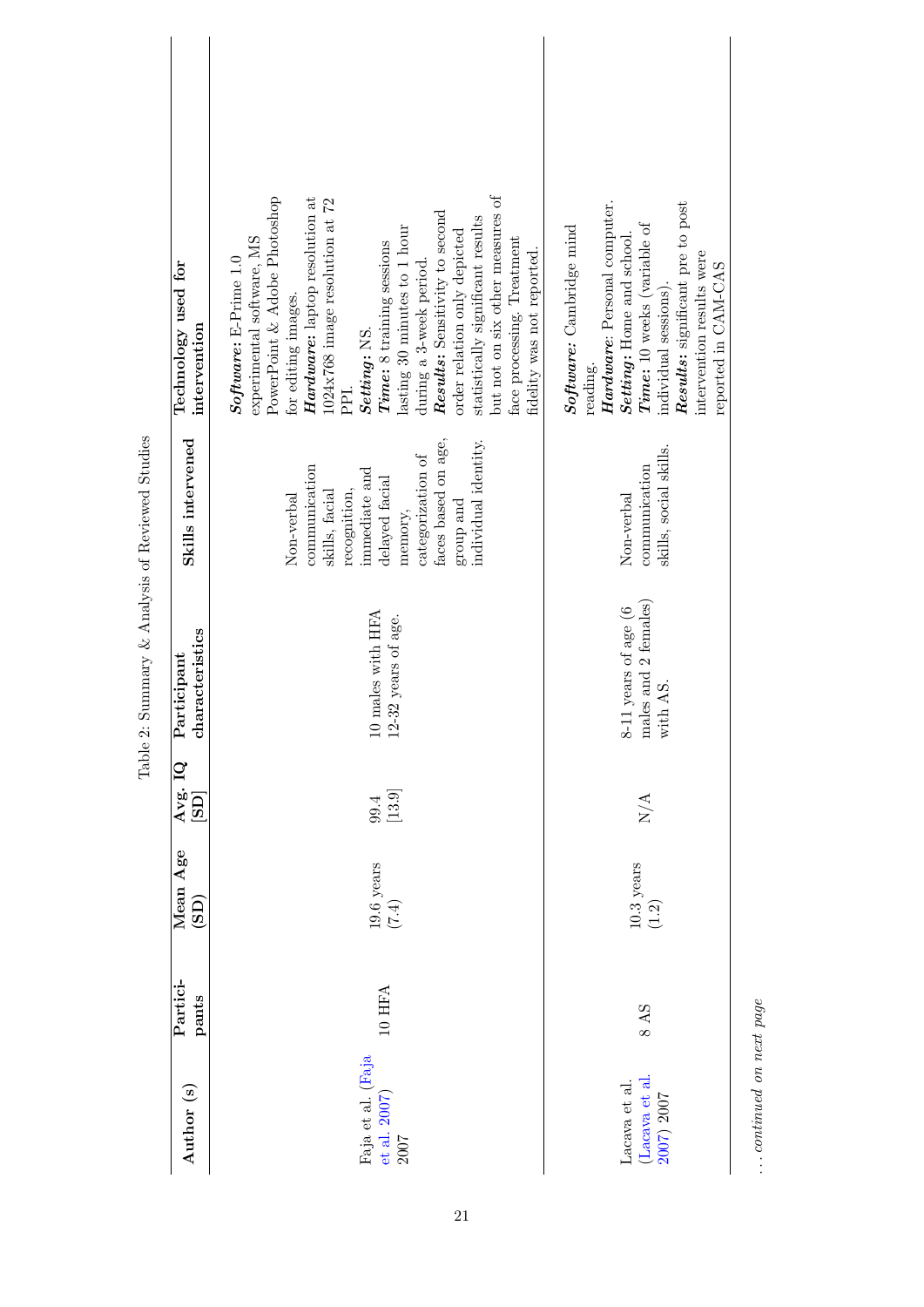|             | Technology used for<br>intervention | Results: Improved judgment<br>and reasoning decisions. pre<br>demonstrated little signs of<br>Superscape Virtual Reality<br>developed application with<br>Software: Researcher<br>post VR intervention<br>Hardware: NS.<br>Time: 6 weeks.<br>Setting: NS.<br>Toolkit<br>gains. | of hardware. Other intervention<br>though no detailed description<br>improvements were depicted.<br>Software: Junior Detective<br>Setting: Laboratory<br>modalities may have<br>Results: statistical<br>Time: 7 weeks.<br>Hardware: NS<br>contributed.<br>training. |
|-------------|-------------------------------------|--------------------------------------------------------------------------------------------------------------------------------------------------------------------------------------------------------------------------------------------------------------------------------|---------------------------------------------------------------------------------------------------------------------------------------------------------------------------------------------------------------------------------------------------------------------|
|             | Skills intervened                   | virtual reality.<br>Social skills,                                                                                                                                                                                                                                             | communication<br>Social skills,<br>non-verbal<br>skills.                                                                                                                                                                                                            |
| ζ<br>.<br>。 | Participant<br>characteristics      | $\mathrm{ASD}/\mathrm{AS}$ (four males<br>and three females)<br>Individuals with                                                                                                                                                                                               | intervention while ${\cal N}$ =<br>to wait list groups.<br>assigned $N = 26$ to<br>females. Randomly<br>$44$ males and $5$<br>23                                                                                                                                    |
|             | Avg. IQ<br>$ {\rm SD} $             | $\begin{array}{c} \rm{PIQ\,\,87.1;} \\ \rm{VIQ\,\,81.9;} \\ \rm{FSIG} \end{array}$<br>83.1                                                                                                                                                                                     | above.<br>$85~\mathrm{or}$                                                                                                                                                                                                                                          |
|             | Mean Age<br>(SD)                    | $14\text{-}16~{\rm years}$                                                                                                                                                                                                                                                     | $7-11$ years                                                                                                                                                                                                                                                        |
|             | Partici-<br>pants                   | 7 ASD/AS                                                                                                                                                                                                                                                                       | 49 AS                                                                                                                                                                                                                                                               |
|             | Author (s)                          | (Mitchell et al.<br>Mitchell et al.<br>2007) 2007                                                                                                                                                                                                                              | Beaumont et al.<br>Beaumont and<br>Sofronoff 2008)<br>2008                                                                                                                                                                                                          |

> $\dots$  continued on next page  $\ldots$  continued on next page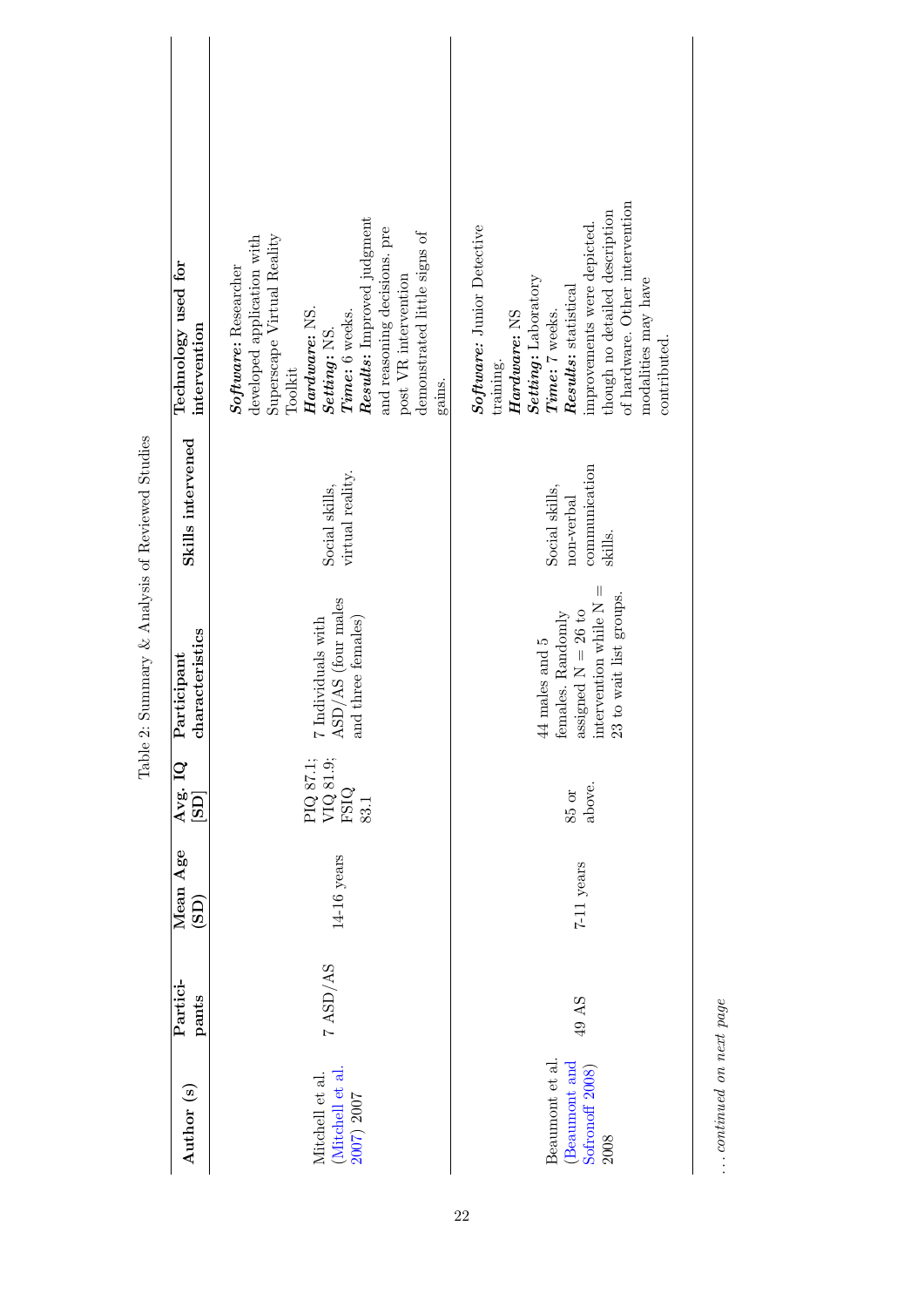|                                                              | Technology used for<br>intervention                | researcher developed application<br>Results: no experiments were<br>$\it Software:$ Smile Maze,<br>$\bm{H}$ ardware:NS.<br>Setting: NS.<br>Time: NS.<br>done. | the CAS while the control group<br>developed applications (training<br>improved in the basic mode of<br>Time: 3 months (11 training)<br>showed improvement in both<br>game and evaluation game)<br>Results: ASD Individuals<br>Software: Two, Author<br>Setting: School.<br>Hardware:NS.<br>the modalities.<br>sessions). |
|--------------------------------------------------------------|----------------------------------------------------|---------------------------------------------------------------------------------------------------------------------------------------------------------------|---------------------------------------------------------------------------------------------------------------------------------------------------------------------------------------------------------------------------------------------------------------------------------------------------------------------------|
|                                                              | Skills intervened                                  | Communication<br>skills, facial<br>recognition.<br>Non-verbal<br>expression                                                                                   | skills, social skills,<br>communication<br>virtual reality.<br>Non-verbal                                                                                                                                                                                                                                                 |
| putting y or transported by the view of the specifical space | $\overline{\text{Participant}}$<br>characteristics | absolute or a relative<br>impairment in face<br>Individuals with<br>processing                                                                                | Ten individuals with HFA (10 teenage boys). Ten individuals typical control (8 boys<br>and 2 girls).                                                                                                                                                                                                                      |
| laUle 4.                                                     | Avg. IQ<br> SD                                     | SN                                                                                                                                                            | $[18.5]$ .<br>80.5                                                                                                                                                                                                                                                                                                        |
|                                                              | Mean Age<br>$\overline{\textbf{(SD)}}$             |                                                                                                                                                               | TYP 9 years (1.0); HFA<br>12 years<br>(1.2).                                                                                                                                                                                                                                                                              |
|                                                              | Partici-<br>pants                                  | $\label{eq:reform} experiment$<br>conducted.<br>$N_o$                                                                                                         | $20$ (10 TYP,<br>10 HFA)                                                                                                                                                                                                                                                                                                  |
|                                                              | Author (s)                                         | Cockburn et al.<br>et al. 2008)<br>(Cockburn<br>2008                                                                                                          | al. (Grynszpan<br>et al. 2007)<br>Grynszpan et<br>$\begin{array}{c} \text{(Grynspan} \\ \text{et al. } 2008) \end{array}$<br>2008                                                                                                                                                                                         |
|                                                              |                                                    |                                                                                                                                                               |                                                                                                                                                                                                                                                                                                                           |

> $\ldots$  continued on next page  $\dots$  continued on next page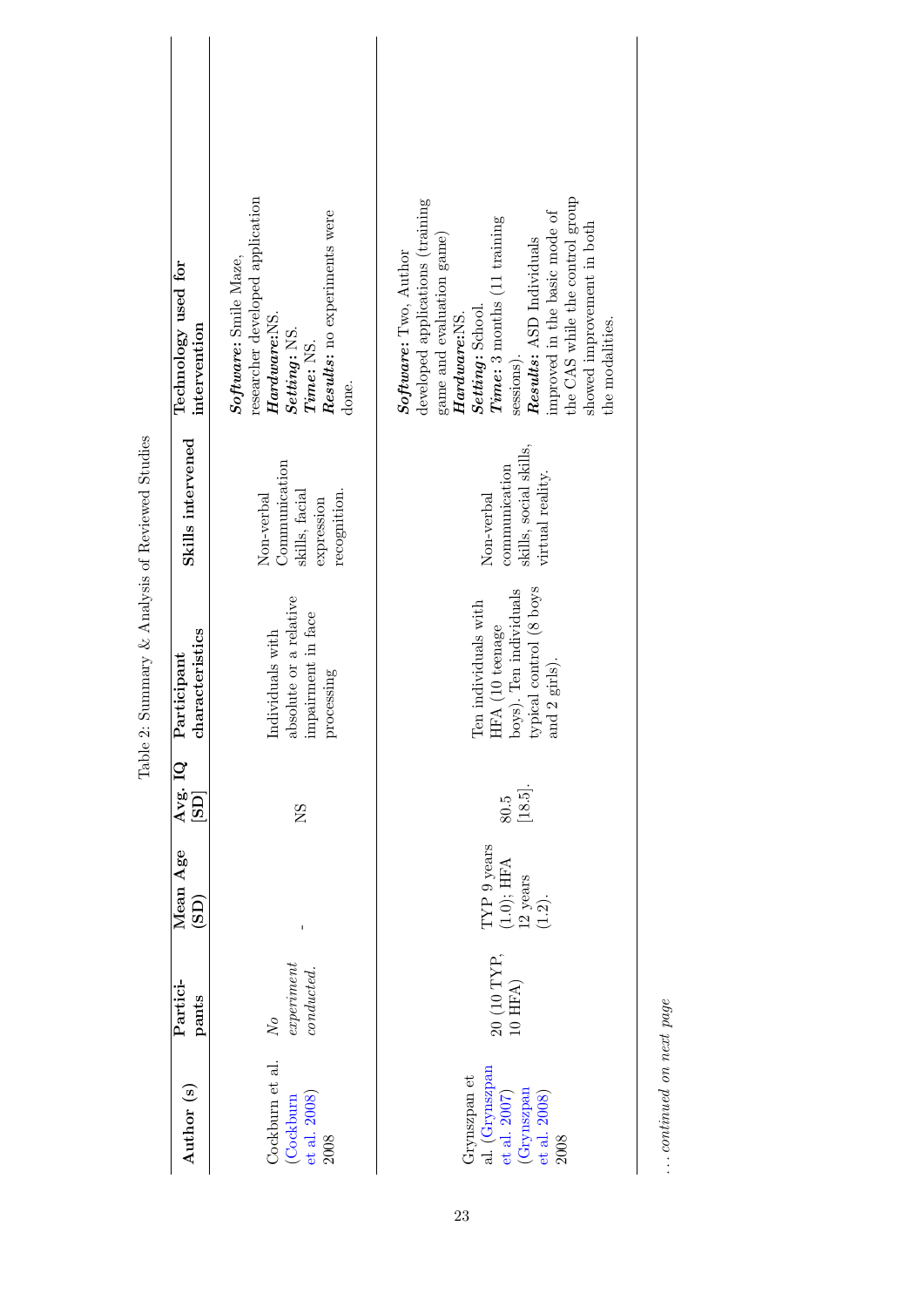| Technology used for<br>intervention  | Setting: Testing Room/ Home.<br>positive correlations were found.<br>Hardware: IBM PC with a 17<br>Time: 2-3 episodes per day for<br>Results: statistical measures<br>Software: The Transporters<br>were used to find treatment<br>correlations were calculated<br>fidelity though no concrete<br>empirical conclusions were<br>separately for each group<br>made. However when<br>inch monitor.<br>4 weeks.<br>JVD. |
|--------------------------------------|----------------------------------------------------------------------------------------------------------------------------------------------------------------------------------------------------------------------------------------------------------------------------------------------------------------------------------------------------------------------------------------------------------------------|
| Skills intervened                    | skills, emotional<br>communication<br>vocabulary.<br>Non-verbal                                                                                                                                                                                                                                                                                                                                                      |
| characteristics                      | $participants (N =$<br>were intervened with<br>CAS; $\rm N=18$ ASD<br>ASD participants<br>with $N = 18$ TYP.)<br>were control and<br>baseline correlation $% \left\vert \cdot \right\rangle$<br>$\frac{6}{20}$                                                                                                                                                                                                       |
| SD                                   | N/A                                                                                                                                                                                                                                                                                                                                                                                                                  |
| Mean Age Avg. IQ Participant<br>(SD) | intervention<br>5.6(1.0);<br>ASD control<br>6.2(1.0)<br>$TYP$<br>5.4(1.1);<br>ASD                                                                                                                                                                                                                                                                                                                                    |
| Partici-<br>pants                    | $\frac{\text{HFA}}{\text{TYP}}$ 18<br>56(38)                                                                                                                                                                                                                                                                                                                                                                         |
| Author (s)                           | (Golan et al.<br>Golan et al.<br>2009) 2009                                                                                                                                                                                                                                                                                                                                                                          |

> ... continued on next page  $\ldots$  continued on next page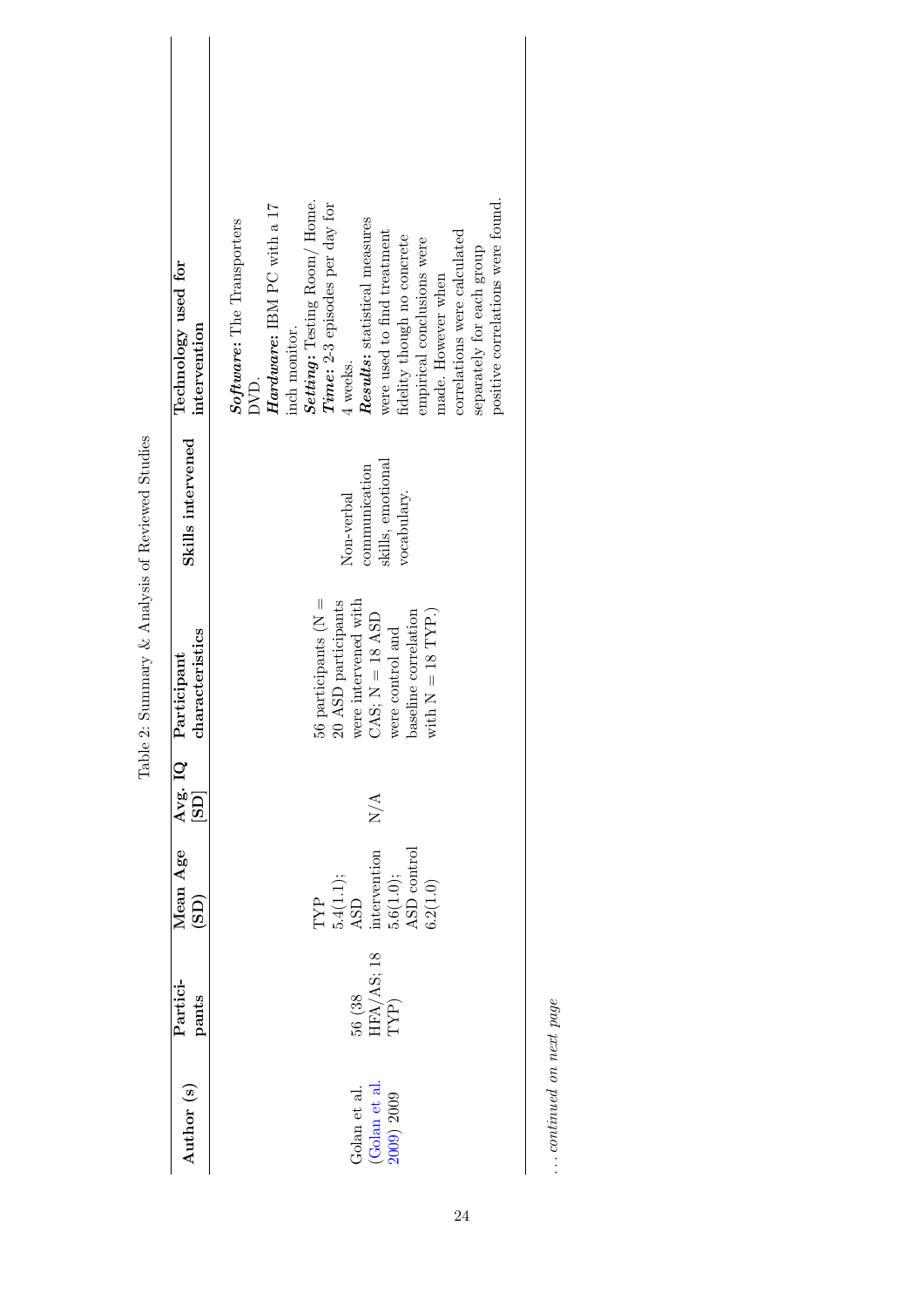| Author (s)                                    | Partici-       | Mean Age                     | $Avg.$ IQ  | Participant                                                                                                                                                     | Skills intervened                                                                                                                | Technology used for                                                                                                                                                                                                                                                                                                                                                                                      |
|-----------------------------------------------|----------------|------------------------------|------------|-----------------------------------------------------------------------------------------------------------------------------------------------------------------|----------------------------------------------------------------------------------------------------------------------------------|----------------------------------------------------------------------------------------------------------------------------------------------------------------------------------------------------------------------------------------------------------------------------------------------------------------------------------------------------------------------------------------------------------|
| (Lacava et al.<br>Lacava et al.<br>2010) 2010 | pants<br>4 HFA | 8.6 years<br>(SD)<br>$(0.8)$ | SD <br>N/A | $7\text{-}11$ years of age and text and computer literate.<br>characteristics                                                                                   | skills, social skills.<br>communication<br>Non-verbal                                                                            | Hardware: Personal computer.<br>Time: $1-2$ hours/week for $7-10$<br>superiority of CAS over human<br>Results: sample size too small<br>for any conclusive results. The<br>Software: Cambridge mind<br>improvements however were<br>instructed sessions. Positive<br>reported from participants.<br>focus was to prove the<br>Setting: Classroom.<br>intervention<br>reading<br>weeks.                   |
| (Tanaka et al.<br>Tanaka et al.<br>2010) 2010 | 79 ASD         | years $(3.8)$<br>ASD 10.5    | 93.6 22.1  | were intervened with $\mathrm{CAS}$ while $\mathrm{N}=37$<br>ASD individuals<br>79 ASD individuals<br>from which $N = 42$<br>were waiting list.<br>participants | recognition with<br>communication<br>LFI developed<br>features and<br>skills, facial<br>application.<br>Non-verbal<br>expression | significant results. Hardware not<br>Software: Let's Face It! (LFI).<br>intervention. Only part / whole<br>were given free hand. The only<br>constraint was to complete 100<br>Results: No significant effects<br>identifying modality depicted<br>Time: 20 hours participants<br>specified in sufficient detail<br>minutes per week training.<br>depicted of the LFI<br>Hardware: NS.<br>Setting: Home. |
| continued on next page                        |                |                              |            |                                                                                                                                                                 |                                                                                                                                  |                                                                                                                                                                                                                                                                                                                                                                                                          |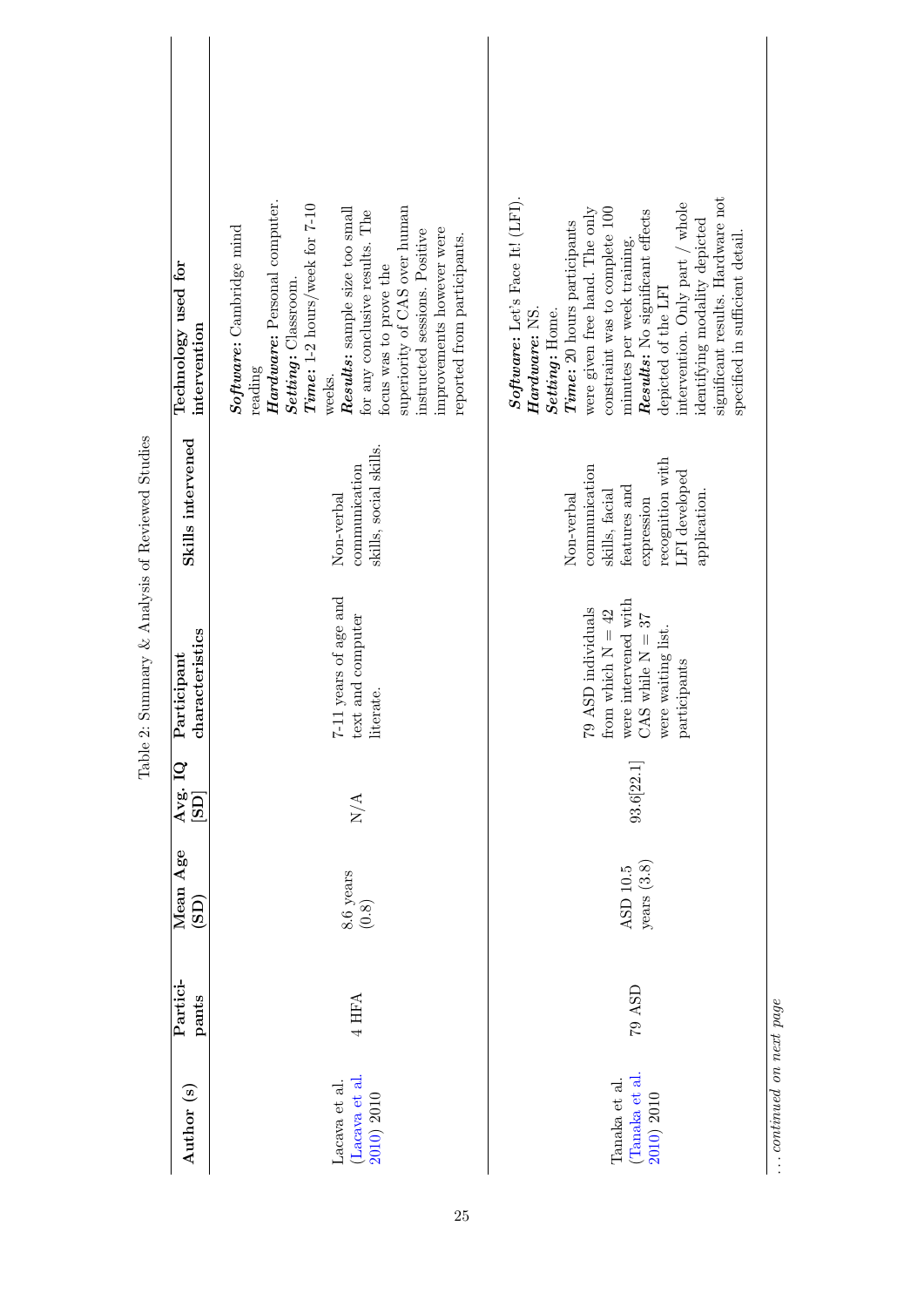|                                                 | Technology used for<br>intervention | vocabulary size measured using<br>improvement only in receptive<br>$\it Software\colon$ Teach Town: Basics.<br>Peabody picture vocab test<br>(Dunn and Dunn 1997).<br>Setting: Classroom.<br>Results: Significant<br>Time: 12 weeks(20<br>minutes/session).<br>Hardware: NS. | depicted improved in all areas of<br>assessment while the individuals<br>$Time:10-25$ minutes/session for<br>individuals had lower congnitive<br>interactions comparatively. LFA<br>Results:Individuals with HFA<br>Setting: School with trainers<br>Software: FaceSay CAS<br>improvements in emotion<br>recognition and social<br>6 weeks (12 sessions)<br>with LFA depicted<br>Hardware: NS<br>functioning.<br>application |                        |
|-------------------------------------------------|-------------------------------------|------------------------------------------------------------------------------------------------------------------------------------------------------------------------------------------------------------------------------------------------------------------------------|------------------------------------------------------------------------------------------------------------------------------------------------------------------------------------------------------------------------------------------------------------------------------------------------------------------------------------------------------------------------------------------------------------------------------|------------------------|
|                                                 | Skills intervened                   | Social Skills.                                                                                                                                                                                                                                                               | communication<br>skills, facial<br>Non-verbal<br>features.                                                                                                                                                                                                                                                                                                                                                                   |                        |
| Table 2: Summary & Analysis of Reviewed Studies | characteristics<br>Participant      | $\!$ trained while $25$ non trained participants<br>22 participants were<br>with ASD                                                                                                                                                                                         | individuals from which<br>${\cal N}=11$ were assessed<br>assessed while, 25 LFA<br>$\begin{array}{l} 24 \ \mathrm{HFA} \ \mathrm{individuals} \\ \mathrm{from} \ \mathrm{which} \ \mathrm{N}=13 \\ \mathrm{individuals} \ \mathrm{were} \end{array}$                                                                                                                                                                         |                        |
|                                                 | Avg. IQ<br>$ {\bf G}{\bf S} $       | N/A                                                                                                                                                                                                                                                                          | HFA 91.9<br>$\frac{[19.5]}{LFA}$ 55.1<br>$[20.9]$                                                                                                                                                                                                                                                                                                                                                                            |                        |
|                                                 | Mean Age<br>(SD)                    | 3.8 years<br>$(0.8)$                                                                                                                                                                                                                                                         | years $(2.3)$ ;<br>LFA 10.3<br><b>HFA 10.05</b><br>years $(3.3)$                                                                                                                                                                                                                                                                                                                                                             |                        |
|                                                 | Partici-<br>pants                   | 47 ASD                                                                                                                                                                                                                                                                       | 49(24 HFA;<br>25 LFA)                                                                                                                                                                                                                                                                                                                                                                                                        |                        |
|                                                 | Author (s)                          | (Whalen et al.<br>Whalen et al<br>2010) 2010                                                                                                                                                                                                                                 | (Hopkins et al.<br>Hopkins et al.<br>2011) 2011                                                                                                                                                                                                                                                                                                                                                                              | continued on next page |

26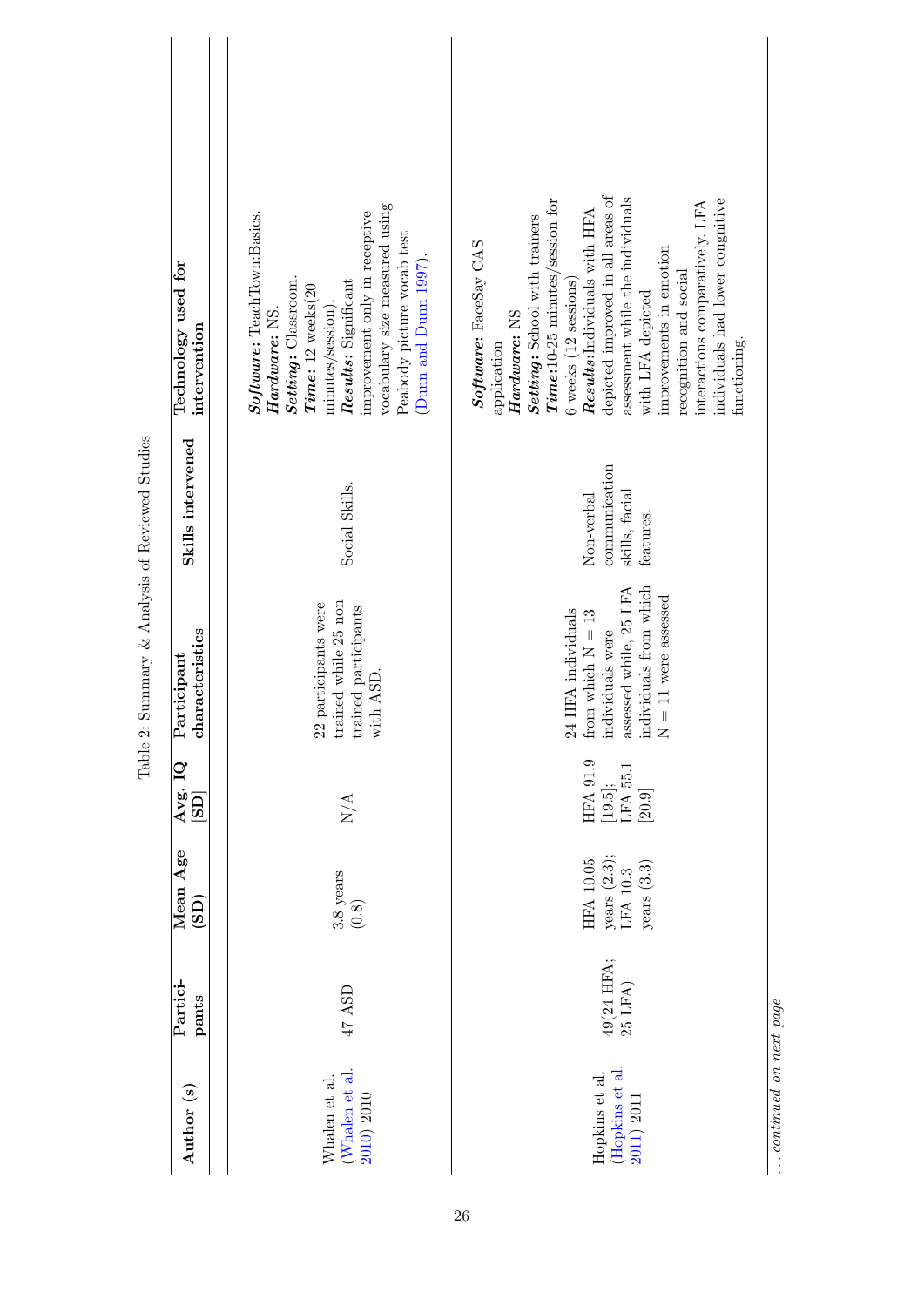|                                        | Technology used for<br>intervention | Hardware:NS. Setting: NS.<br>Software: Face Flower,<br>Results: no experiment<br>researcher developed<br>application.<br>Time: NS.<br>conducted. | PowerPoint & Adobe Photoshop<br><b>Hardware:</b> laptop resolution at<br>improved memory of individuals<br>$1024x768$ image resolution at $72$<br><b>Results:</b> Authors reported<br>experimental software, MS<br>Time: 8 sessions or when<br>modalities : house $/$ face<br>assessed on either of the<br>Software: E-Prime 1.0<br>for editing images.<br>criteria was met.<br>$\small \textit{Setting} \small : \textsf{NS}$<br>recognition.<br>PPI. |
|----------------------------------------|-------------------------------------|--------------------------------------------------------------------------------------------------------------------------------------------------|--------------------------------------------------------------------------------------------------------------------------------------------------------------------------------------------------------------------------------------------------------------------------------------------------------------------------------------------------------------------------------------------------------------------------------------------------------|
|                                        | Skills intervened                   | Facial expression<br>communication<br>recognition,<br>non-verbal<br>skills.                                                                      | communication<br>Non-verbal<br>skills.                                                                                                                                                                                                                                                                                                                                                                                                                 |
| Summary & Analysis of Reviewed Studies | characteristics<br>Participant      | $\begin{array}{c} \text{Individuals with an} \\ \text{absolute or relative} \\ \text{imparent in face} \end{array}$<br>processing                | randomly assigned to<br>either face training ( ${\bf n}$<br>house training ( $n = 9$ ;<br>7 with absolute<br>impairment).<br>$9, 6$ with absolute<br>impairment) or to<br>individuals were<br>$\vert\vert$                                                                                                                                                                                                                                             |
| Table 2:                               | Avg. IQ<br> SD                      | $_{\rm NS}$                                                                                                                                      | training<br>training<br>$[16.3];$ House<br>116.3<br>118.2<br>[17.4]<br>Face                                                                                                                                                                                                                                                                                                                                                                            |
|                                        | Mean Age<br>(SD)                    |                                                                                                                                                  | training $22.4$<br>years $(4.4)$ ;<br>House<br>$21.5$ years<br>Training<br>Face<br>(5.6)                                                                                                                                                                                                                                                                                                                                                               |
|                                        | Partici-<br>pants                   | $experiment$<br>conducted.<br>$N{\mskip -1.5mu\sigma}$                                                                                           | 18 ASD                                                                                                                                                                                                                                                                                                                                                                                                                                                 |
|                                        | Author (s)                          | Tsai et al. (Tsai<br>and Lin $2011)$<br>2011                                                                                                     | Faja et al. (Faja<br>et al. $2012$<br>2012                                                                                                                                                                                                                                                                                                                                                                                                             |

27

 $\ldots$  continued on next page  $\ldots$  continued on next page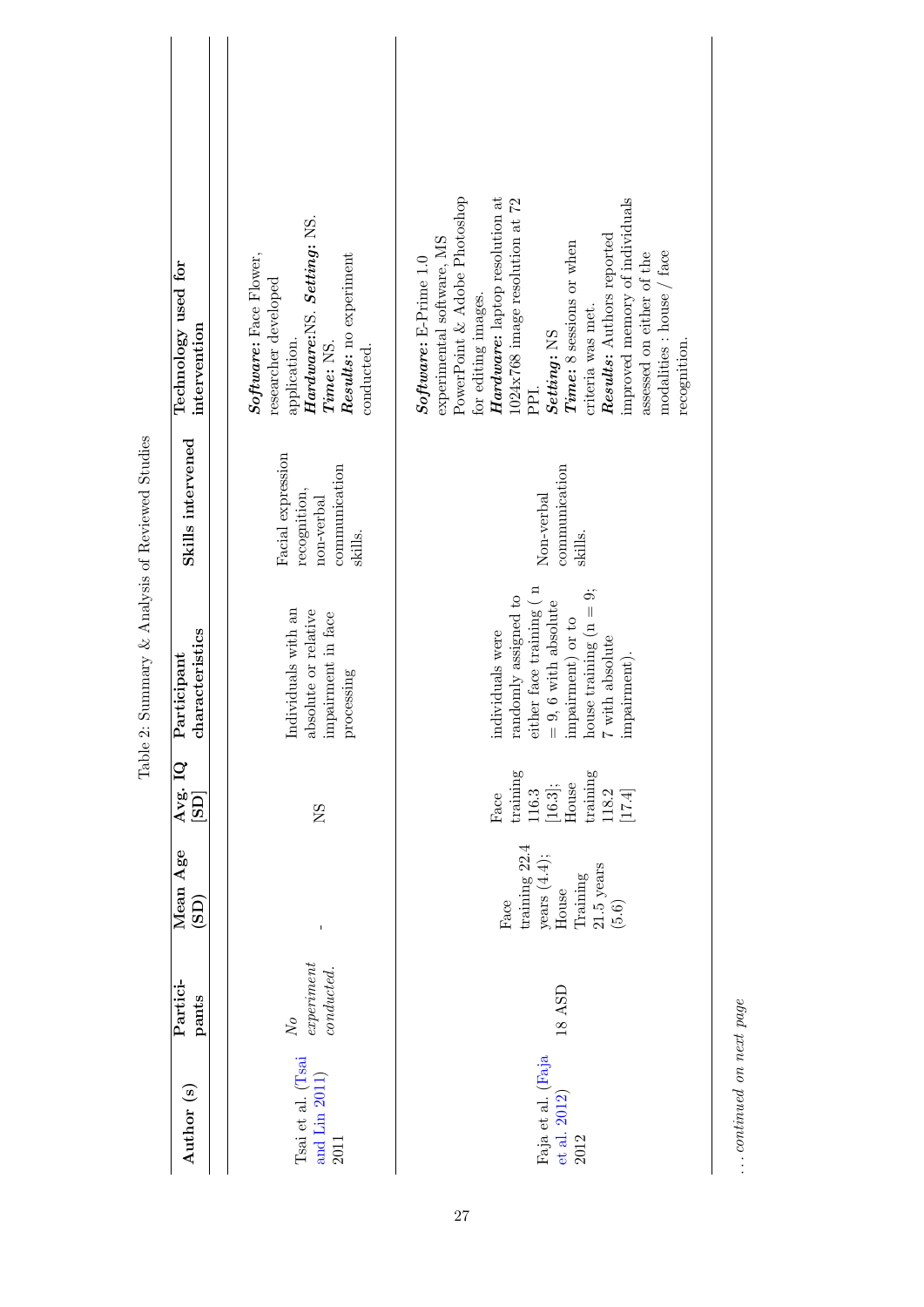|                                      | Technology used for<br>intervention     | Setting: Homes or coffee shop.<br>participants want to in a single<br>concluded. Claims improved<br>recognition in individuals.<br>Time: As much as the<br>Software: Researcher<br>statistical results were<br>developed application.<br>Results: no empirical<br>$\bm{Hardware}$ :NS.<br>sitting. | the form of increased conversing<br>Hardware: ATi Radeon 8500/<br>some improvements in emotion<br>infer the emotions in others in<br>Results: Individuals depicted<br>developed application with<br>Second Life v2.1 (Linden Lab<br>recognition and the ability to<br>1.5 GHz CPU with 24 inch<br>Software: Researcher<br>1920x1200 monitor.<br>Time: 10 sessions.<br>Setting: NS.<br>2003<br>skills. |
|--------------------------------------|-----------------------------------------|----------------------------------------------------------------------------------------------------------------------------------------------------------------------------------------------------------------------------------------------------------------------------------------------------|-------------------------------------------------------------------------------------------------------------------------------------------------------------------------------------------------------------------------------------------------------------------------------------------------------------------------------------------------------------------------------------------------------|
| politically or the new the political | Skills intervened                       | skills by living in a<br>recognition, social<br>communication<br>skills, facial<br>game story.<br>Non-verbal<br>expression                                                                                                                                                                         | Social skills, non<br>virtual reality<br>verbal skills,                                                                                                                                                                                                                                                                                                                                               |
|                                      | characteristics<br>Participant          | $\begin{array}{c} \text{Individuals with an} \\ \text{absolute or relative} \\ \text{imparent in face} \end{array}$<br>processing.                                                                                                                                                                 | $8$ Individuals with $\mathrm{ASD}$ / AS (six males<br>and two females)                                                                                                                                                                                                                                                                                                                               |
| ta mant                              | Avg. IQ<br>$ {\rm SD} $                 | $^{2}N$                                                                                                                                                                                                                                                                                            | $\begin{array}{c} {\rm FSIQ} \\ 11.88 \\ {\rm [8.51]} \end{array}$                                                                                                                                                                                                                                                                                                                                    |
|                                      | Mean Age<br>$\widetilde{\mathrm{(SD)}}$ | 5 to 12 years                                                                                                                                                                                                                                                                                      | $21.25$ years<br>(2.71)                                                                                                                                                                                                                                                                                                                                                                               |
|                                      | Partici-<br>pants                       | $\begin{array}{c} 9 \text{ ASD} \text{ (}6 \\ \text{HFA}; 2 \text{ LFA}; \end{array}$<br>$\begin{array}{c} \text{1 severe} \\ \text{ASD)} \end{array}$                                                                                                                                             | 8 ASD / AS                                                                                                                                                                                                                                                                                                                                                                                            |
|                                      | Author (s)                              | Jain et al. (Jain<br>$et$ al. $2012$<br>2012                                                                                                                                                                                                                                                       | Kandalaft et al.<br>et al. 2013)<br>2013<br>(Kandalaft                                                                                                                                                                                                                                                                                                                                                |

> $\dots$  continued on next page  $\dots$  continued on next page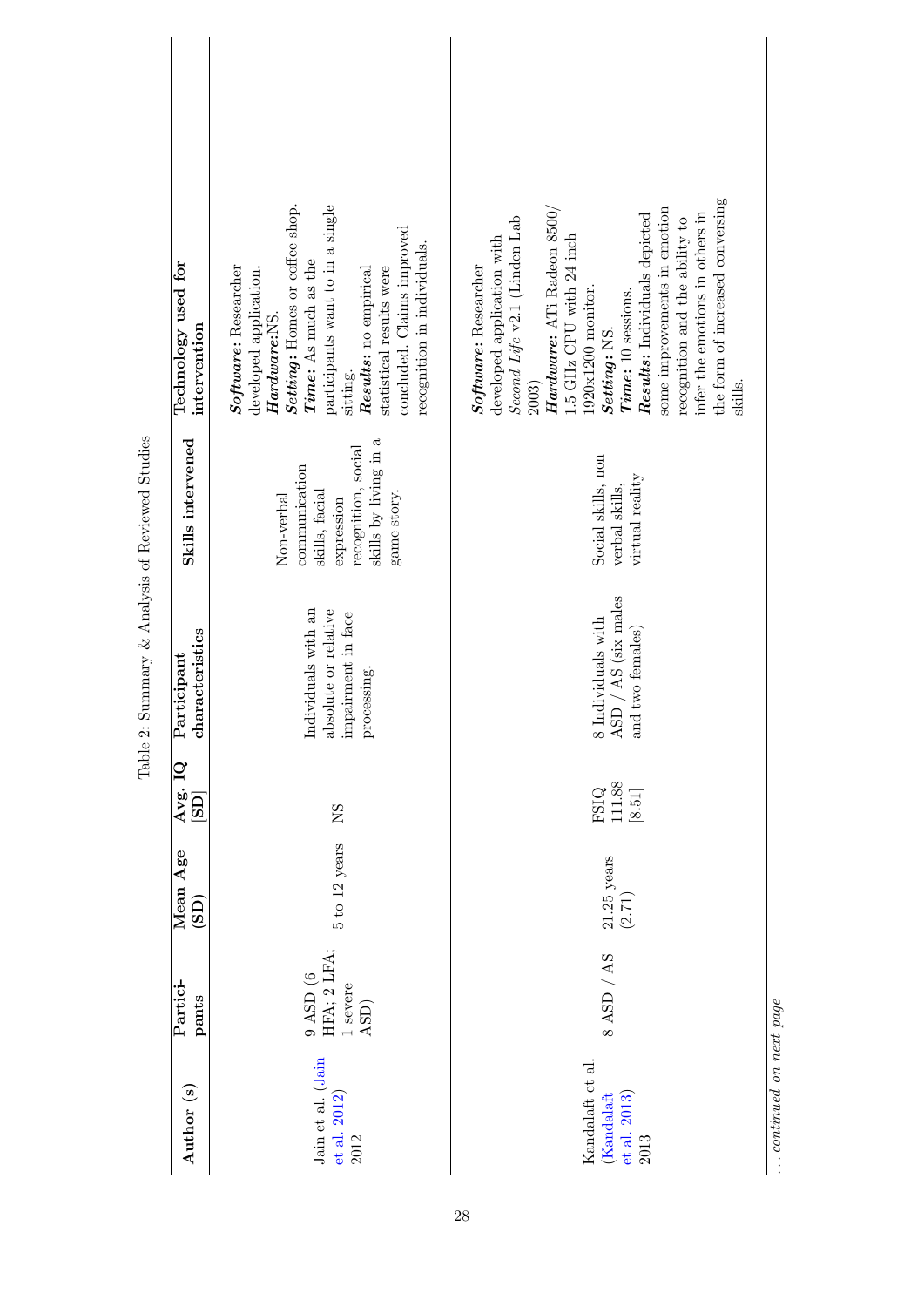| Summary & Analysis of Reviewed Studies | Technology used for<br>intervention    | intervention depicted transfer of<br>Software: JobTIPS, researcher<br>conversing skills in individuals.<br>Time: 30 minutes per session.<br>Setting: University room.<br>Results: Pre to post test<br>developed application.<br>Hardware: NS. | interaction along the duration of<br>the intervention increased as did<br>Time: 1 week (3 hours session)<br>Results: Positive outcome of<br>competences after completing<br>the individuals demonstrated<br>Setting: School, library.<br>that communication and<br>Software: Researcher<br>developed application.<br>their communicative<br>Hardware: NS.<br>the tasks. |
|----------------------------------------|----------------------------------------|-----------------------------------------------------------------------------------------------------------------------------------------------------------------------------------------------------------------------------------------------|-------------------------------------------------------------------------------------------------------------------------------------------------------------------------------------------------------------------------------------------------------------------------------------------------------------------------------------------------------------------------|
|                                        | Skills intervened                      | skills, job interview<br>Teaching social<br>skills, virtual<br>reality                                                                                                                                                                        | skills, initiation,<br>Teaching social<br>virtual reality                                                                                                                                                                                                                                                                                                               |
|                                        | characteristics<br>Participant         | 11 individuals received<br>intervention while the<br>% other 11 did not go through intervention.                                                                                                                                              |                                                                                                                                                                                                                                                                                                                                                                         |
| Table 2:                               | Avg. IQ<br> SD                         | SN                                                                                                                                                                                                                                            | SN                                                                                                                                                                                                                                                                                                                                                                      |
|                                        | Mean Age<br>$\overline{\textbf{(SD)}}$ | 18.21 years $(1.03)$                                                                                                                                                                                                                          | $9-10$ years                                                                                                                                                                                                                                                                                                                                                            |
|                                        | Partici-<br>pants                      | 22 AS/HFA                                                                                                                                                                                                                                     | 04 AS / HFA                                                                                                                                                                                                                                                                                                                                                             |
|                                        | Author (s)                             | Strickland et al.<br>$\begin{array}{c} \text{(Strickland)} \\ \text{et al. } 2013 \end{array}$<br>2013                                                                                                                                        | $\mathop{\mathrm{KE}}$ & IM (Ke<br>and Im 2013)<br>2013                                                                                                                                                                                                                                                                                                                 |

 $\ldots$  continued on next page  $\ldots$  continued on next page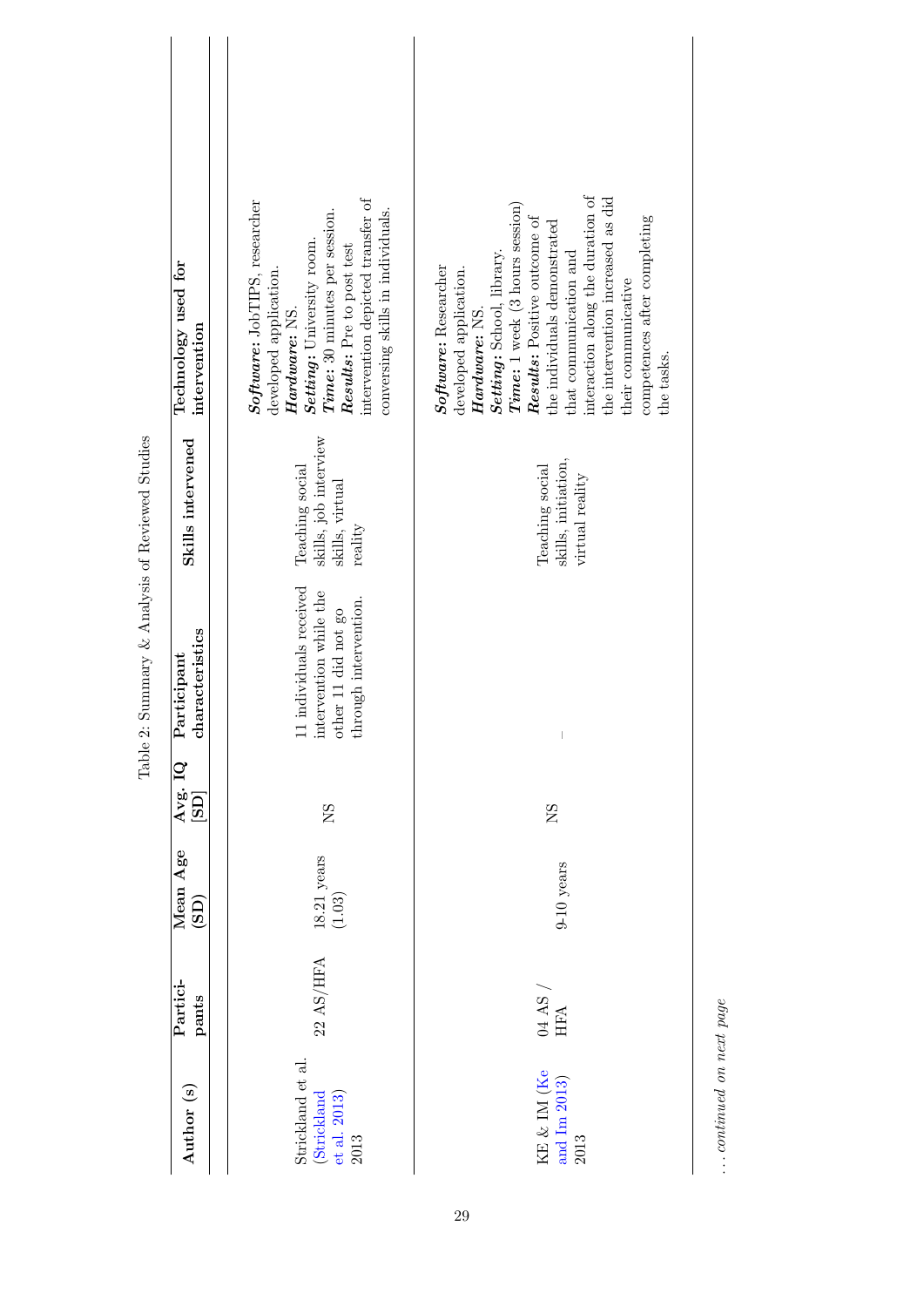| Technology used for<br>intervention    | sessions on avatars and on real<br>Time: 1-hour session twice a<br>Improvements were seen after<br>Results: Results depicted<br>life pictures of characters.<br>$\color{red}Software\color{black}:\color{red}J\color{black}$ e $StiMuIE,$<br>suitable adaptability.<br>researcher developed<br>Setting: A room.<br>week for 4 weeks.<br>Hardware: NS.<br>application. | Results: Individuals depicted<br>improvements from the static<br>Hardware: Tobii 1750 eye<br>Time: As much as needed.<br>stimuli compared to the<br>Software: Researcher<br>developed application.<br>dynamic stimuli.<br>Setting: NS.<br>tracker. | $\overline{1}$<br>$\begin{bmatrix} 1 & 1 & 1 \\ 1 & 1 & 1 \end{bmatrix}$<br>$\tilde{c}$ |
|----------------------------------------|-----------------------------------------------------------------------------------------------------------------------------------------------------------------------------------------------------------------------------------------------------------------------------------------------------------------------------------------------------------------------|----------------------------------------------------------------------------------------------------------------------------------------------------------------------------------------------------------------------------------------------------|-----------------------------------------------------------------------------------------|
| Skills intervened                      | facial expressions,<br>recognition skills,<br>Training emotion<br>virtual reality                                                                                                                                                                                                                                                                                     | Facial expressions,<br>communication<br>skills, virtual<br>$non-verbal$<br>reality                                                                                                                                                                 | ۲)<br>م                                                                                 |
| characteristics<br>Participant         | males and $2$ females from which $19$ $\rm can$<br>33 individuals (31<br>read while 14 are<br>non-readers).                                                                                                                                                                                                                                                           | 7 ASD (15 males and<br>females)<br>$\mathbf{c}$                                                                                                                                                                                                    | $\overline{1}$                                                                          |
| $Avg. IQ$<br>[SD]                      | SN                                                                                                                                                                                                                                                                                                                                                                    | $\begin{array}{c} 89.6\text{ };\ \text{PIQ of}\ 97.0\text{ and}\end{array}$<br>${\rm FSIQ~of}$ ${\rm 92.2}$<br>$\rm VIQ$ of                                                                                                                        | ا<br>ا<br><b>NT</b>                                                                     |
| Mean Age<br>$\overline{\textbf{(SD)}}$ | $11.4$ years<br>(3.16)                                                                                                                                                                                                                                                                                                                                                | $14-21$ years                                                                                                                                                                                                                                      | $1 - NT / A$<br>$\ddot{\phantom{a}}$                                                    |
| Partici-<br>pants                      | 33 (23 HFA<br>PDD-NOS)<br>/ LFA; 4<br>AS; 6                                                                                                                                                                                                                                                                                                                           | 17 ASD                                                                                                                                                                                                                                             | $\mathbf{r}$                                                                            |
| Author (s)                             | (Serret et al.<br>Serret et al.<br>2014)<br>2014                                                                                                                                                                                                                                                                                                                      | (Cassidy et al.<br>Cassidy et al.<br>2015) 2015                                                                                                                                                                                                    | $\frac{1}{2}$<br>E<br>F                                                                 |

 $TYP = Typically$  Developing individuals;  $N/A = Not$  Available; ASD = Autism Spectrum Disorder; SD = Standard Deviation; Avg = Average; HFA<br>= High Functioning Autism; LFA = Low Functioning Autism; AS = Aspergers Syndrome; PDD-NOS = Pe  $\text{TrP} = \text{Typically Deceloping individuals}; N/A = \text{Not Available}; A\text{vallable}; ASD = \text{Autism Spectrum Disorder}; SD = \text{Standard Deviation}; Avg = \text{Average}; HFA}$ = High Functioning Autism; LFA = Low Functioning Autism; AS = Aspergers Syndrome; PDD-NOS = Pervasive Developmental Disorder Not Otherwise

 $S$ pecified; NS = Not Specified; N = No.of individuals;  $VR = V$ irtual Reality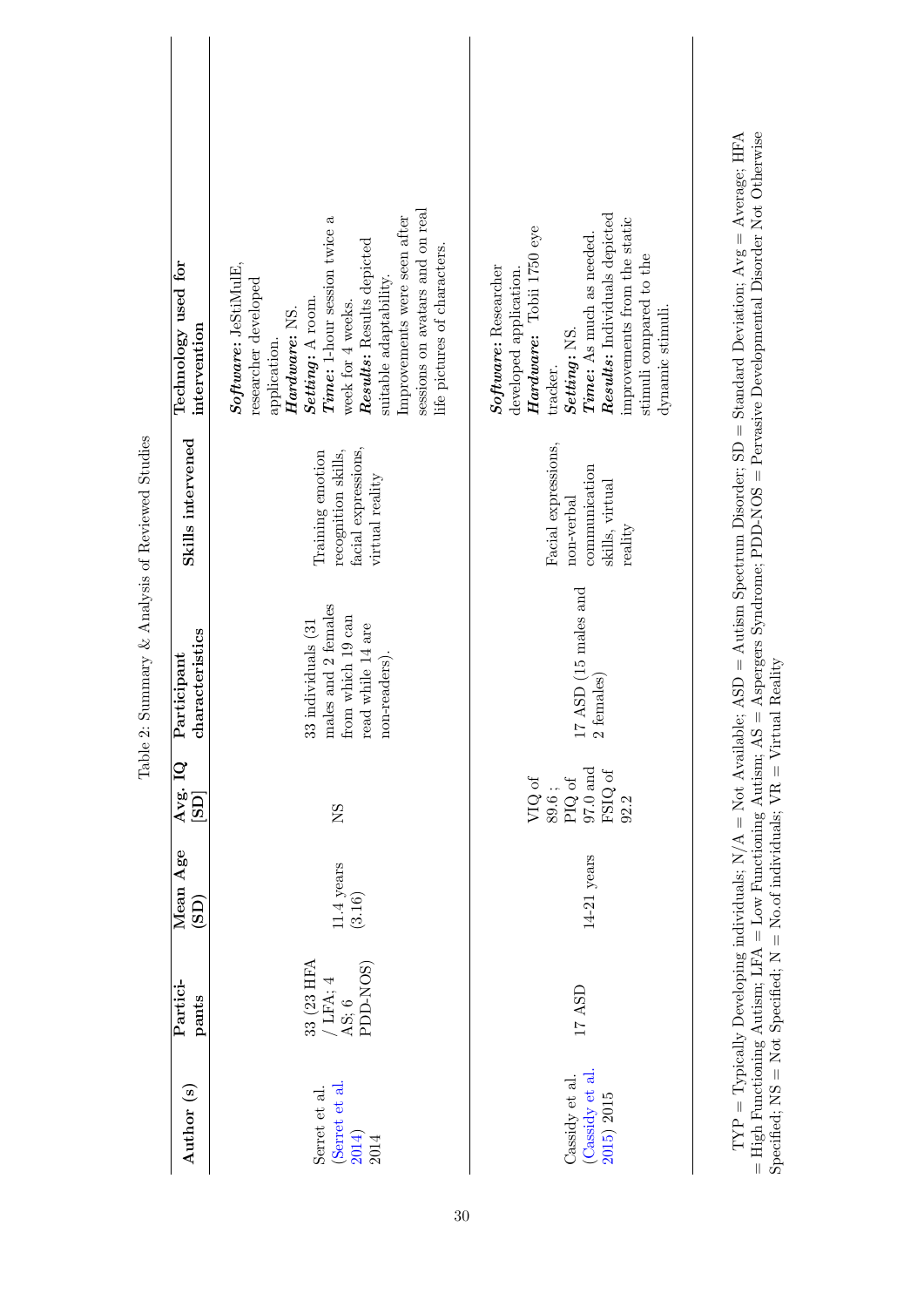## 5 Conclusion and Future Directions

This survey describes how individuals of Autism Spectrum Disorders (ASD) are handled by technology based intervention methodologies, which include: contemporary Computer Aided Systems (CAS), Computer Vision Assisted Technologies (CVAT) and Virtual Reality (VR). Individuals with ASD have difficulty interacting with their peers, teachers and parents, etc. Most of them prefer to interact with computers or augmented reality systems, which proves that technology based interventions can be an effective tool for enhancing the purpose of teaching and learning facial expressions as well as social skills. As summarized in Table [2,](#page-14-0) most of the technology based interventions are not designed to fulfill needs of individuals suffering from ASD completely, as they have variable needs.

Major conclusions and future directions drawn from this extensive literature survey are presented below:

- 1. Generally, surveyed literature concluded much promise for CAS / CVAT interventions although none of the studies reported concrete evidence that it was able to train or modify a complete behavior of the selected individuals. However, many studies reported significant improvements often through statistical validations.
- 2. There is a need to design an intervention technology that follows a standard which is accepted to the clinicians as well as to the AI research community. An effort to standardize intervention technologies can be seen in a recent study in robotics [\(Begum et al.](#page-31-28) [2016\)](#page-31-28), while Clark et al. [\(Clark and Choi](#page-31-29) [2005\)](#page-31-29) & Higgins et al. [\(Higgins and Boone](#page-32-25) [1996\)](#page-32-25) suggested principles to guide the development of an effective CAS / CVAT.
- 3. There is a dire need to create standard audio / video database of individuals facing ASD. In the absence of such database making artificial intelligence / machine learning algorithms is highly challenging. Secondly, the efficacy or robustness of published results remain doubtful or uncertain.
- 4. Most of the researchers described their CAS / CVAT in a therapeutic or a clinical fashioned way. They demonstrated their findings and observations but do not elaborate the architecture and design of CAS / CVAT thoroughly i.e. the way an application is structured and what algorithms are defined and utilized in developing those CAS / CVAT w.r.t. computer vision (CV). While some researchers described and elaborated the architecture w.r.t CV domain [\(Jain et al.](#page-32-21) [2011\)](#page-32-21) [\(Tsai and Lin](#page-34-1) [2011\)](#page-34-1) [\(Cockburn et al.](#page-31-3) [2008\)](#page-31-3) [\(Jain et al.](#page-32-5) [2012\)](#page-32-5).
- 5. It is required to develop flexible intervention technology targeting the deficit skills in an individualized instruction settings. Designing an intervention technology, it is to be considered that the system design should handle the common problems and cater the generic issues faced by individuals of ASD. Thus, developing a single handed solution that can work with a variety of deficit issues which are described above in section [3.](#page-2-1)
- 6. Collaborative efforts are required by the research community of AI, psychology and neuroscience to develop an AI assisted intervention technology for individuals suffering from ASD, to better understand needs of both the worlds. Scientists should focus on to remove the barrier and boundaries between disciplines and move towards a broader perspective of education and contribution towards the scientific community by providing more essential and effective findings.

# References

- <span id="page-30-0"></span>Ralph Adolphs, Lonnie Sears, and Joseph Piven. Abnormal processing of social information from faces in autism. J. Cognitive Neuroscience, 13(2):232–240, March 2001. ISSN 0898-929X. doi: 10.1162/089892901564289. URL <https://doi.org/10.1162/089892901564289>.
- <span id="page-30-2"></span>Nuria Aresti-Bartolome and Begonya Garcia-Zapirain. Technologies as support tools for persons with autistic spectrum disorder: a systematic review. International journal of environmental research and public health, 11 (8):7767–7802, 2014.
- <span id="page-30-1"></span>A.P. Association. Diagnostic and Statistical Manual of Mental Disorders, 4th Edition, Text Revision (DSM-IV-TR):. Diagnostic & Statistical Manual of Mental Disorders. American Psychiatric Association, 2000. ISBN 9780890420621. URL <https://books.google.com.pk/books?id=qRj7lwEACAAJ>.
- <span id="page-30-3"></span>Gillian Baird, Tony Charman, Simon Baron-Cohen, Antony Cox, John Swettenham, Sally Wheelwright, and Auriol Drew. A screening instrument for autism at 18 months of age: a 6-year follow-up study. Journal of the American Academy of Child & Adolescent Psychiatry, 39(6):694-702, 2000.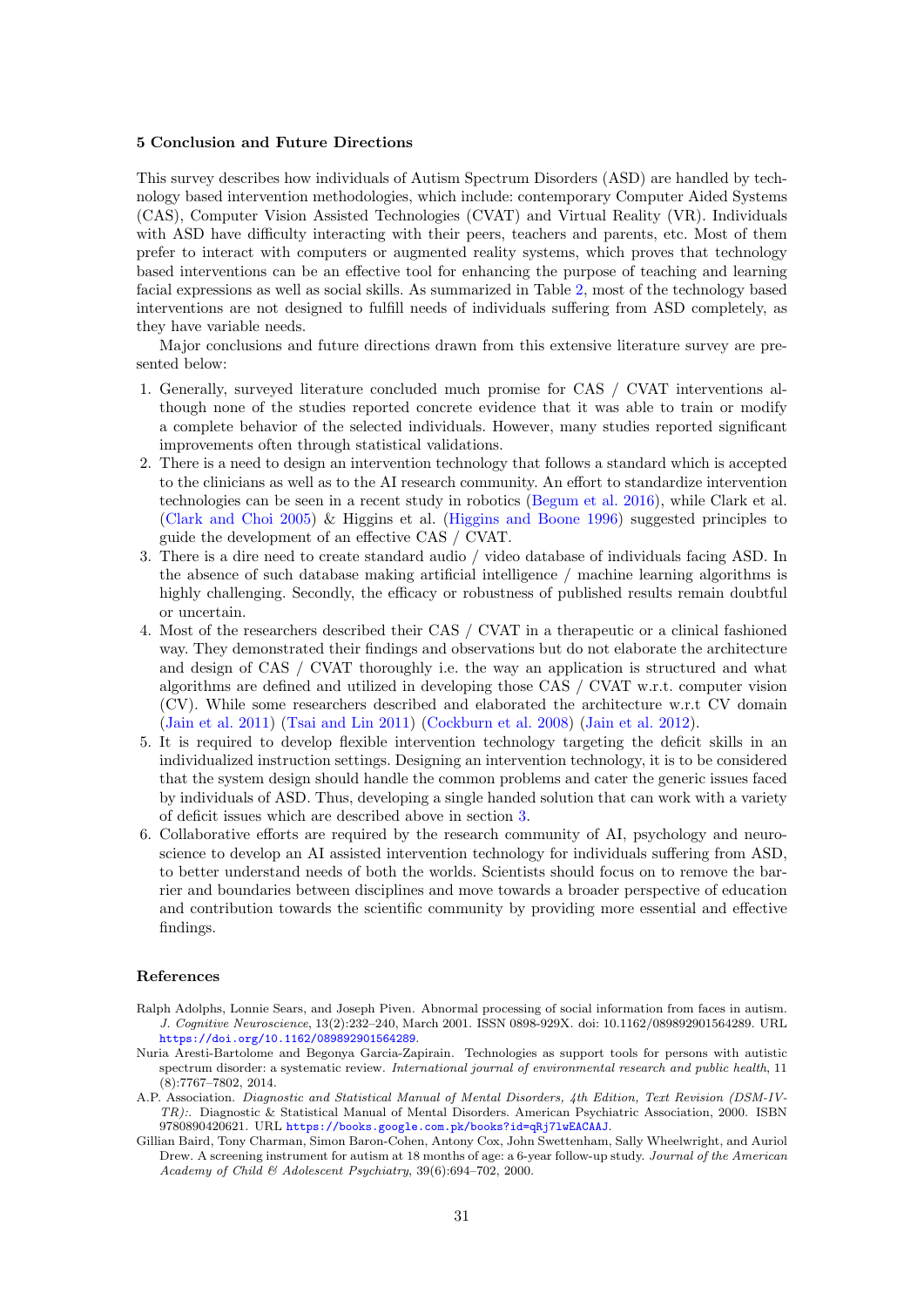- <span id="page-31-4"></span>S Baron-Cohen, O Golan, S Wheelwright, and JJ Hill. Mind reading: The interactive guide to emotions. London: Jessica Kingsley Ltd Google Scholar, 2004.
- <span id="page-31-17"></span>Simon Baron-Cohen. Autism: the empathizing–systemizing (e-s) theory. Annals of the New York Academy of Sciences, 1156(1):68–80, 2009.
- <span id="page-31-24"></span>Simon Baron-Cohen, Therese Jolliffe, Catherine Mortimore, and Mary Robertson. Another advanced test of theory of mind: Evidence from very high functioning adults with autism or asperger syndrome. Journal of Child psychology and Psychiatry, 38(7):813–822, 1997.
- <span id="page-31-16"></span>Marian Bartlett, Gwen Littlewort, Tingfan Wu, and Javier Movellan. Computer expression recognition toolbox. In Automatic Face & Gesture Recognition, 2008. FG'08. 8th IEEE International Conference on, pages 1–2. IEEE, 2008.
- <span id="page-31-5"></span>Renae Beaumont and Kate Sofronoff. A multi-component social skills intervention for children with asperger syndrome: The junior detective training program. Journal of Child Psychology and Psychiatry, 49(7):743–753, 2008.
- <span id="page-31-28"></span>Momotaz Begum, Richard W Serna, and Holly A Yanco. Are robots ready to deliver autism interventions? a comprehensive review. International Journal of Social Robotics, 8(2):157–181, 2016.
- <span id="page-31-2"></span>Vera Bernard-Opitz, N Sriram, and Sharul Nakhoda-Sapuan. Enhancing social problem solving in children with autism and normal children through computer-assisted instruction. Journal of autism and developmental disorders, 31(4):377–384, 2001.
- <span id="page-31-11"></span>Sven Bölte, Sabine Feineis-Matthews, Simone Leber, Thomas Dierks, Daniela Hubl, and Fritz Poustka. The development and evaluation of a computer-based program to test and to teach the recognition of facial affect. International Journal of Circumpolar Health, 61(sup2):61–68, 2002.
- <span id="page-31-14"></span>Sven Bölte, Daniela Hubl, Sabine Feineis-Matthews, David Prvulovic, Thomas Dierks, and Fritz Poustka. Facial affect recognition training in autism: can we animate the fusiform gyrus? Behavioral neuroscience, 120(1):211, 2006.
- <span id="page-31-7"></span>Ariane VS Buescher, Zuleyha Cidav, Martin Knapp, and David S Mandell. Costs of autism spectrum disorders in the united kingdom and the united states. JAMA pediatrics, 168(8):721–728, 2014.
- <span id="page-31-26"></span>Sarah Cassidy, Danielle Ropar, Peter Mitchell, and Peter Chapman. Can adults with autism spectrum disorders infer what happened to someone from their emotional response? Autism Research, 7(1):112–123, 2014.
- <span id="page-31-25"></span>Sarah Cassidy, Peter Mitchell, Peter Chapman, and Danielle Ropar. Processing of spontaneous emotional responses in adolescents and adults with autism spectrum disorders: effect of stimulus type. Autism Research, 8(5):534– 544, 2015.
- <span id="page-31-8"></span>Suniti Chakrabarti and Eric Fombonne. Pervasive developmental disorders in preschool children. Jama, 285(24): 3093–3099, 2001.
- <span id="page-31-10"></span>Shen Sing A Chen and Vera Bernard-Opitz. Comparison of personal and computer-assisted instruction for children with autism. Mental retardation, 31(6):368, 1993.
- <span id="page-31-29"></span>Richard E Clark and Sunhee Choi. Five design principles for experiments on the effects of animated pedagogical agents. Journal of Educational Computing Research, 32(3):209–225, 2005.
- <span id="page-31-3"></span>Jeff Cockburn, Marni Bartlett, James Tanaka, Javier Movellan, Matt Pierce, and Robert Schultz. Smilemaze: A tutoring system in real-time facial expression perception and production in children with autism spectrum disorder. In ECAG 2008 workshop facial and bodily expressions for control and adaptation of games, page 3, 2008.
- <span id="page-31-6"></span>Howard Cohen, Mila Amerine-Dickens, and Tristram Smith. Early intensive behavioral treatment: Replication of the ucla model in a community setting. Journal of Developmental  $\mathcal B$  Behavioral Pediatrics, 27(2):S145–S155, 2006.
- <span id="page-31-9"></span>Kenneth Mark Colby. The rationale for computer-based treatment of language difficulties in nonspeaking autistic children. Journal of Autism and Developmental Disorders, 3(3):254–260, 1973. doi: 10.21236/ad0759717.
- <span id="page-31-0"></span>Michelle De Haan, Jay Belsky, Vincent Reid, Agnes Volein, and Mark H Johnson. Maternal personality and infants neural and visual responsivity to facial expressions of emotion. Journal of Child Psychology and Psychiatry, 45(7):1209–1218, 2004.
- <span id="page-31-27"></span>L Dunn and D Dunn. (1997). Peabody picture vocabulary test . circle pines: American guidance service, 1997.
- <span id="page-31-1"></span>Naomi I Eisenberger and Steve W Cole. Social neuroscience and health: neurophysiological mechanisms linking social ties with physical health. Nature neuroscience, 15(5):669–674, 2012.
- <span id="page-31-22"></span>P Ekman. Emotions revealed: Understanding thoughts and feelings. London: Weidenfeld and Nicolson, 2003.
- <span id="page-31-18"></span>Paul Ekman and Wallace Friesen. Facial action coding system: a technique for the measurement of facial movement. Palo Alto: Consulting Psychologists, 1978.
- <span id="page-31-13"></span>Paul Ekman and Wallace V Friesen. Constants across cultures in the face and emotion. Journal of personality and social psychology, 17(2):124, 1971.

<span id="page-31-21"></span><span id="page-31-19"></span>Paul Ekman and Harriet Oster. Facial expressions of emotion. Annual review of psychology, 30(1):527–554, 1979. Paul Ekman and Erika L Rosenberg. What the face reveals: Basic and applied studies of spontaneous expression using the Facial Action Coding System (FACS). Oxford University Press, USA, 1997.

- <span id="page-31-12"></span>Paul Ekman, Wallace V Friesen, and Phoebe Ellsworth. Emotion in the Human Face: Guide-lines for Research and an Integration of Findings: Guidelines for Research and an Integration of Findings. Pergamon, 1972.
- <span id="page-31-23"></span>Marc Fabri, Salima Y Awad Elzouki, and David Moore. Emotionally expressive avatars for chatting, learning and therapeutic intervention. In International Conference on Human-Computer Interaction, pages 275–285. Springer, 2007.
- <span id="page-31-15"></span>Susan Faja, Elizabeth Aylward, Raphael Bernier, and Geraldine Dawson. Becoming a face expert: A computerized face-training program for high-functioning individuals with autism spectrum disorders. Developmental neuropsychology, 33(1):1–24, 2007.
- <span id="page-31-20"></span>Susan Faja, Sara Jane Webb, Emily Jones, Kristen Merkle, Dana Kamara, Joshua Bavaro, Elizabeth Aylward, and Geraldine Dawson. The effects of face expertise training on the behavioral performance and brain activity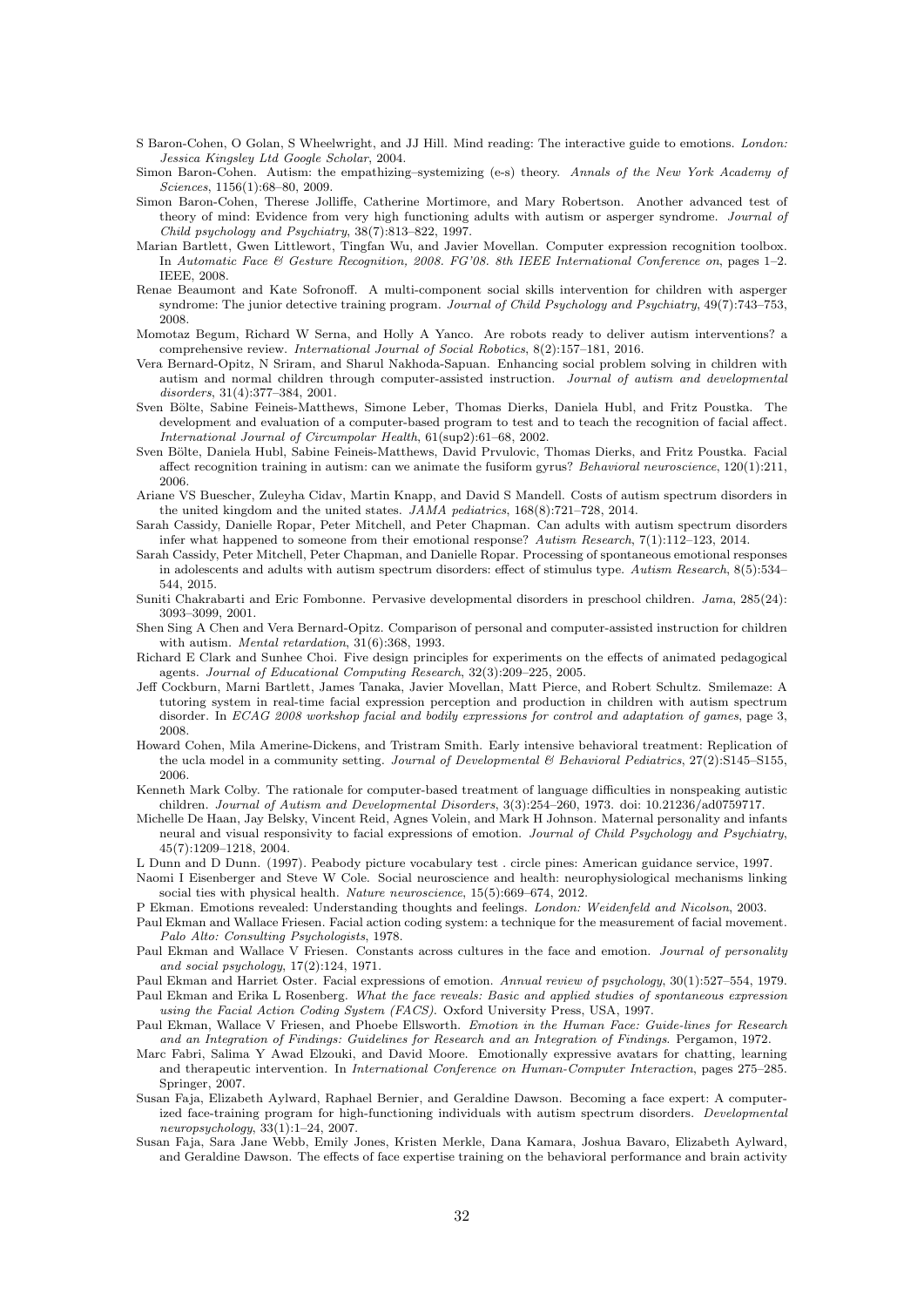of adults with high functioning autism spectrum disorders. Journal of autism and developmental disorders, 42(2):278–293, 2012.

- <span id="page-32-12"></span>Dr Fitzgerald, Michael. Autism and creativity : is there a link between autism in men and exceptional ability? Hove ; New York : Brunner-Routledge, 2004. ISBN 1583912134 (hbk.). Includes bibliographical references (p. [271]-283) and index.
- <span id="page-32-1"></span>Michael C Frank, Edward Vul, and Scott P Johnson. Development of infants attention to faces during the first year. Cognition, 110(2):160–170, 2009.
- <span id="page-32-16"></span>Ofer Golan and Simon Baron-Cohen. Systemizing empathy: Teaching adults with asperger syndrome or highfunctioning autism to recognize complex emotions using interactive multimedia. Development and psychopathology, 18(2):591–617, 2006. doi: 10.1017/s0954579406060305.
- <span id="page-32-19"></span>Ofer Golan, Emma Ashwin, Yael Granader, Suzy McClintock, Kate Day, Victoria Leggett, and Simon Baron-Cohen. Enhancing emotion recognition in children with autism spectrum conditions: An intervention using animated vehicles with real emotional faces. Journal of autism and developmental disorders,  $40(3):269-279$ , 2009.
- <span id="page-32-6"></span>VK Govindan and AP Shivaprasad. Character recognitiona review. Pattern recognition, 23(7):671–683, 1990.
- <span id="page-32-3"></span>Thomas F. Gross. The perception of four basic emotions in human and nonhuman faces by children with autism and other developmental disabilities. Journal of Abnormal Child Psychology, 32(5):469-480, Oct 2004. ISSN 1573-2835. doi: 10.1023/B:JACP.0000037777.17698.01. URL [https://doi.org/10.1023/B:JACP.0000037777.](https://doi.org/10.1023/B:JACP.0000037777.17698.01) [17698.01](https://doi.org/10.1023/B:JACP.0000037777.17698.01).
- <span id="page-32-24"></span>Ouriel Grynszpan, Jean-Claude Martin, and Jacqueline Nadel. Exploring the influence of task assignment and output modalities on computerized training for autism. Interaction Studies, 8(2):241–266, 2007.
- <span id="page-32-13"></span>Ouriel Grynszpan, Jean-Claude Martin, and Jacqueline Nadel. Multimedia interfaces for users with high functioning autism: An empirical investigation. International Journal of Human-Computer Studies, 66(8):628–639, 2008.
- <span id="page-32-10"></span>Ouriel Grynszpan, Patrice L Weiss, Fernando Perez-Diaz, and Eynat Gal. Innovative technology-based interventions for autism spectrum disorders: a meta-analysis. Autism, 18(4):346–361, 2014.
- <span id="page-32-2"></span>Catherine Herba and Mary Phillips. Annotation: Development of facial expression recognition from childhood to adolescence: Behavioural and neurological perspectives. Journal of Child Psychology and Psychiatry, 45(7): 1185–1198, 2004.
- <span id="page-32-25"></span>Kyle Higgins and Randall Boone. Creating individualized computer-assisted instruction for students with autism using multimedia authoring software. Focus on Autism and Other Developmental Disabilities, 11(2):69–78, 1996.
- <span id="page-32-11"></span>Elisabeth L Hill and Uta Frith. Understanding autism: insights from mind and brain. Philosophical Transactions of the Royal Society of London B: Biological Sciences, 358(1430):281–289, 2003.
- <span id="page-32-17"></span>Sture Holm. A simple sequentially rejective multiple test procedure. Scandinavian journal of statistics, pages 65–70, 1979.
- <span id="page-32-20"></span>Ingrid Maria Hopkins, Michael W Gower, Trista A Perez, Dana S Smith, Franklin R Amthor, F Casey Wimsatt, and Fred J Biasini. Avatar assistant: improving social skills in students with an asd through a computer-based intervention. Journal of autism and developmental disorders, 41(11):1543–1555, 2011.
- <span id="page-32-4"></span>James S House, Karl R Landis, and Debra Umberson. Social relationships and health. Science, 241(4865):540, 1988.
- <span id="page-32-14"></span>Patricia Howlin, Simon Baron-Cohen, and Julie A Hadwin. Teaching children with autism to mind-read: A practical guide for teachers and parents. J. Wiley & Sons, 1999.
- <span id="page-32-5"></span>S Jain, Birgi Tamersoy, Y Zhang, Jake K Aggarwal, and V Orvalho. An interactive game for teaching facial expressions to children with autism spectrum disorders. In Communications Control and Signal Processing (ISCCSP), 2012 5th International Symposium On, pages 1–4. IEEE, 2012.
- <span id="page-32-21"></span>Suyog Jain, Changbo Hu, and Jake K Aggarwal. Facial expression recognition with temporal modeling of shapes. In Computer Vision Workshops (ICCV Workshops), 2011 IEEE International Conference on, pages 1642–1649. IEEE, 2011.
- <span id="page-32-7"></span>Micah K Johnson and Hany Farid. Exposing digital forgeries by detecting inconsistencies in lighting. In *Proceedings* of the 7th workshop on Multimedia and security, pages 1–10. ACM, 2005.
- <span id="page-32-15"></span>Debora M Kagohara. Three students with developmental disabilities learn to operate an ipod to access ageappropriate entertainment videos. Journal of Behavioral Education, 20(1):33–43, 2011.
- <span id="page-32-23"></span>Michelle R Kandalaft, Nyaz Didehbani, Daniel C Krawczyk, Tandra T Allen, and Sandra B Chapman. Virtual reality social cognition training for young adults with high-functioning autism. Journal of autism and developmental disorders, 43(1):34–44, 2013.
- <span id="page-32-22"></span>Fengfeng Ke and Tami Im. Virtual-reality-based social interaction training for children with high-functioning autism. The Journal of Educational Research, 106(6):441–461, 2013.
- <span id="page-32-0"></span>Rizwan Ahmed Khan, Alexandre Meyer, Hubert Konik, and Saida Bouakaz. Exploring human visual system: study to aid the development of automatic facial expression recognition framework. In Conference on Computer Vision and Pattern Recognition (CVPR), Workshop on Gesture Recognition, pages 49–54, 2012a.
- <span id="page-32-9"></span>Rizwan Ahmed Khan, Alexandre Meyer, Hubert Konik, and Saida Bouakaz. Human vision inspired framework for facial expressions recognition. In Image Processing (ICIP), 2012 19th IEEE International Conference on, pages 2593–2596. IEEE, 2012b.
- <span id="page-32-8"></span>Rizwan Ahmed Khan, Alexandre Meyer, Hubert Konik, and Saida Bouakaz. Framework for reliable, real-time facial expression recognition for low resolution images. Pattern Recognition Letters, 34(10):1159–1168, 2013.
- <span id="page-32-18"></span>Mohamed Ali Khenissi, Fathi Essalmi, and Mohamed Jemni. A learning version of pacman game. In Information and Communication Technology and Accessibility (ICTA), 2013 Fourth International Conference on, pages 1–3. IEEE, 2013.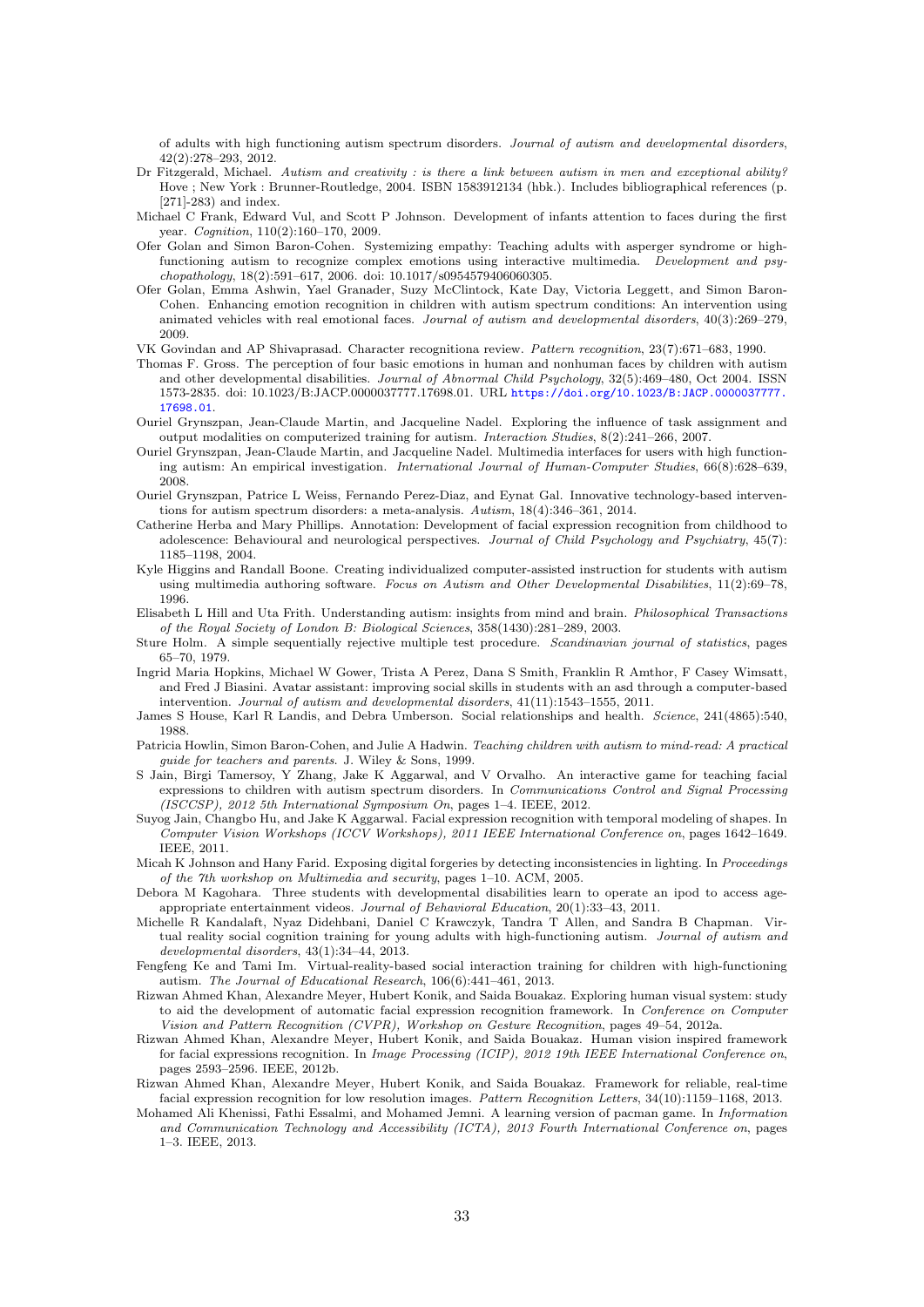- <span id="page-33-17"></span>Tiffany Kodak, Wayne W Fisher, Andrea Clements, and Kelly J Bouxsein. Effects of computer-assisted instruction on correct responding and procedural integrity during early intensive behavioral intervention. Research in autism spectrum disorders, 5(1):640–647, 2011.
- <span id="page-33-19"></span>Paul G Lacava, Ofer Golan, Simon Baron-Cohen, and Brenda Smith Myles. Using assistive technology to teach emotion recognition to students with asperger syndrome: A pilot study. Remedial and Special Education, 28 (3):174–181, 2007.
- <span id="page-33-20"></span>Paul G Lacava, Ana Rankin, Emily Mahlios, Katie Cook, and Richard L Simpson. A single case design evaluation of a software and tutor intervention addressing emotion recognition and social interaction in four boys with asd. Autism, 14(3):161–178, 2010.
- <span id="page-33-5"></span>Shinyoung Lim, Kwanyong Lee, Okhwan Byeon, and Taiyun Kim. Efficient iris recognition through improvement of feature vector and classifier. ETRI journal, 23(2):61–70, 2001.
- <span id="page-33-22"></span>Katherine A Loveland. Social-emotional impairment and self-regulation in autism spectrum disorders. Emotional development, pages 365–382, 2005.
- <span id="page-33-13"></span>Johnny L Matson. Chronic schizophrenia and adult autism: Issues in diagnosis, assessment, and psychological treatment. Springer Pub Co, 1989.
- <span id="page-33-6"></span>Tim McInerney and Demetri Terzopoulos. Deformable models in medical image analysis: a survey. Medical image analysis, 1(2):91–108, 1996.
- <span id="page-33-1"></span>Daniel N. McIntosh, Aimee Reichmann-Decker, Piotr Winkielman, and Julia L. Wilbarger. When the social mirror breaks: deficits in automatic, but not voluntary, mimicry of emotional facial expressions in autism. Developmental Science, 9(3):295–302, 2006. ISSN 1467-7687. doi: 10.1111/j.1467-7687.2006.00492.x. URL <http://dx.doi.org/10.1111/j.1467-7687.2006.00492.x>.
- <span id="page-33-0"></span>James McPartland, Geraldine Dawson, Sara J. Webb, Heracles Panagiotides, and Leslie J. Carver. Event-related brain potentials reveal anomalies in temporal processing of faces in autism spectrum disorder. Journal of Child Psychology and Psychiatry, 45(7):1235–1245, 2004. ISSN 1469-7610. doi: 10.1111/j.1469-7610.2004.00318.x. URL <http://dx.doi.org/10.1111/j.1469-7610.2004.00318.x>.
- <span id="page-33-25"></span>Peter Mitchell, Sarah Parsons, and Anne Leonard. Using virtual environments for teaching social understanding to 6 adolescents with autistic spectrum disorders. Journal of autism and developmental disorders, 37(3):589–600, 2007.
- <span id="page-33-18"></span>David Moore, Yufang Cheng, Paul McGrath, and Norman J Powell. Collaborative virtual environment technology for people with autism. Focus on autism and other developmental disabilities, 20(4):231–243, 2005.
- <span id="page-33-21"></span>Christos K Nikopoulos and Mickey Keenan. Using video modeling to teach complex social sequences to children with autism. Journal of Autism and Developmental Disorders, 37(4):678–693, 2007.
- <span id="page-33-3"></span>World Health Organization. ICD-10 Classification of Mental and Behavioural Disorders (The): Diagnostic Criteria for Research. ICD-10 classification of mental and behavioural disorders / World Health Organization. World Health Organization, 1993. ISBN 9789241544559. URL [https://books.google.com.pk/books?id=](https://books.google.com.pk/books?id=HlnzVSbec18C) [HlnzVSbec18C](https://books.google.com.pk/books?id=HlnzVSbec18C).
- <span id="page-33-14"></span>Maria B Ospina, Jennifer Krebs Seida, Brenda Clark, Mohammad Karkhaneh, Lisa Hartling, Lisa Tjosvold, Ben Vandermeer, and Veronica Smith. Behavioural and developmental interventions for autism spectrum disorder: a clinical systematic review. PloS one, 3(11):e3755, 2008.
- <span id="page-33-10"></span>Sally Ozonoff, Mikle South, and Judith N Miller. Dsm-iv-defined asperger syndrome: Cognitive, behavioral and early history differentiation from high-functioning autism. Autism, 4(1):29–46, 2000.
- <span id="page-33-23"></span>Sarah Parsons, Peter Mitchell, and Anne Leonard. The use and understanding of virtual environments by adolescents with autistic spectrum disorders. Journal of Autism and Developmental disorders, 34(4):449–466, 2004.
- <span id="page-33-24"></span>Sarah Parsons, Anne Leonard, and Peter Mitchell. Virtual environments for social skills training: comments from two adolescents with autistic spectrum disorder. Computers & Education, 47(2):186-206, 2006.
- <span id="page-33-15"></span>Robert C Pennington. Computer-assisted instruction for teaching academic skills to students with autism spectrum disorders: A review of literature. Focus on Autism and Other Developmental Disabilities, 25(4):239–248, 2010.
- <span id="page-33-7"></span>Anthony J Plienis and Raymond G Romanczyk. Analyses of performance, behavior, and predictors for severely disturbed children: A comparison of adult vs. computer instruction. Analysis and intervention in developmental disabilities, 5(4):345–356, 1985.
- <span id="page-33-11"></span>Bertram O Ploog. Stimulus overselectivity four decades later: A review of the literature and its implications for current research in autism spectrum disorder. Journal of autism and developmental disorders, 40(11): 1332–1349, 2010.
- <span id="page-33-26"></span>Robert Plutchik. The nature of emotions: Human emotions have deep evolutionary roots, a fact that may explain their complexity and provide tools for clinical practice. American scientist, 89(4):344–350, 2001.
- <span id="page-33-9"></span>Sathiyaprakash Ramdoss, Russell Lang, Austin Mulloy, Jessica Franco, Mark OReilly, Robert Didden, and Giulio Lancioni. Use of computer-based interventions to teach communication skills to children with autism spectrum disorders: A systematic review. Journal of Behavioral Education, 20(1):55–76, 2011.
- <span id="page-33-12"></span>Catherine Rice. Prevalence of autism spectrum disorders–autism and developmental disabilities monitoring network, united states, 2006. –, 2009.
- <span id="page-33-16"></span>Glenn Richmond. Comparison of automated and human instruction for developmentally retarded preschool children. Journal of the Association for the Severely Handicapped, 8(3):78–84, 1983.
- <span id="page-33-8"></span>Sally J Rogers. Empirically supported comprehensive treatments for young children with autism. Journal of clinical child psychology, 27(2):168–179, 1998.
- <span id="page-33-4"></span>Daniel A Rossignol and Richard E Frye. A review of research trends in physiological abnormalities in autism spectrum disorders: immune dysregulation, inflammation, oxidative stress, mitochondrial dysfunction and environmental toxicant exposures. Molecular psychiatry, 17(4):389, 2012.
- <span id="page-33-2"></span>Keiran M. Rump, Joyce L. Giovannelli, Nancy J. Minshew, and Mark S. Strauss. The development of emotion recognition in individuals with autism. Child Development, 80(5):1434–1447, 2009. ISSN 1467-8624. doi: